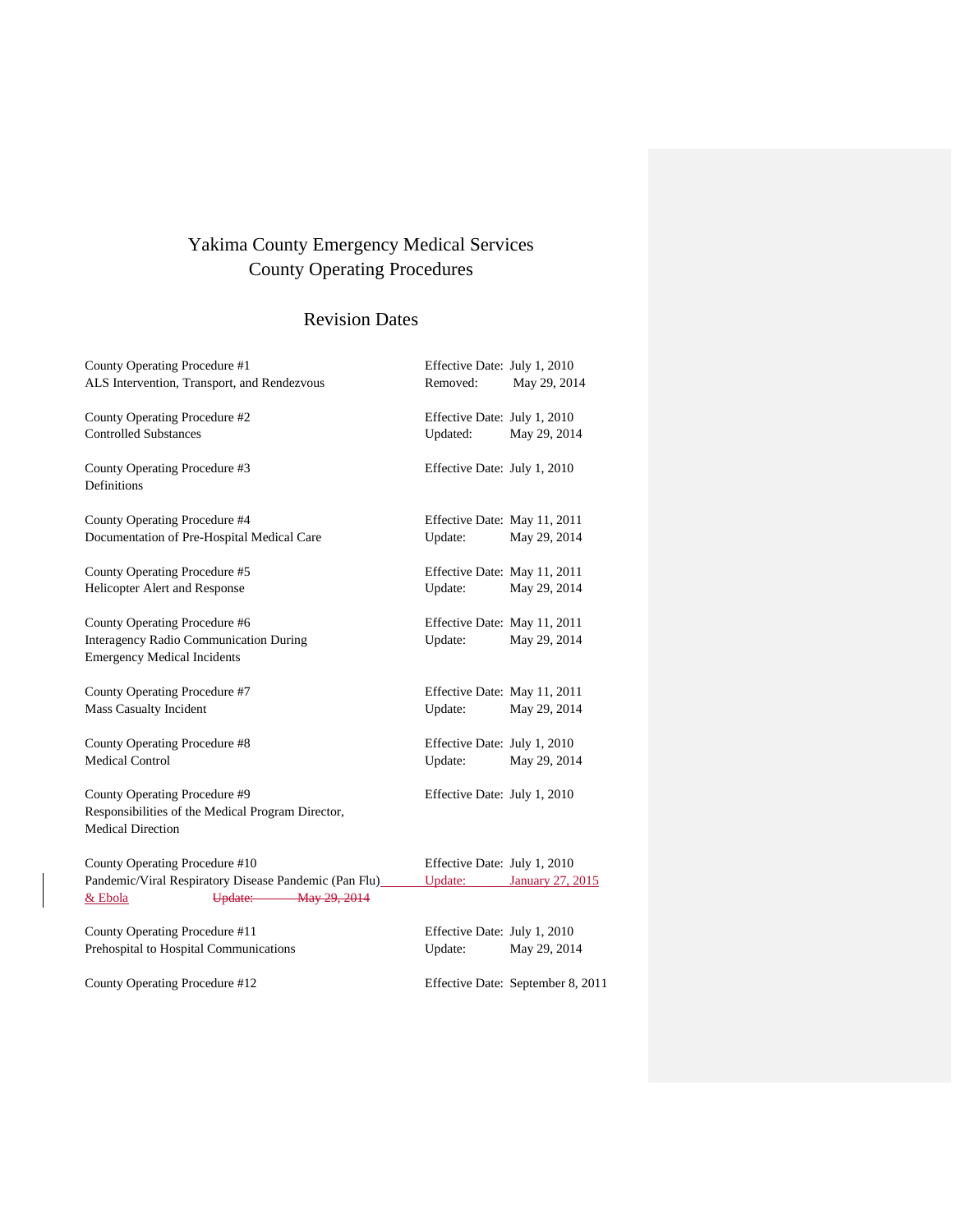| Provider Orientation & Skills Checklist            | Update:                        | May 29, 2014                      |
|----------------------------------------------------|--------------------------------|-----------------------------------|
| County Operating Procedure #13                     | Effective Date: July 1, 2010   |                                   |
| Destination of Patient without Hospital Preference | Update:                        | May 29, 2014                      |
| County Operating Procedure #14                     |                                | Effective Date: September 8, 2011 |
| <b>Ouality Improvement/Assurance Program</b>       | Update:                        | May 29, 2014                      |
| County Operating Procedure #15                     | Effective Date: April 11, 2013 |                                   |
| Triage and Transport                               | Update:                        | May 29, 2014                      |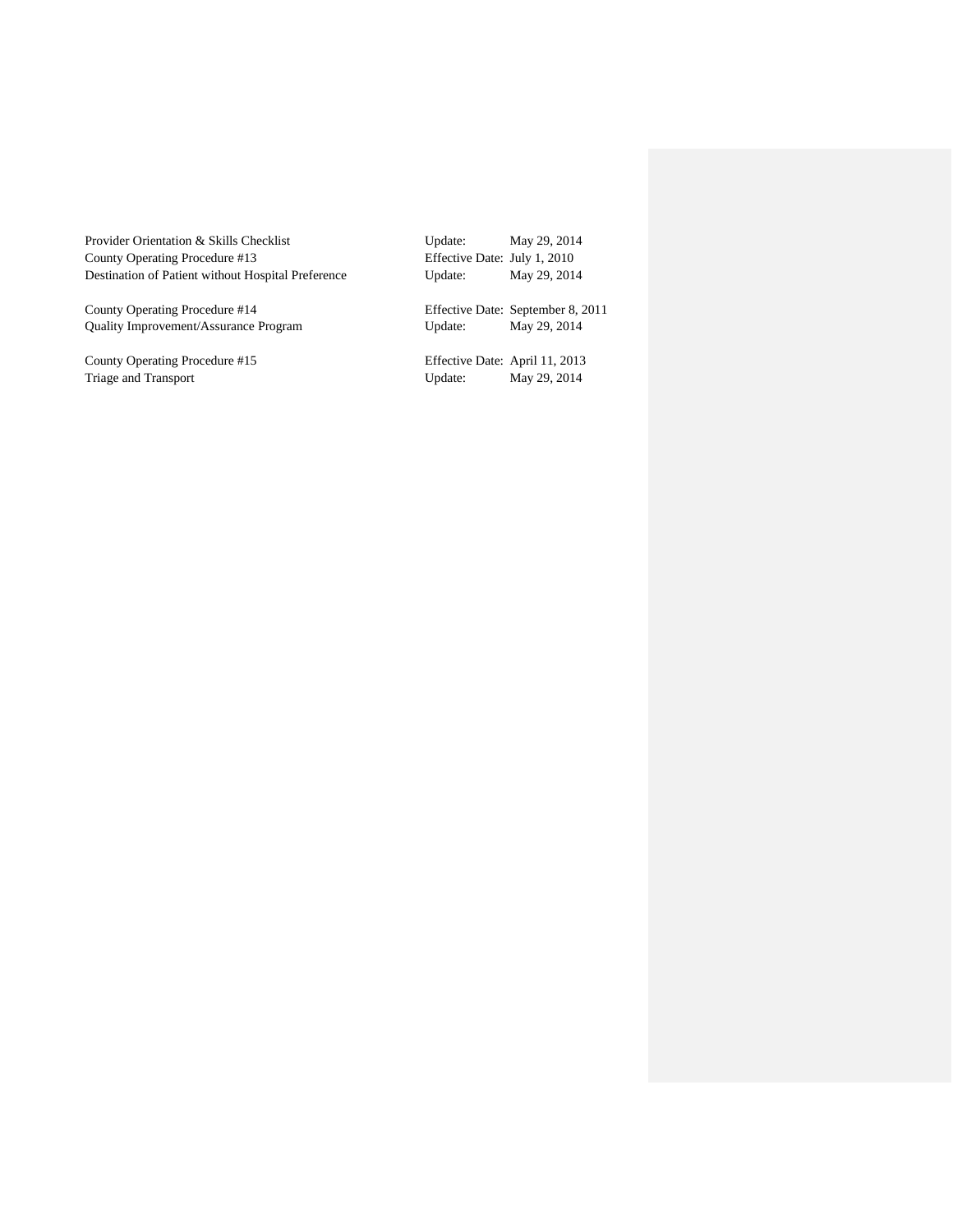## Yakima County Emergency Medical Services County Operating Procedures

## **COUNTY OPERATING PROCEDURE #2 CONTROLLED SUBSTANCES**

#### **Purpose**

A. To ensure proper procedures are followed in the purchasing, tracking and management of controlled substance for the purposes of prehospital patient care.

#### **Guidelines**

- A. The owner or operator of any EMS agency providing advance life support (ALS), utilizing certified paramedics, shall have their approved physician advisor registered at their central office location, as required by the U.S. Department of Justice, Drug Enforcement Administration (DEA).
- B. Each agency and its physician advisor shall be responsible for the use and security of controlled substances in their possession.
- C. Each EMS Paramedic agency shall submit to the Department of EMS and the MPD written procedures, approved by their Physician Advisor, for the procurement, distribution, and record keeping of schedule 2 and schedule 4 controlled substances.
- D. The Yakima County Medical Program Director (MPD), the Department of EMS, or the EMS & Trauma Care Council shall not be responsible for any fees associated with the physician advisor's application for registration or renewal of registration.
- E. EMS agencies shall comply with the requirements of the Controlled Substances Act of 1970, including any other state and local regulations pertaining to the use of controlled substances.

## **Local Medication Requirements**

- A. Each licensed ALS ambulance, aid unit, or aircraft shall carry the following Schedule II medications.
	- 1. **Fentanyl** A maximum of 500 microgramsin vials or pre-filled syringes.
	- 2. **Morphine sulfate** A maximum of 50 mgin vials or pre-filled syringes.
- B. Each licensed ALS ambulance, aid unit, or aircraft shall carry the following Schedule IV medications.
	- 1. **Lorazepam (Ativan)** A maximum of 10 mg in vials or pre-filled syringes.
	- 2. **Midazolam (Versed)** A maximum of 30 mg in pre-filled syringes or vials.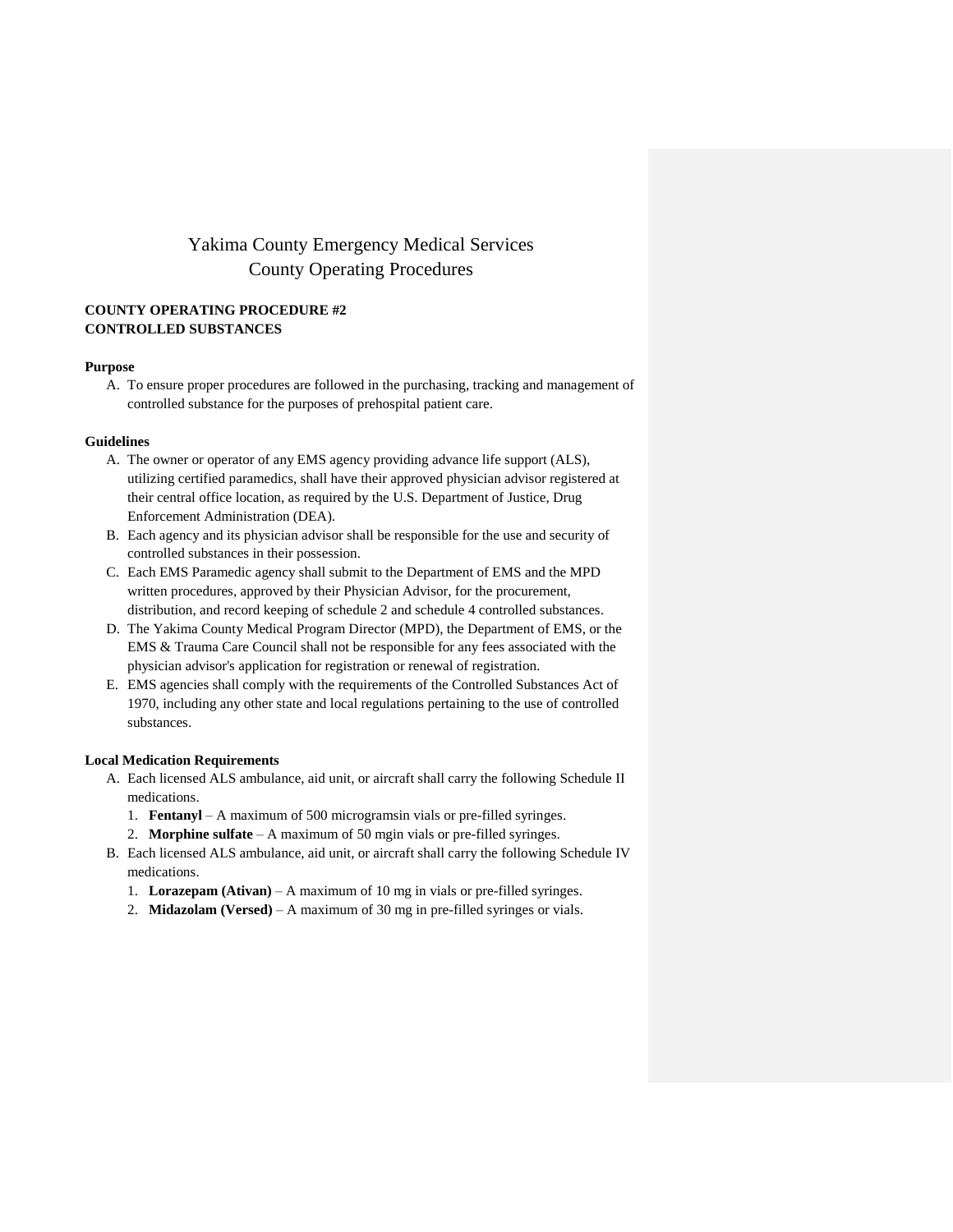#### **Procedures for Replacing Controlled Substances**

A. Following administration of a Schedule II or Schedule IV substance, the attending paramedic shall be responsible for completing a controlled substance exchange log maintained by his/her agency.

#### **Record Keeping Procedures**

- A. EMS agencies shall conduct a daily inventory of all Schedule II and Schedule IV substances.
- B. Inventory records must be retained for a period of no less than two years.
- C. The route and amount administered by paramedics of any Schedule II or Schedule IV substance must be documented clearly and legibly on the medical incident report form normally used as a record of prehospital patient care.
- D. Each EMS agency will provide to their physician advisor a copy of the controlled substance tracking & exchange logs maintained by the agency.
- E. All records maintained by EMS agencies pertaining to Schedule II and Schedule IV substances shall be made available, upon request, to the DEA, Washington State Board of Pharmacy, and/or MPD; all of whom shall maintain patient confidentiality.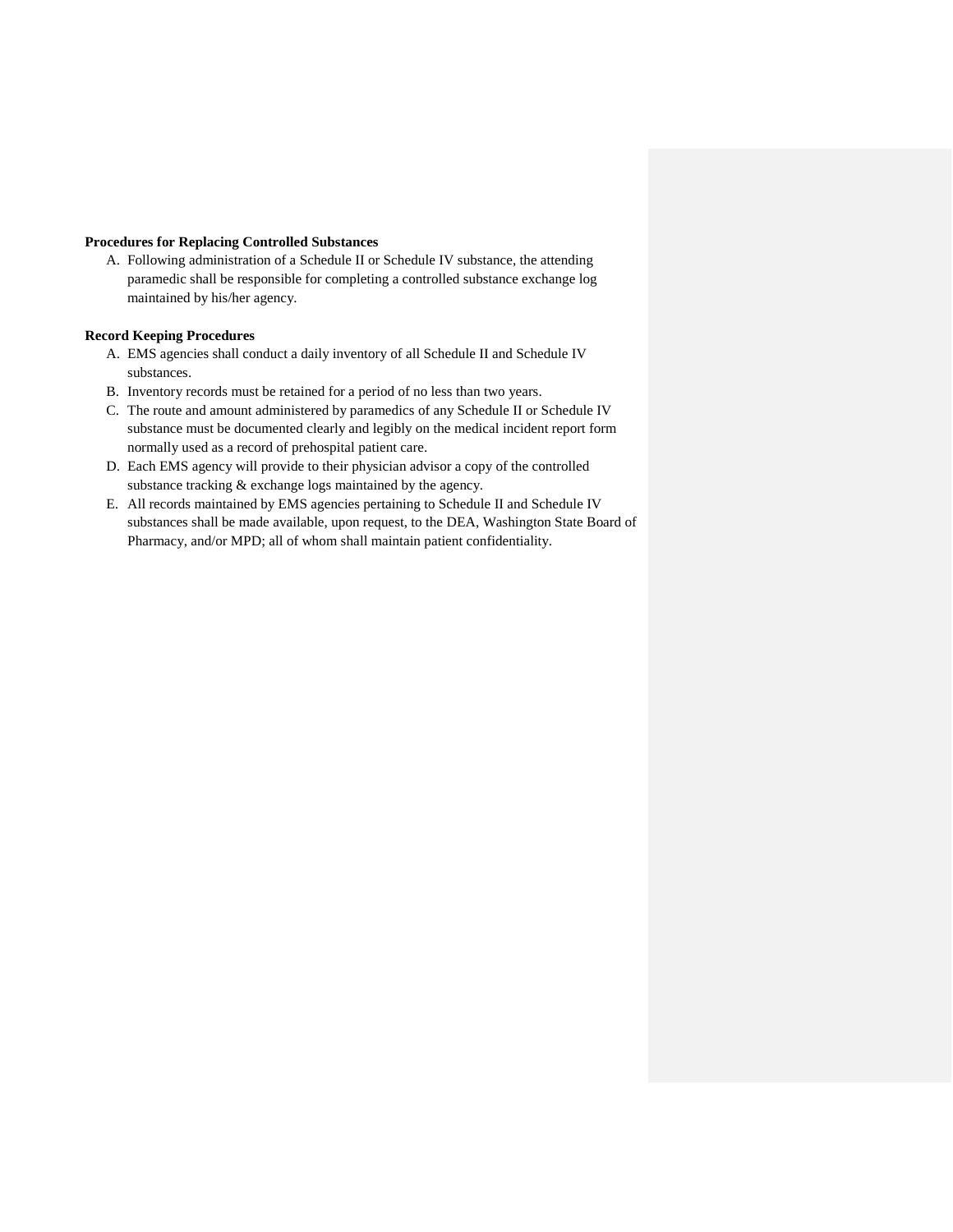## **COUNTY OPERATING PROCEDURE #3 DEFINITIONS**

#### **Purpose**

- A. To define standard definitions among all EMS organizations in Yakima County, to ensure that data collected, will be consistent and accurate.
- B. To provide a procedure requiring the use of these definitions when documenting materials related to emergency medical services.

## **Guidelines**

- A. Ambulance, and aid vehicle response time (or response interval), shall be defined as: *the period between the time the call is received by the agency's dispatcher (not the 9-1-1 calltaker) and the EMS vehicle arrives at the incident scene.*
	- 1. This definition shall be used for documenting response times on medical incident reports, computer databases, reports, and other documents related to the emergency medical services of that ambulance or aid vehicle.
	- 2. EMS agency dispatchers shall, as systems and time allows, document ambulance and/or aid vehicle response times separate from other vehicles (e.g., command vehicles) responding to the same incident.
- B. Paramedic Field Training Officer, shall be defined as: *a person who meets or exceeds the following qualifications:*
	- 1. Current and valid Washington State EMT-P certification.
	- 2. Is at a minimum in his/her second certification cycle as a paramedic.
	- 3. Maintain current ACLS, PALS, PHTLS (or equivalent) certifications.
	- 4. Maintain current local OTEP training requirements.
	- 5. Is a Washington State certified EMS Evaluator.
	- 6. Thorough knowledge of the Yakima County EMS system, prehospital care protocols and County Operating Procedures & Guidelines.
	- 7. Demonstrates the ability to provide consistent, and proper prehospital care, and has the ability to problem solve in the field.
	- 8. Delegates with clear directions, creates a positive learning environment, and motivates providers.
- C. Intubation Attempt shall be defined as removal of the flow of oxygen to the patient with the intent to Intubate.
- D. Competent alert and oriented to person, place and year.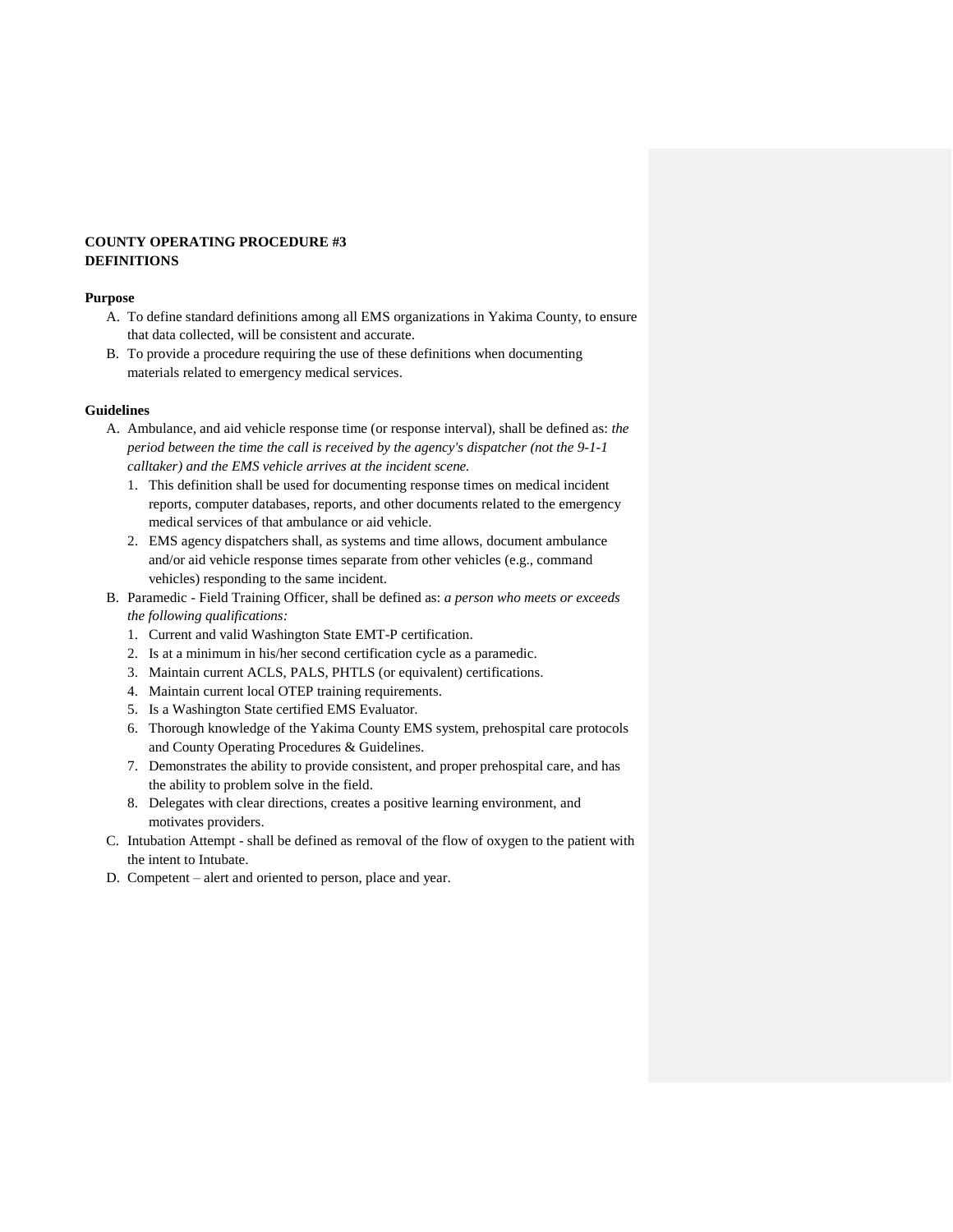## **COUNTY OPERATING PROCEDURE #4 DOCUMENTATION OF PRE-HOSPITAL MEDICAL CARE**

#### **Purpose**

- A. To provide a standard format for documenting prehospital care by emergency medical service providers of all certification levels.
- B. To provide policies and procedures for the collection of data from prehospital emergency medical reports into a central computer database.
- C. To enable EMS provider organizations to meet the data collection requirements as defined in WAC 246-976-430 and South Central Region EMS & Trauma Care Council Patient Care Procedure #10 Trauma System Data Collection.

## **Procedure**

- A. Agencies shall utilize an approved Medical Incident Report (MIR)/Patient Care Report (PCR) form to document all prehospital incidents, transports and interfacility transfers.
	- 1. Alternate incident report forms must be recommended for use by the Medical Program Director.
	- 2. Electronic, computer-generated report forms may be utilized, and must be compatible to local and State data collection services (i.e. WEMSIS, CARES)
- B. For all patients admitted to a hospital emergency department, ambulance personnel must complete a MIR/PCR and provide the appropriate copy to the emergency department prior to leaving the hospital.
	- 1. If extenuating circumstances do not allow this (i.e., another emergency call, or there is an immediate need to return to their emergency response area), then the appropriate copy of the MIR/PCR must be delivered to the hospital within 4 hours from the patient's arrival.
	- 2. The MIR/PCR must be provided to the hospital within 2 hours of the patient's arrival at the hospital for incidents involving patients who are critical and/or will potentially be admitted.
- C. The requirements of B. will not be mandatory for non-emergency transfers when the patient is being transported back to an extended-care nursing facility (i.e., nursing home, retirement center) or private residence.
- D. If there is patient contact, by a non-transport EMS agency, the agency must complete a MIR/PCR on all patients.
	- 1. Information received on-scene by the first arriving agency shall be provided in writing or verbal report to the transport personnel and that information shall be provided to the hospital as a part of the patients record.
	- 2. First responding agency's report can include; initial vital signs, treatment provided, position patient was found and any additional information that may be pertinent to the continuum of patient care.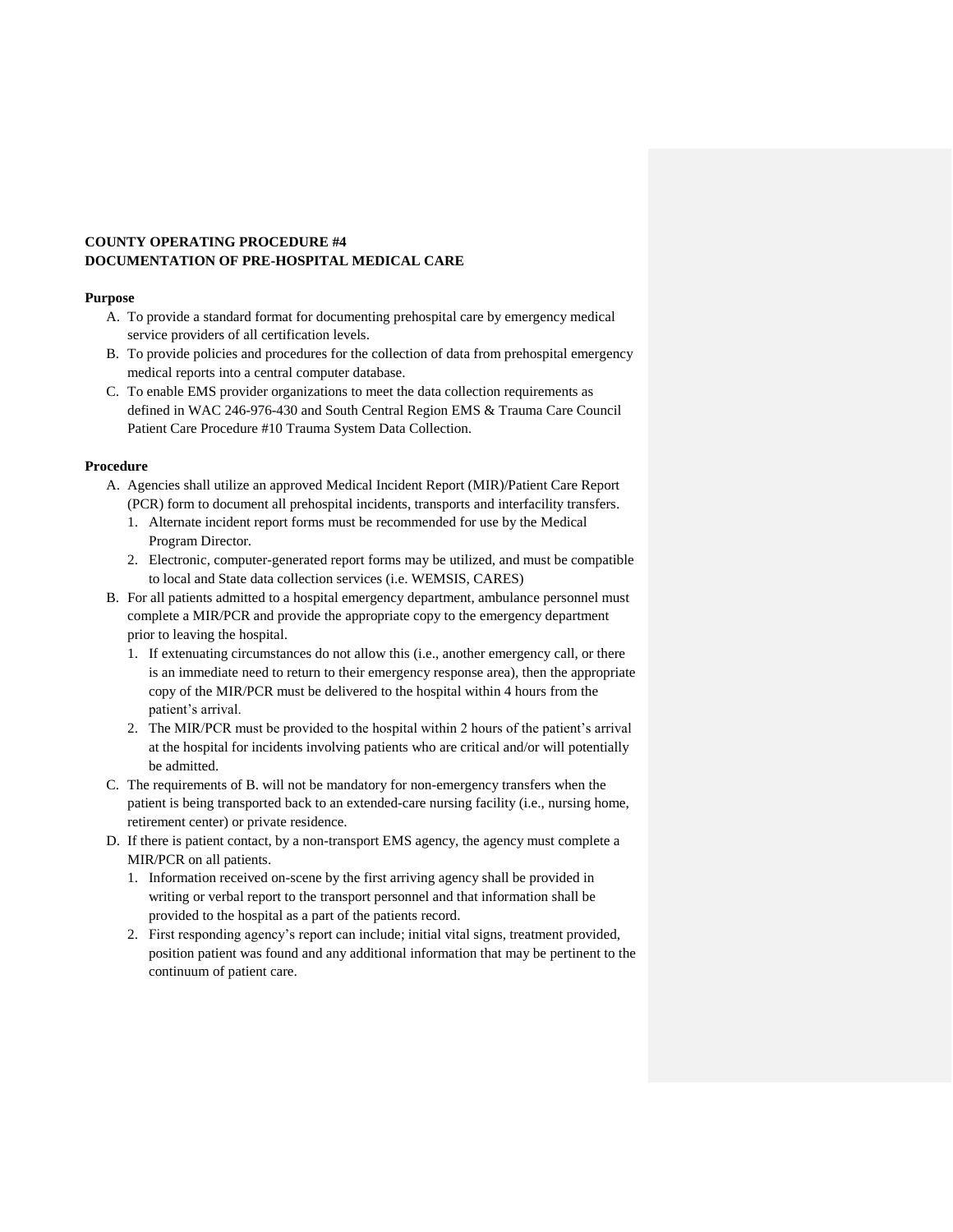#### **Documentation**

- A. All appropriate sections of the applicable report form must be completed thoroughly and accurately. The narrative shall use the SOAP charting method as the accepted method of report writing.
	- 1. (S) SUBJECTIVE information. That information which the patient, family, bystanders or other witnesses tell you. Age of the patient, gender, weight, chief complaint, scene description, history of the event, pertinent medical history of the patient, patient's physician, medications, allergies, other extenuating circumstances, history of smoking, if known.
	- 2. (O) OBJECTIVE information. This information you find on your physical exam. Level of consciousness/psychiatric status, skin characteristics, vital signs (baseline, BP, pulse, respirations), H.E.E.N.T., neck, spine, thoracic, abdominal, pelvic, lower extremities, upper extremities, neurological including motor and sensation, note placement of medical alert tags. Scene description - as you see it (i.e., vehicle description, fall height), patient location on your arrival, general impression.
	- 3. (A) ASSESSMENT information. Your best guess of the patient's problem or condition. The assessment is reached by taking the subjective information and adding that to your objective information. In the event that more than one assessment is being made, list them all in order of severity. A symptom (i.e., chest pain) is not an assessment. The following are examples of possible assessments:
		- a. Chest pain secondary to myocardial infarction (MI) vs. indigestion
		- b. Shortness of breath secondary to respiratory infection
		- c. Femur fracture
		- d. Multiple soft-tissue injuries
		- e. 1. Fever secondary to sepsis, 2. Dehydration, 3. Hyperglycemia
	- 4. (P) PLAN. Plan of treatment. Record of your patient care and its results in chronological order. Record whether patient's condition improved, continued to decline, or stabilized. The plan must reflect all the actions of the providers at the scene and the patients transport destination.

#### **Special Considerations**

A. No Code or Advanced Directive

- 1. Document in the upper left-hand corner of the narrative: "Patient identified by EMS-No CPR form" (or bracelet or both), or "Advanced directive validated" or "Physician Orders for Life-Sustaining Treatment form."
- 2. Record name of patient's attending physician and/or Medical Control Facility physician (if contact was made).
- 3. Document the reason why the EMS system was activated
- 4. Note any problems or issues that may have occurred concerning the case.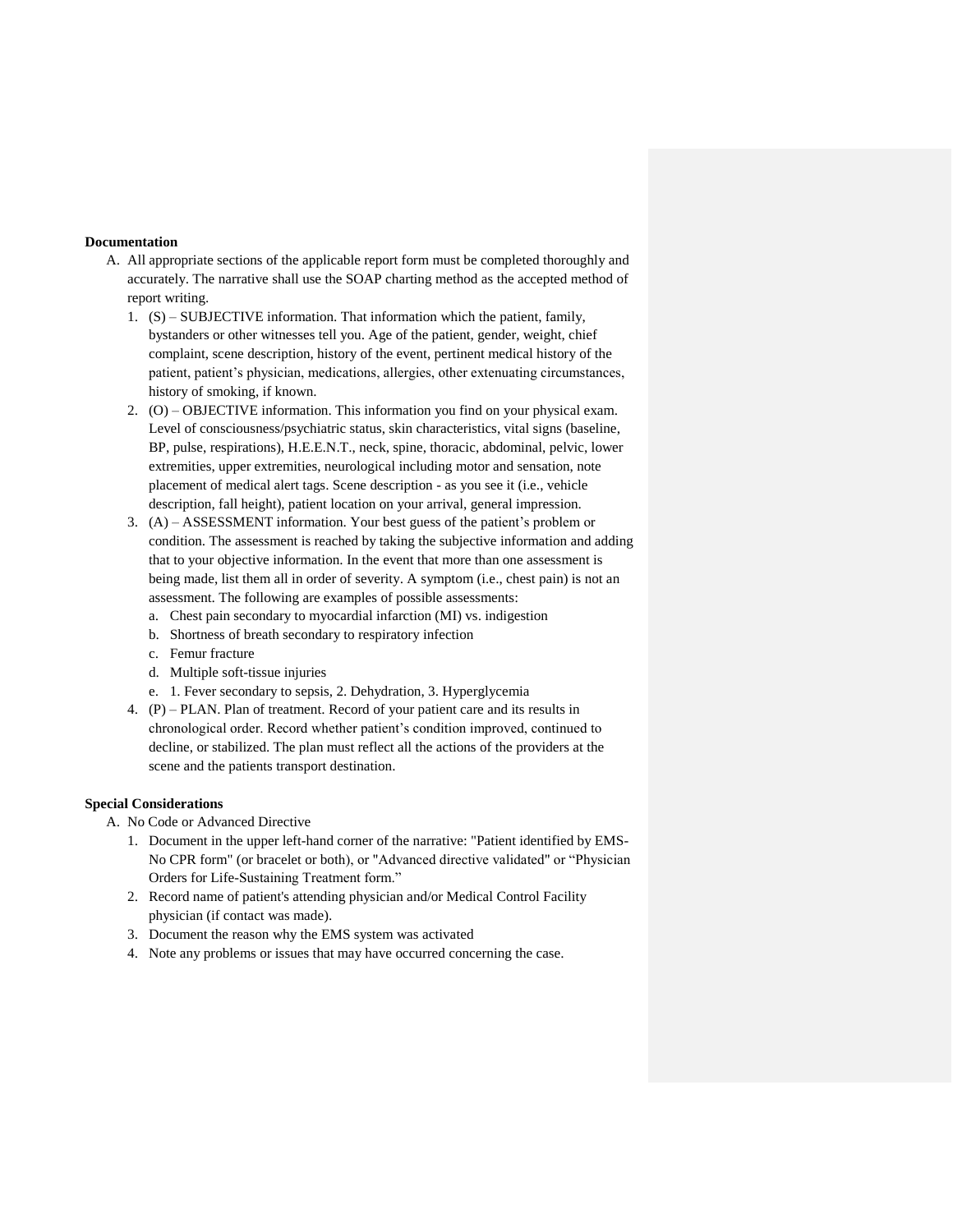5. If available, attach copy of the EMS-No CPR form, POLST form, advanced directive, or DNR order to the MIR/PCR.

## B. Trauma Alert

- 1. Document in the upper left-hand corner of the narrative: "Trauma Alert"
- 2. Electronic medical incident reports: place "Trauma Alert" inside your narrative as a part of your Assessment.
- C. Refusals Document any risks associated with the patient's decision and inform the patient of those risks.
- D. Mass Casualty Incident In a mass casualty incident situation documentation becomes increasingly difficult. At a minimum, a START triage tag should be initiated on every patient. The perforated corner or bottom of each of the patients tag should be taken by prehospital providers to be utilized when writing the MIR/PCR. Names and addresses will not be readily available; agencies can find this information after the incident by knowing and keeping record of each patient by their START triage tag number.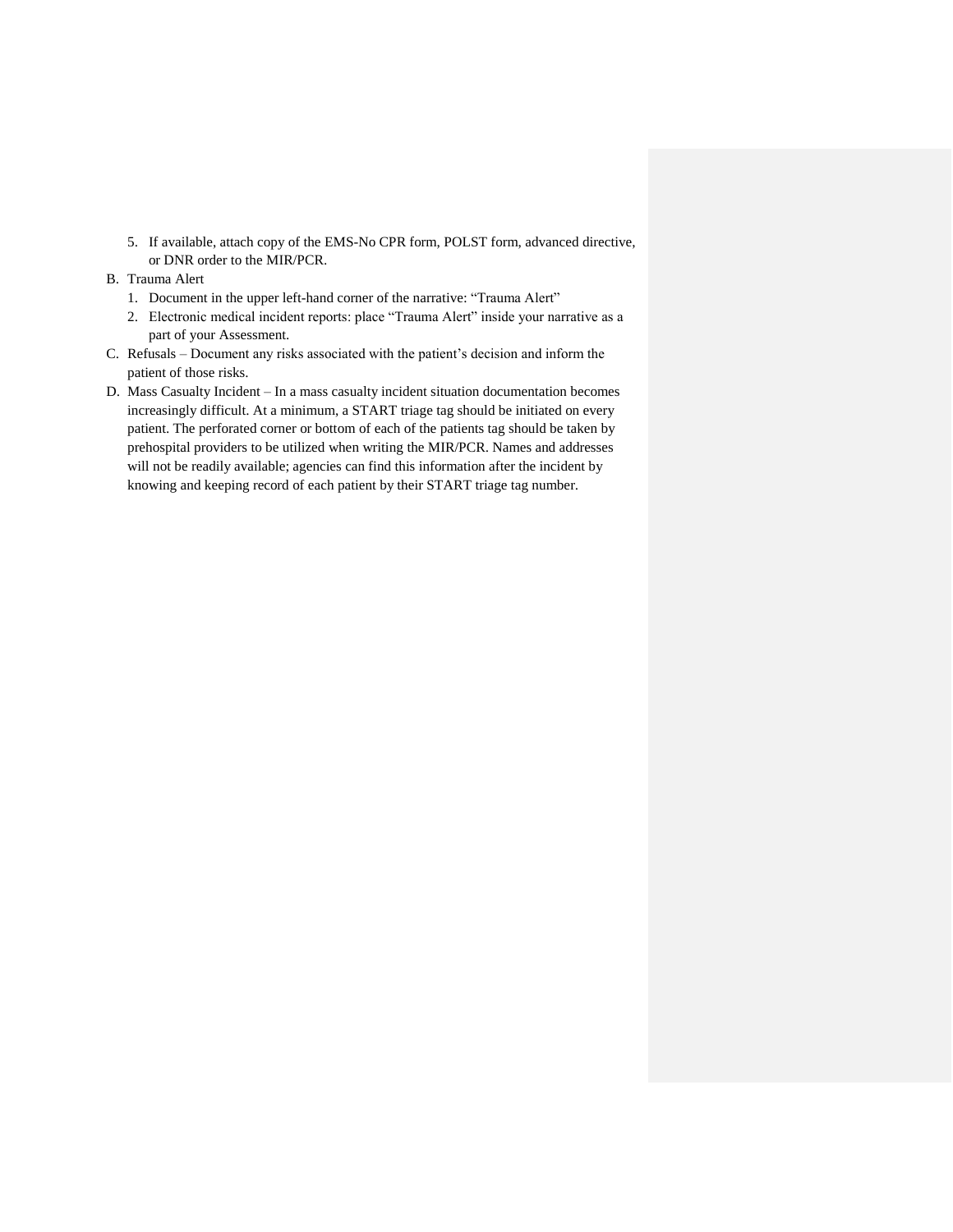#### **COUNTY OPERATING PROCEDURE #5 HELICOPTER ALERT AND RESPONSE**

#### **Purpose**

- A. Request an emergency medical helicopter to the scene of a potential trauma or medical patient, as soon as possible.
- B. To define the criteria for request of an on-scene emergency air medical helicopter and who may initiate the request.
- C. To enable EMS provider organizations to meet the requirements of the South Central Region EMS & Trauma Care Council Patient Care Procedure #7 Helicopter Alert and Response.

## **Helicopter Alert and Response**

- A. When a paramedic unit response time will exceed 20 minutes and the patient meets the following criteria, responding fire department or ambulance should consider launching an air-medical helicopter.
	- 1. Prolonged extrication time (greater than 30 minutes)
	- 2. Multiple Victim Incident (more than one patient that is critically injured)
	- 3. Ejection from vehicle or patient entrapment
	- 4. Pedestrian struck with serious injuries
	- 5. Death of occupant in same vehicle
	- 6. Critical burns greater than 10% of total body area
	- 7. Falls greater than or equal to 20 feet
	- 8. Deep penetrating injury to head, neck, or torso
	- 9. Unstable vital signs (altered mental status, pale, diaphoretic, respiratory distress)
	- 10. Acute stroke (altered mental status, weakness/paralysis on one side,
		- slurred/incomprehensible speech, facial droop)
	- 11. Acute myocardial infarction (chest pain with any of the following: shortness of breath, diaphoresis, nausea/vomiting)
- B. The applicable fire district/department officer/incident commander en route to the scene should be notified of the responding special services.
- C. It is highly recommended that a fire suppression apparatus be assigned to "stand-by" at the landing zone.

## **Early Activation Procedure**

- A. Early activation indicates that a request for an air-medical helicopter was made prior to arrival of the first responders, based on a high index of suspicion that specialty services will be necessary. The following criteria apply:
	- 1. The following agencies may request that an air-medical helicopter respond to the scene of an incident through the applicable fire dispatch center: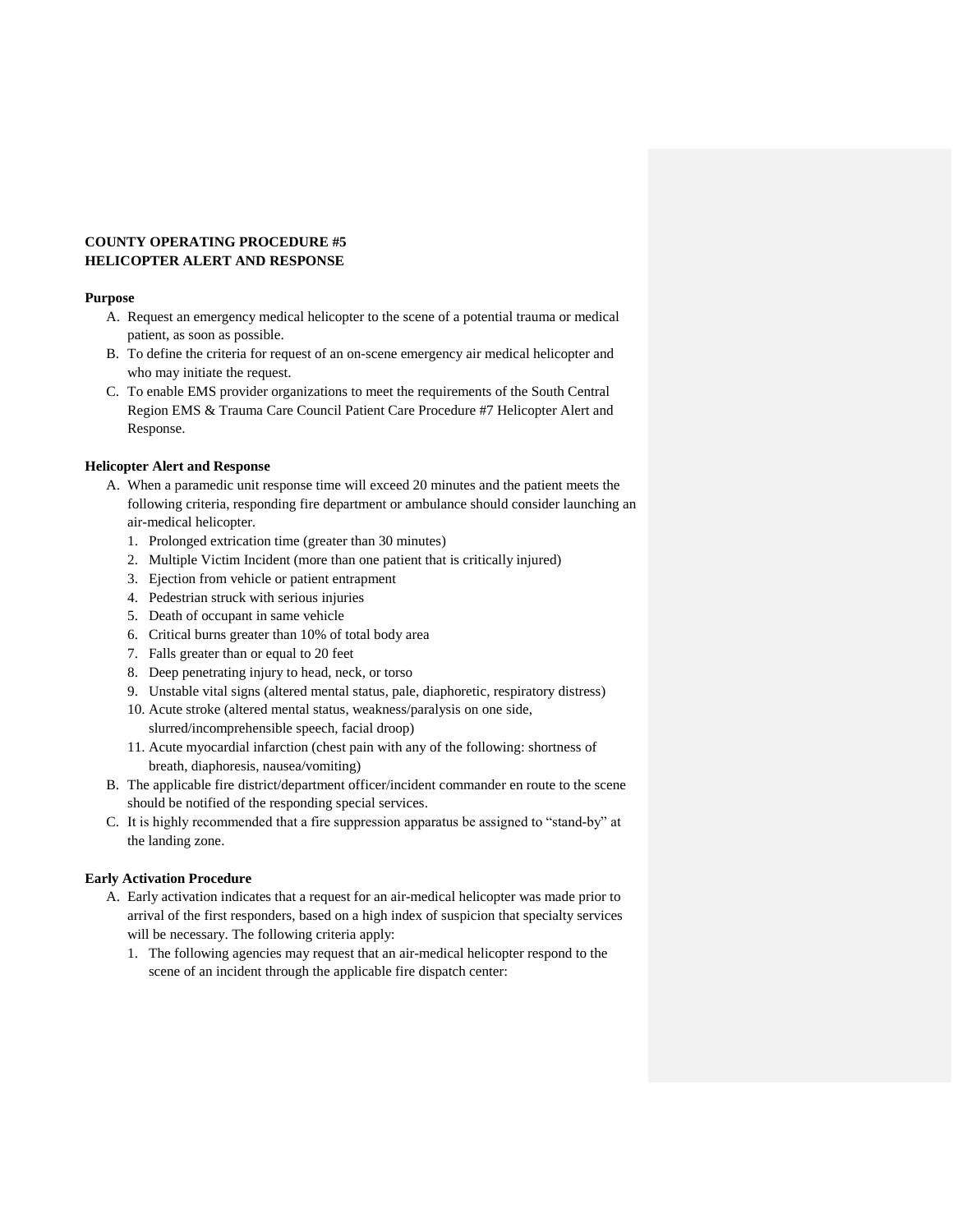- a. Fire District/Department
- b. Ambulance (If a Fire Department has been dispatched, they should be notified of the request.)
- c. Law Enforcement Officer
- 2. The following agencies may request that an air-medical helicopter cancel or terminate an active response to the scene of an incident through the applicable fire dispatch center:
	- a. Fire District/Department (EMS provider must be a WA State Certified EMT)
	- b. On-scene Yakima County affiliated paramedic to include Prosser Ambulance
- 3. The recommended channel for helicopter-to-ground communications is LERN. 155.370

## **Special Circumstances**

- A. In the event that a helicopter with the ability to provide a hoist is needed, the applicable fire dispatch center may contact Yakima Training Center to determine the availability of a helicopter for a hoist mission.
	- 1. Other options include:
		- a. King County Sheriff's Office (Guardian One)
- B. Other indications for air-medical helicopter include:
	- 1. The patient location is not accessible by road.
	- 2. Ground transport time will exceed 45 minutes. Consult with on-line Medical Control, if possible. (Must consider flight time to scene if helicopter not already on-scene.)

#### **Dispatch**

- A. In the event that an air-medical request is made the applicable fire dispatch center should notify all other on-scene or responding agencies of this special service. At a minimum, the on-scene or responding Incident Commander must be notified of this special service.
- B. The applicable fire dispatch center should utilize the closest available helicopters to respond, taking into consideration:
	- 1. Time to lift-off (preparation time)
	- 2. Response time to the scene

## **Fire District/Department**

- A. Local Fire Districts and Departments should determine pre-designated landing zones.
- B. Local Fire Districts and Departments should keep all applicable fire dispatch centers upto-date with pre-designated landing zone coordinates, for landing zones that lie within their district boundaries and/or those that lie outside of their district boundaries, in noman's land territory, in which there may be a response made from their district/department during a medical/traumatic emergency.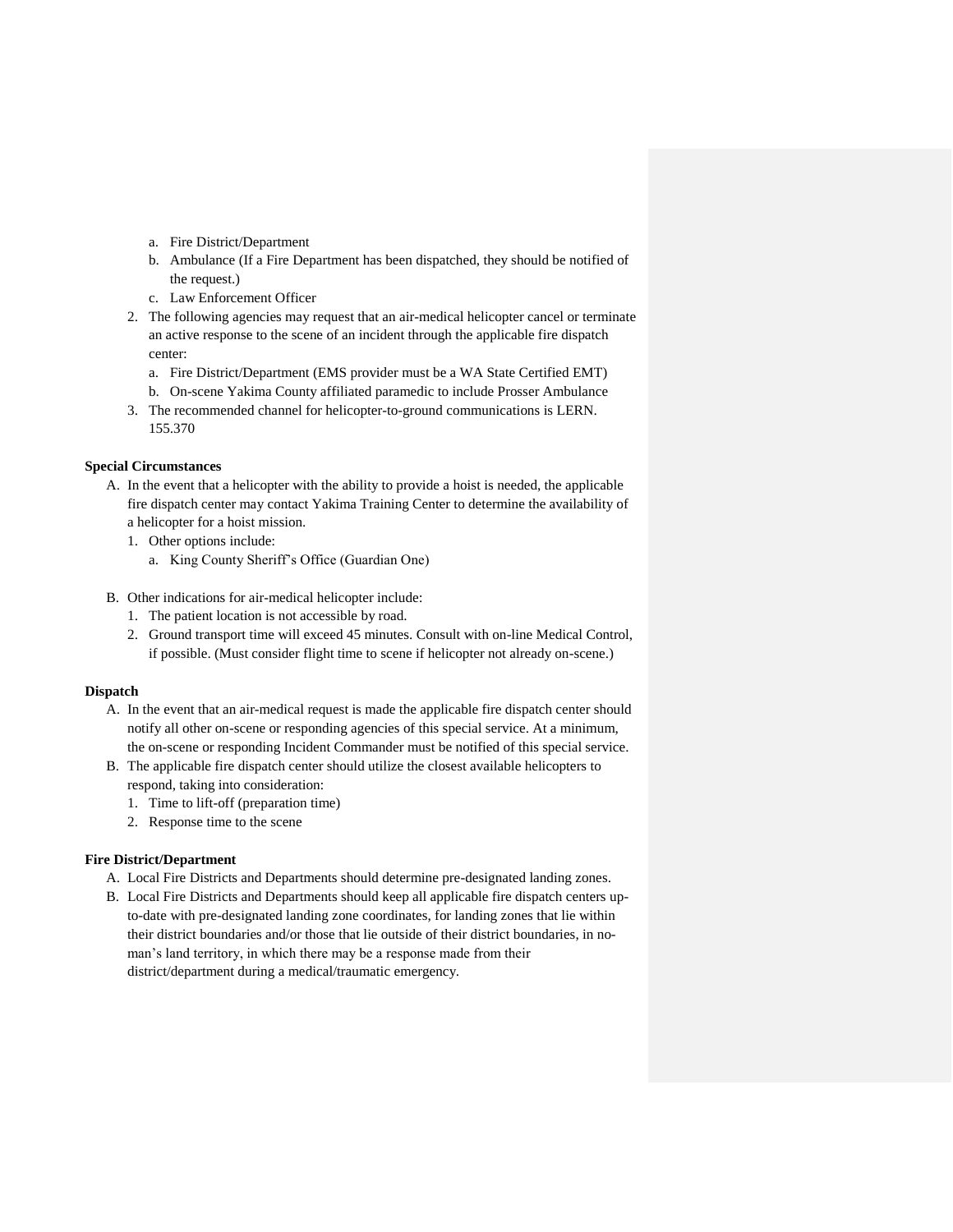- C. A trained Landing Zone Officer should be assigned to the landing zone and should establish air-ground communication with the helicopter. A helicopter can self-land if necessary; however, it is recommended that they have a Landing Zone Officer.
- D. Once the helicopter team has arrived they may report to the Incident Commander for direction (i.e.: to assist with patient care or extrication, to stand-by, etc.)
- E. Four to five (4 to 5) people should be assigned to assist the helicopter crew with lifting and loading of the patient into the helicopter. The helicopter TEAM will provide the direction for this procedure. There is also training available during the year, when requested.

## **Contraindication to Helicopter Transport**

- A. Unfavorable environment.
- B. Ground transport time is less than 20 minutes.
- C. Stable, non-critical trauma or medical patient.

#### **Quality Assurance**

A. All emergency air medical helicopter transports, and cancellations will be reviewed by the Medical Program Director.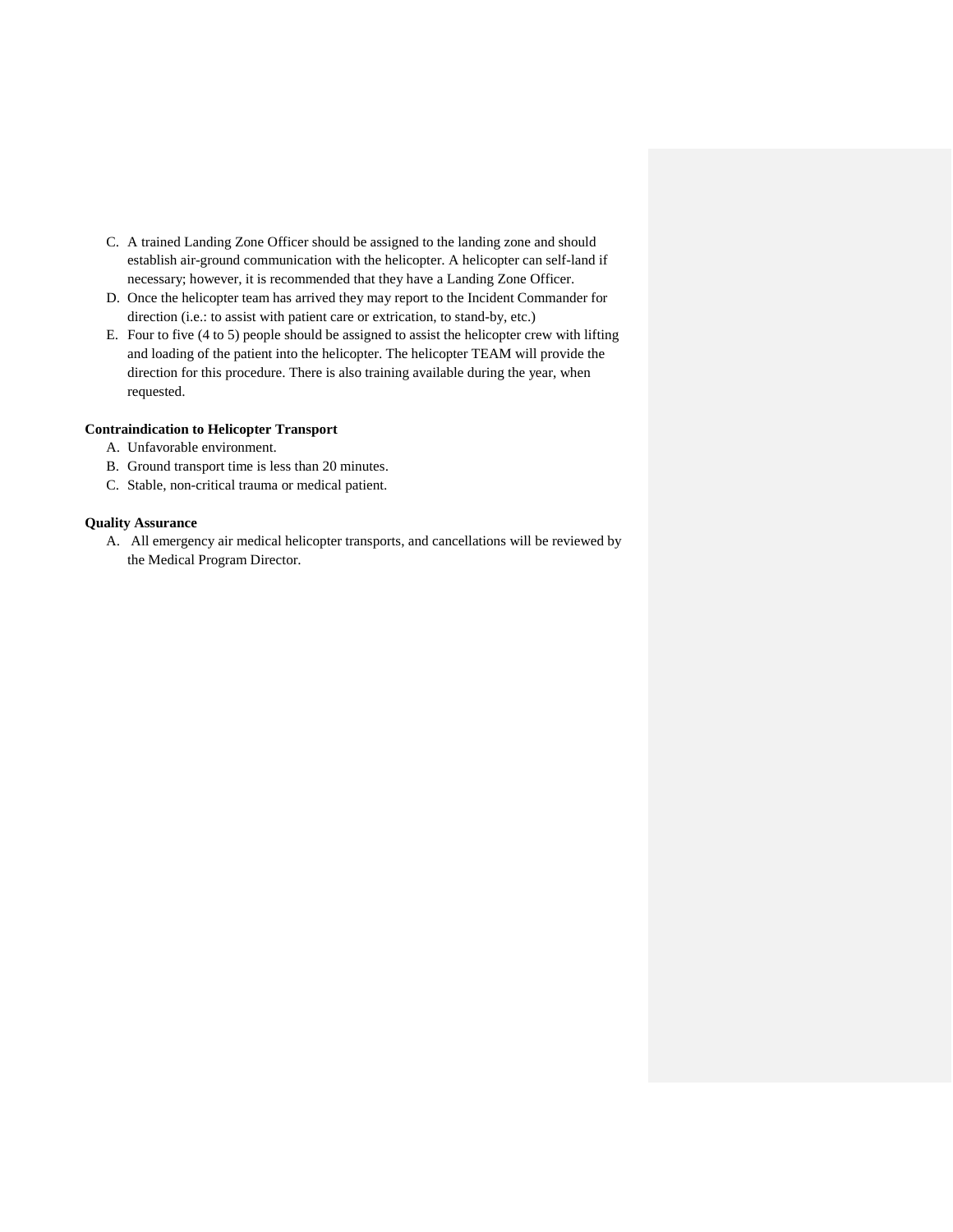

Washington State Pre-Hospital Helicopter Transport Decision Algorithm

severe distress; Unstable cardiac dysthymias, **abnormal:** respiratory rate, pulse rate, blood pressure or neurologic status-either alone or in combination.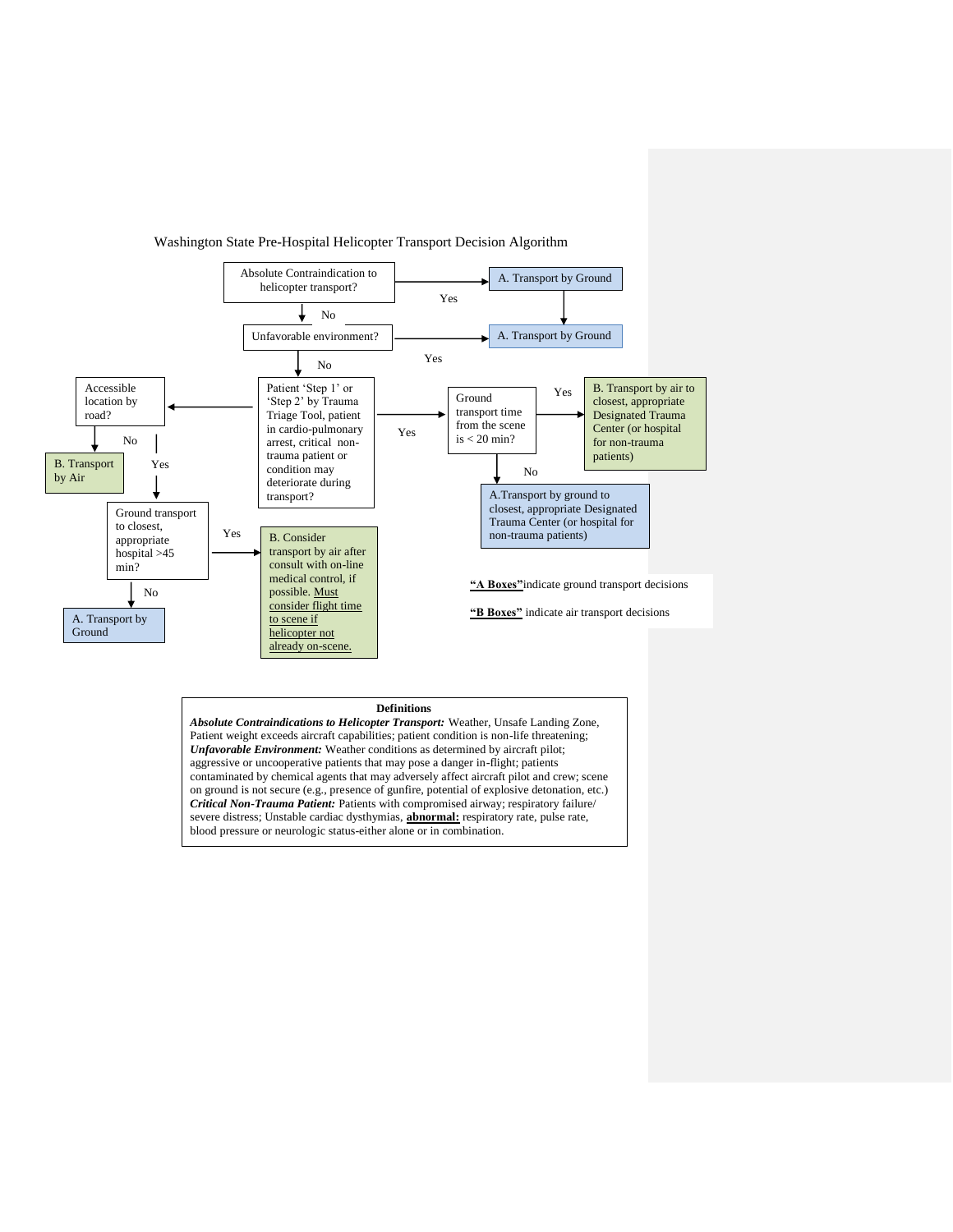## **COUNTY OPERATING PROCEDURE #6 INTERAGENCY RADIO COMMUNICATION DURING EMERGENCY MEDICAL INCIDENTS**

## **Purpose**

- A. To provide a policy for standardized, preplanned communication methods to be used for interagency radio communication during emergency medical incidents.
- B. To enable agencies to meet the requirements of South Central Region EMS & Trauma Care Council Patient Care Procedure #6 EMS/Medical Control Communications.

#### **Procedure**

For coordination during EMS incidents, communication between responding; fire departments, transport agencies, emergency dispatch centers and the hospitals , shall be done by utilizing a mutually agreed upon method that best meets the needs of the agencies.

- A. Emergency Dispatch Center to/from/between Responding Units: Communication from or to the Emergency Dispatch Center and the Responding Units shall primarily utilize the appropriate Upper Valley or Lower Valley Main Dispatch channel.
- B. Transport Agencies to/from Hospitals: Communication between the Transport Agencies and the Hospitals shall use the best communication method possible depending on circumstances; primarily these methods shall be; HEAR radio frequency, cellular phone to designated line at the emergency room (as available) or relay through the appropriate Dispatch Center.
- C. On-scene communications should go through Incident Command.
- D. Ambulance agencies requesting additional transport resources in regard to a 911 call will do so through the proper on-scene incident command or via the appropriate fire dispatch.

Regardless of the above procedures, should the availability of one communication method over the other ensure positive, stable communication between the parties that method shall be used on a case by case basis.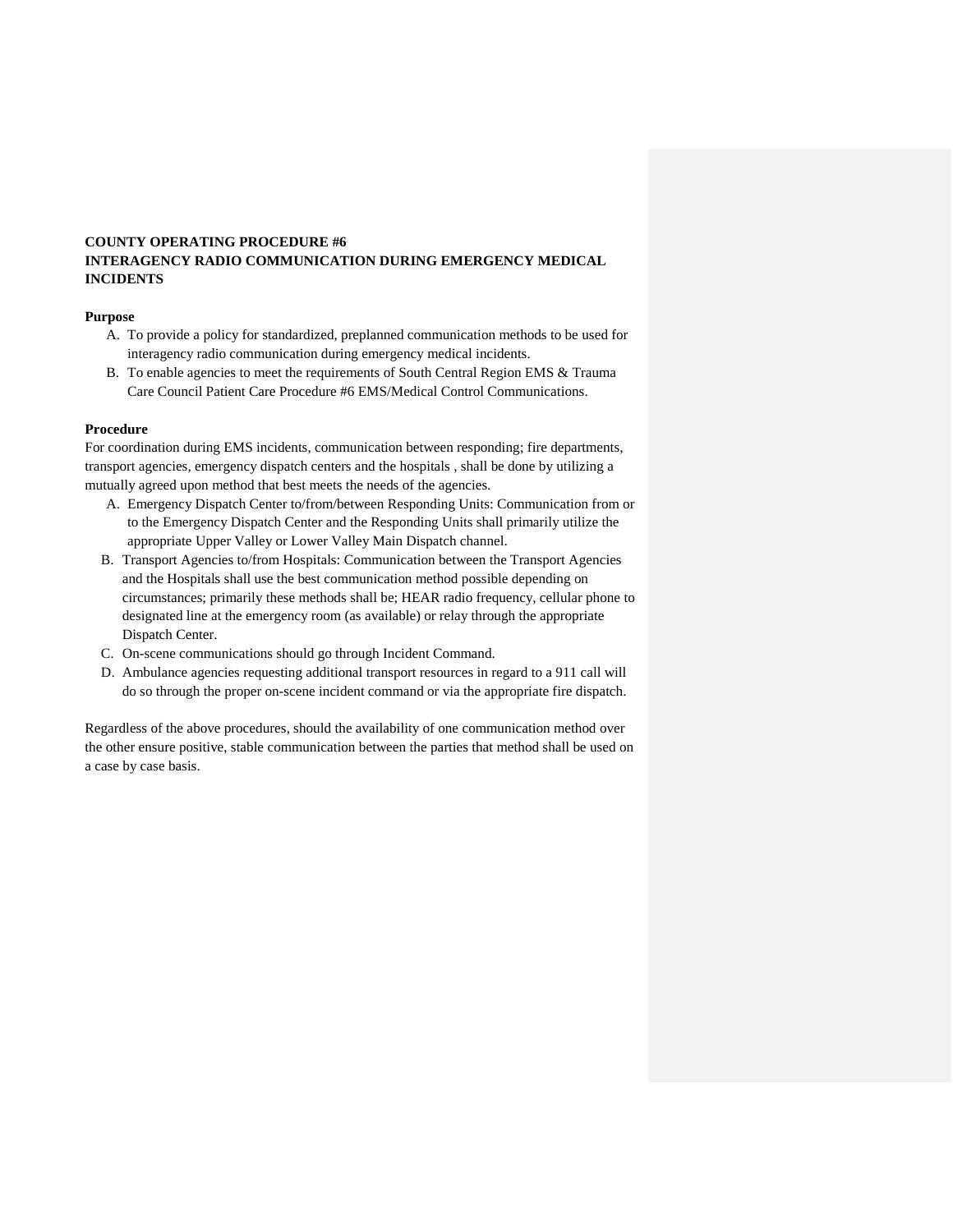## **COUNTY OPERATING PROCEDURE #7 MASS CASUALTY INCIDENT**

#### **Purpose**

- A. To implement local policies and procedures for mass casualty incidents in accordance with South Central Region EMS & Trauma Care Council, Patient Care Procedure #13, All Hazards-MCI Severe Burns.
- B. To ensure that patients involved in a mass casualty incident are transported to the most appropriate hospital facility in a timely manner and with swift efficiency and effective communication.

#### **Mass Casualty Procedure**

A. Dispatch

Upon receipt of a potential mass casualty incident (MCI) call, the applicable fire dispatch center should advise responding fire district/department units of which designated facility will be Medical Control for the incident and at this time, it is recommended that the dispatch center notify Medical Control of the "potential" situation.

B. First Responder/EMS

The first certified EMS provider (or agency), certified in ICS, to determine that an MCI exists should immediately establish incident command, per local agency procedures utilizing National Incident Management System guidelines.

- 1. This should be done immediately upon the determination that the amount of patients' may overload local EMS and/or hospital resources.
- 2. The following levels will be relayed from the first EMS provider on-scene to the applicable fire dispatch center:
	- a. MCI Level I:  $1 4$  patients that are critically injured in a single incident are multi-victim incidents, not mass casualty incidents. The response resource guidelines may include:
		- i. Washington State Trauma Triage Destination Procedure
		- ii. Yakima County "Trauma Alert(s)" Prehospital Care Protocol
		- iii. Yakima County COP "Helicopter Alert & Response"
	- b. MCI Level II: 5 10 patients are critically injured in a single incident. Initial response may include:
		- i. UPPER VALLEY: Confirm with Incident Command for an EMS 2nd Alarm
		- ii. LOWER VALLEY: Request for additional resources
		- iii. Four additional ambulances.
		- iv. One helicopter to the scene or airport.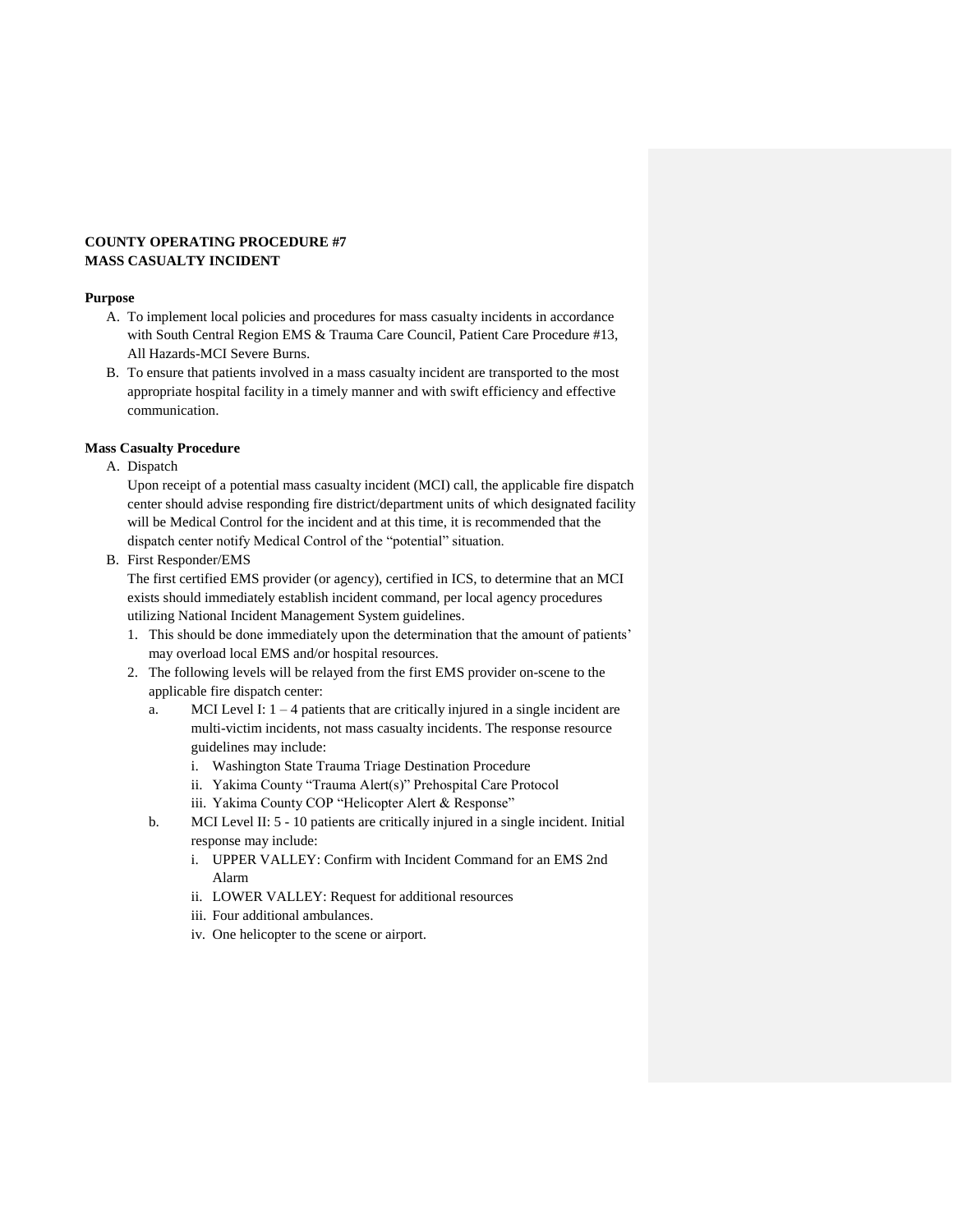- c. MCI Level III: 11 20 patients are involved in a single incident. Initial response may include:
	- i. UPPER VALLEY: Confirm with Incident Command for an EMS 3rd Alarm
	- ii. LOWER VALLEY: Request for additional resources, consider activation of the EOC.
	- iii. All available ambulances.
		- a) Notification from ambulance supervisor's to Incident Command of available call-back crews is recommended.
	- iv. Two helicopters to the scene or airport.
	- v. Public transit
	- vi. For areas on the outer edges of the County consider requesting nearby/neighboring County resources.
	- vii. The MPD should be notified by phone of the MCI and should report to Medical Control.
- d. MCI Level IV: Greater than 20 patients all involved in a single incident. Initial response may include:
	- i. UPPER VALLEY: Confirm with Incident Command for an EMS 4th alarm
	- ii. LOWER VALLEY: Request for additional resources, consider activation of the EOC.
	- iii. All available ambulances
		- a) Notification from ambulance supervisor's to Incident Command of available call-back crews is recommended.
	- iv. For assistance with the incident or for back-filling coverage of daily 911 calls, consider requests for assistance from the following (not in any particular order):
		- a) Kittitas County Fire Department, and/or Cle Elum Ambulance.
		- b) Prosser Ambulance, AMR Tri-Cities and/or Kennewick Fire Department.
		- c) Mattawa Ambulance/Grant Co. Fire District #8
		- d) Bickleton Ambulance/Klickitat Co. Fire District #2
		- e) Benton City Fire Protection District #2, Richland Fire Department.
		- f) Hanford Fire Department
	- v. Two helicopters to the scene or airport.
	- vi. Notification given to all available helicopter agencies of situation.
	- vii. Notification to Incident Commander on number of available helicopters.
	- viii. Public transit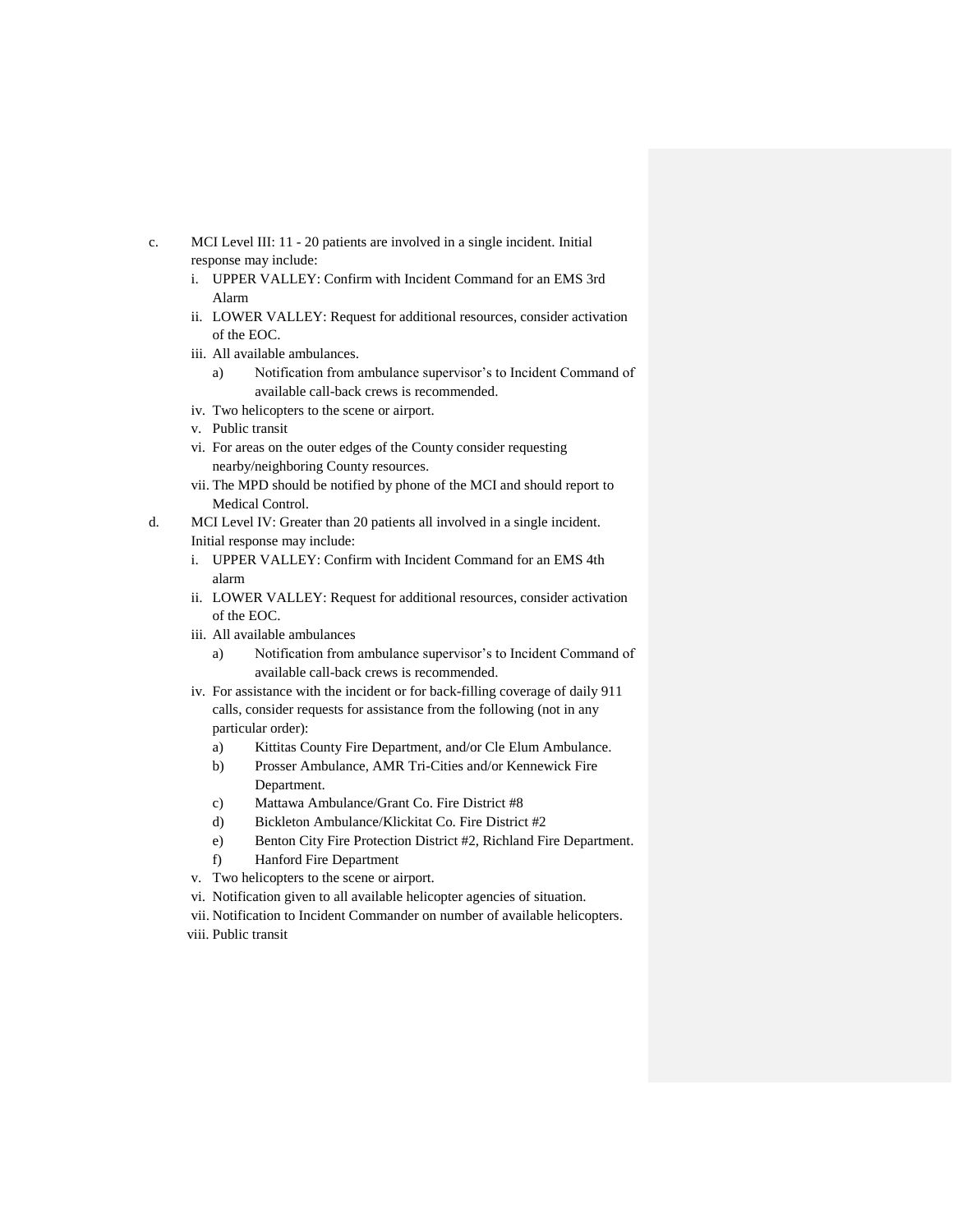- C. Radio or 'verbal reports' to receiving hospitals from transporting units are not necessary, unless the attendant feels it is in the best interest of the patient(s) that contact be made.
	- 1. If the transporting EMS agency determines contact with the receiving facility is necessary they will provide them with the following information:
		- a. Identification of EMS agency
		- b. Patients' identification numbers (located on START Tag)
		- c. Patients' START category (green, yellow, red, black)
- D. Simple Triage and Rapid Transport (START) criteria will be utilized at Mass Casualty Incidents.
- E. If contact with Medical Control is impossible due to the incident location or other complications, EMS agencies may transmit patient information to the applicable fire dispatch center, who shall notify the Medical Control center.
- F. Patients involved in a confirmed MCI may not make a transport destination request or determine the destination of any ground or air transport vehicle.
- G. Radio contact with Medical Control should be preceded with the phrase: "This is an MCI transmission."

## **Transport Officer**(typically a Fire Department/District representative)

- A. The Transport Officer is responsible for providing Medical Control with all necessary patient information. This may include:
	- 1. Updates on the total number of patients known, as available.
	- 2. Updates on the total number of patients per color category, as available.
	- 3. Updates on the total number of patients ready for transport
	- 4. The transporting unit agency name and number.
	- 5. The number of patients on board.
	- 6. The number of each color category on board.

## For Example:

"Medical Control, MCI Transport"

"Medical Control, go ahead" "Selah 17 is ready for a transport destination with 4 patients on board; 2 red, 1 yellow and 1 green." "Received, advise Selah 17 that they will transport to Sunnyside Community Hospital." "Sunnyside Community Hospital, received."

## **Medical Control**

- A. Medical Control should determine the transport destination for each ground-transporting agency. Destination assignments should be relayed from Medical Control to the Transport Officer and then to the transporting unit. It should not be via direct contact between the transporting unit and Medical Control as is done on a single patient incident.
- B. Medical Control should notify each receiving facility of the incoming unit, its patient load, and each patients START triage classification.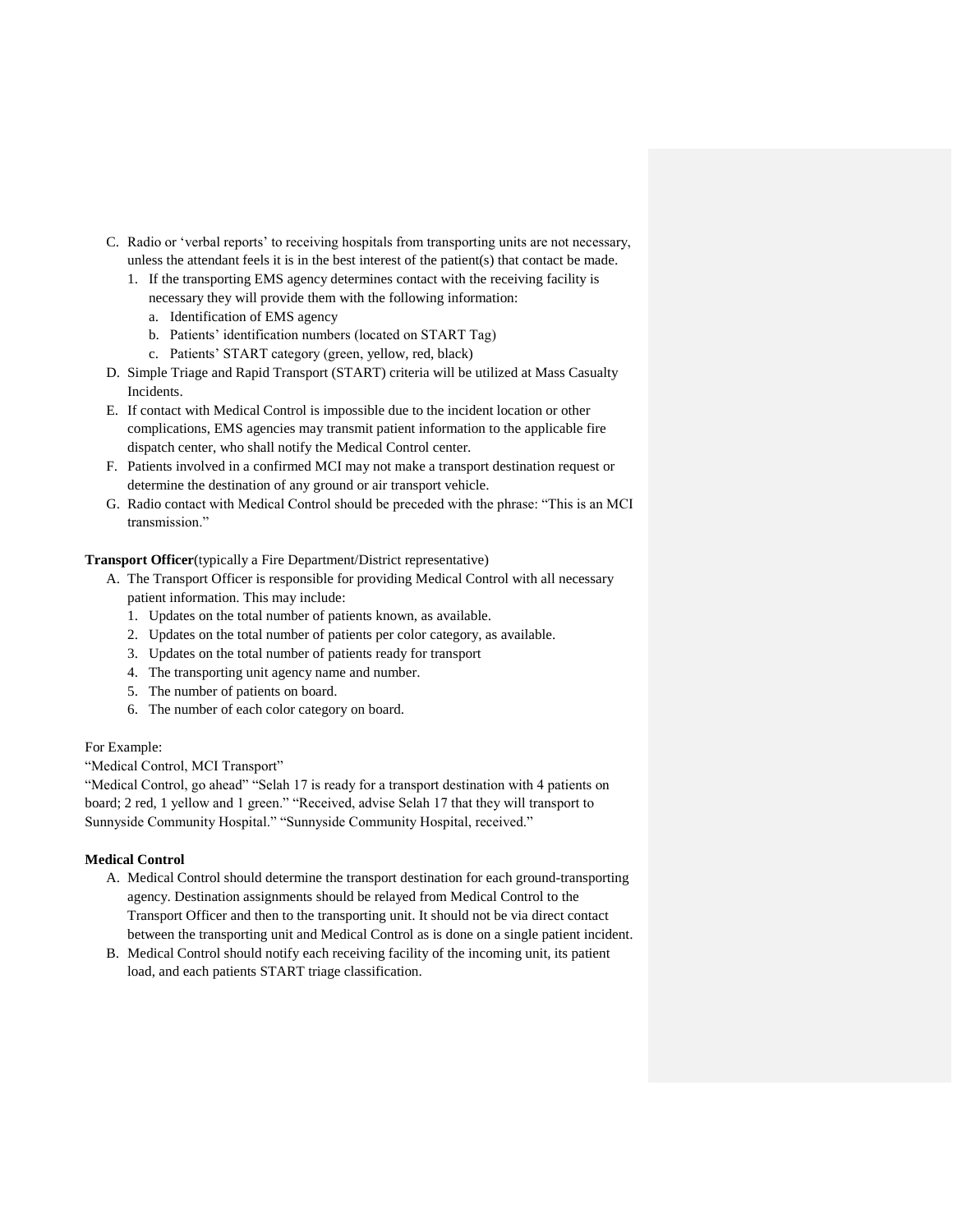C. In the event that Medical Control determines a shortage of hospital resources within the County exists, Medical Control should begin contacting out-of-County hospitals. It is recommended that any large ground transport vehicle (i.e.: public transit), carrying no red patients, be considered for an out-of-County transport destination, in addition, all air transport agencies should consider out-of-County transport destinations.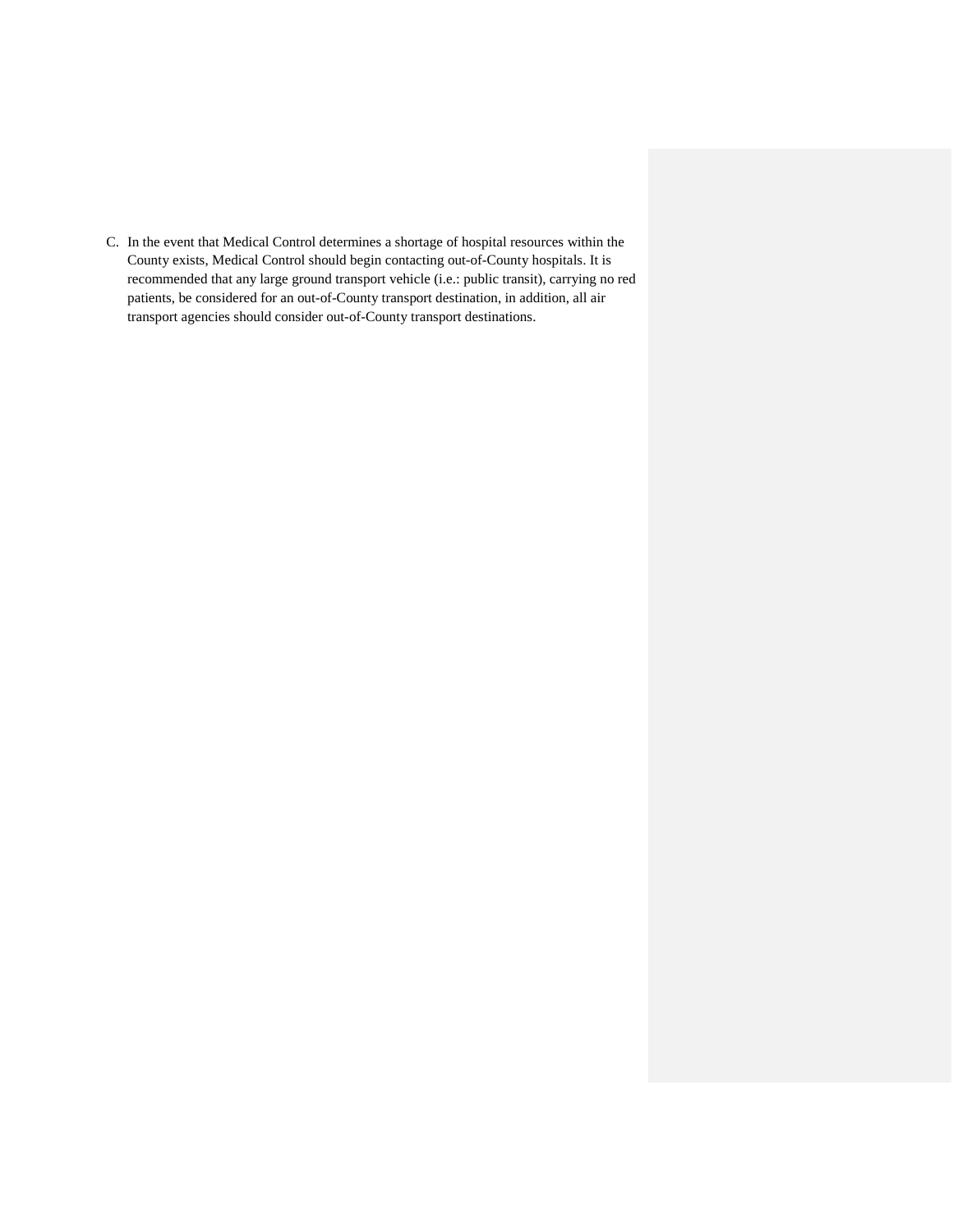## **COUNTY OPERATING PROCEDURE #8 MEDICAL CONTROL**

#### **Purpose**

To define the rotation and responsibilities of the Medical Control Facility

## **Guideline**

The designated Medical Control Facility (MCF) for Yakima County shall rotate daily between Yakima Regional Medical Center & Cardiac Center and Yakima Valley Memorial Hospital, and will be responsible for the following:

- A. Provide on-line medical control and consultation to prehospital care providers for patients they are about to receive by an EMS unit or in cases where the receiving hospital's physician cannot be contacted.
- B. Resolve and/or provide advice on cases of disparity regarding treatment and/or transport between prehospital care providers or other medical professionals at the scene; or other incidents or disputes concerning patient care in the field.
- C. Based on availability of resources, direct or divert patients to the most appropriate clinical facility.
	- 1. Patients should be transported to the closest appropriate emergency facility, unless otherwise directed by the Medical Control Facility or the patient's preference or family's preference.
	- 2. Obtain daily bed status of all hospitals in Yakima County.
- D. Physicians practicing in the emergency departments at Yakima Valley Memorial Hospital, Yakima Regional Medical and Cardiac Center, Toppenish Community Hospital, and Sunnyside Community Hospital are authorized to provide on-line medical control (verbal orders) to certified prehospital care providers practicing under the authority of the Yakima County Medical Program Director (MPD).
	- 1. Non-physicians are not authorized to provide on-line medical control to prehospital care
	- 2. Physicians not delegated by the MPD are unauthorized to direct prehospital care providers.
- E. Procedures listed in the Yakima County Prehospital Care Protocols as "Verbal Orders" (highlighted in bold/italic) may be performed only after consultation and approval of the onduty emergency physician at the hospital to which the patient will be transported.
	- 1. If unable to contact the receiving hospital's physician, then contact the designated Medical Control Facility for consultation and orders.
	- 2. The Yakima County MPD, if available, may be used as a resource if neither the receiving hospital nor Medical Control Facility physicians can be contacted for direction. MPD directives supersede any instructions from the receiving hospital, medical control physician, or protocols.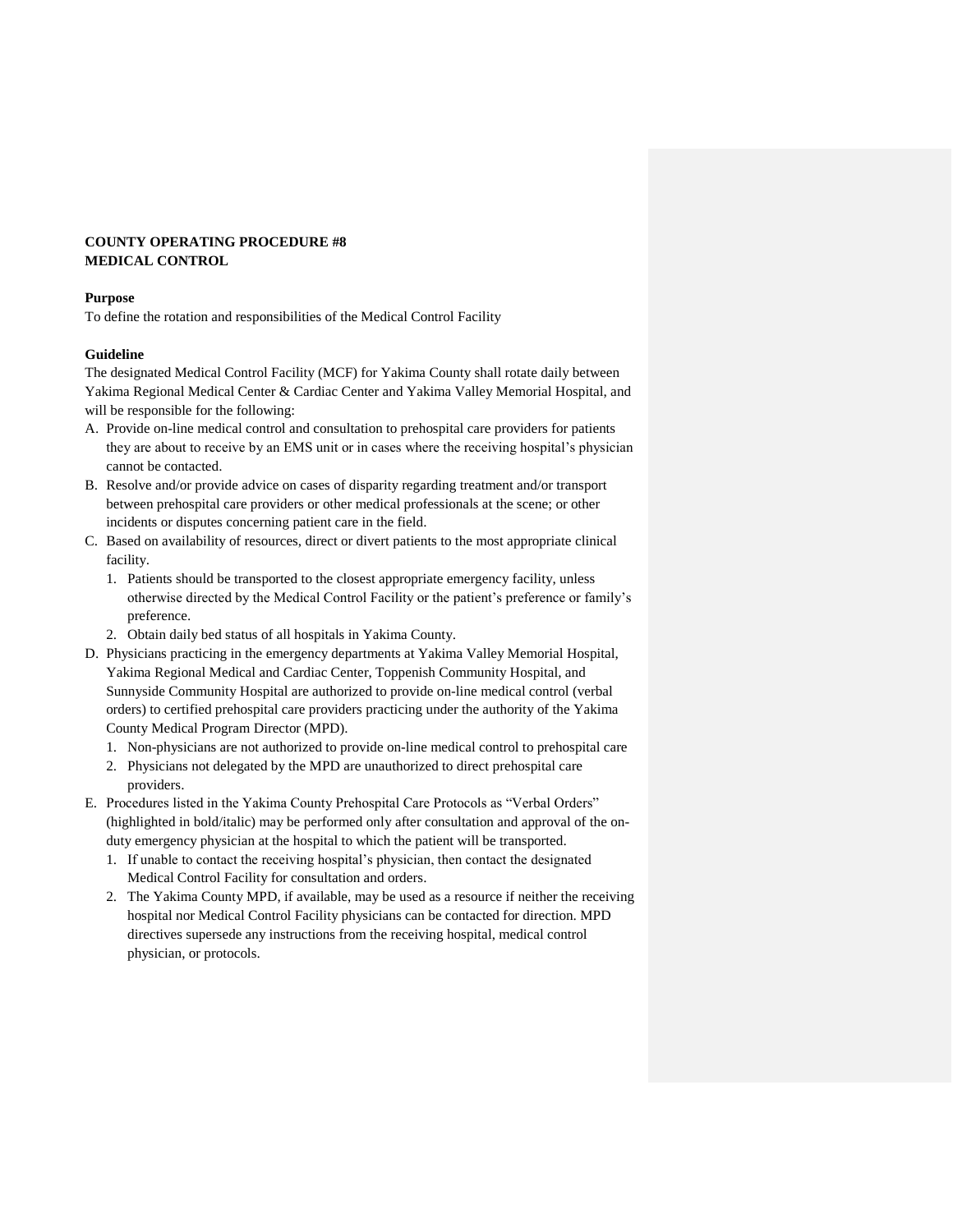F. If all reasonable attempts to contact a physician have been unsuccessful, and failure to perform a procedure requiring a verbal order could adversely impact the patient's final outcome, such a procedure may be performed as a standing order. The reason for not making contact must be documented on the medical incident report.

#### **Mass Casualty Incidents**

A. In the event of a mass casualty incident and/or disaster, the Medical Control Facility will:

- 1. Ascertain the staffing and availability of other resources from local hospitals in Yakima County.
- 2. Determine patient transport destination.
- 3. Communicate patient transport destinations with prehospital providers (on scene Transport Officer or their delegate) in accordance with the Yakima County Operating Procedure for MCI's. *"Medical Control should determine the transport destination for each ground-transporting agency. Destination assignments should be relayed from Medical Control to the Transport Officer and then to the transporting unit. It should not be via direct contact between the transporting unit and Medical Control as is done on a single patient incident."*
- 4. MCF will notify each receiving facility of the incoming unit, it's patient load, and each of the patients "START" triage color classification (Green, Yellow, Red, Black).
- 5. In the event that the Medical Control Facility determines a shortage of hospital resources within the County exists, the MCF should begin contacting out-of-County hospitals. It is recommended that any large ground transport vehicle (i.e.: public transit), carrying no red patients, be considered for an out-of-County transport destination, in addition, all air transport agencies should consider both in and out-of-County transport destinations.
- B. During an event that has exceeded the MCI Level I (i.e., 10 patients or more) it is appropriate for the MCF to track each patient by their START triage tag number and document their destination, be it to local or out-of-County hospitals.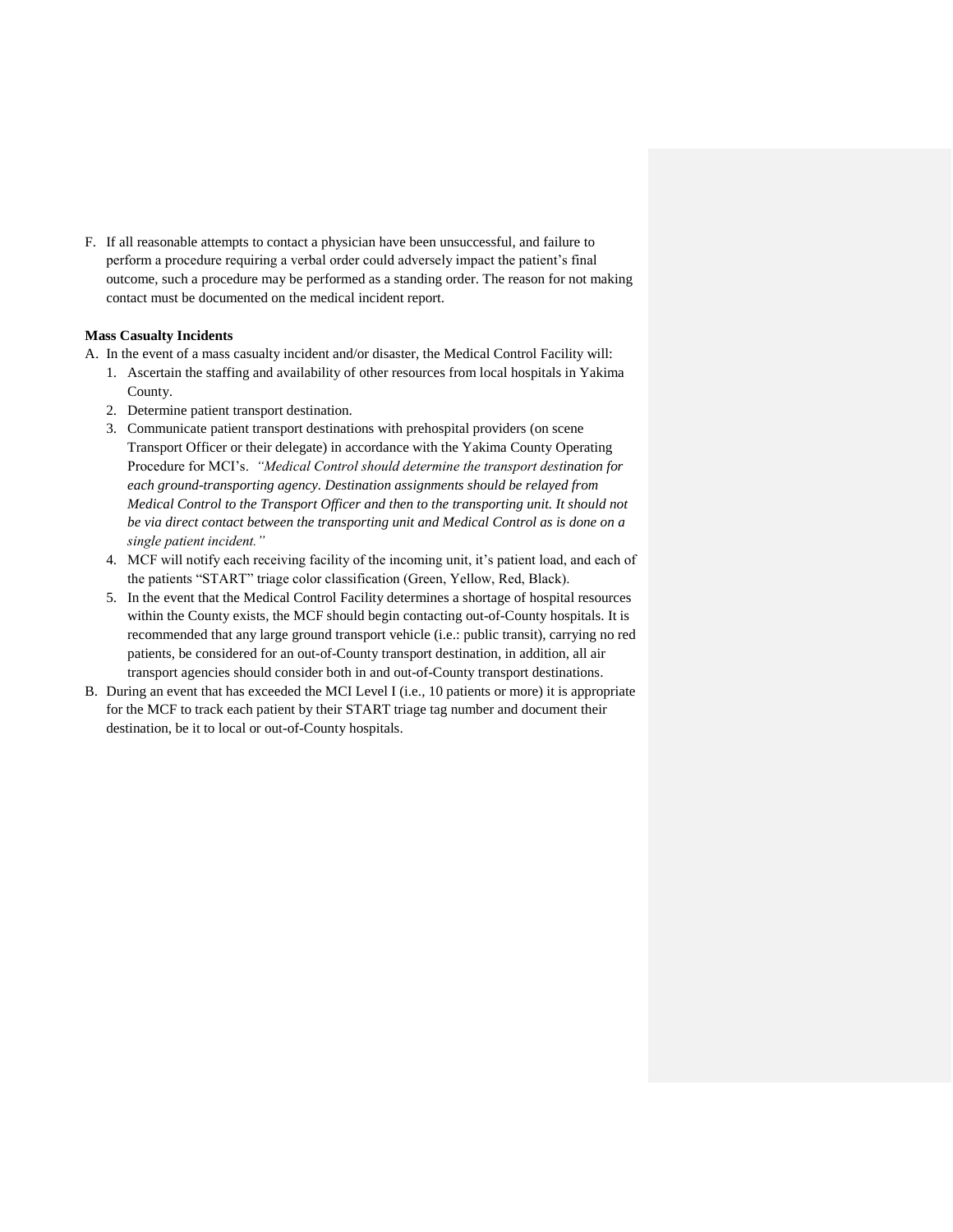## **COUNTY OPERATING PROCEDURE #9 RESPONSIBILITIES OF THE MEDICAL PROGRAM DIRECTOR, MEDICAL DIRECTION**

## **Purpose**

To define Direct Medical Control and the Responsibilities of the Medical Program Director.

#### **Direct Medical Control**

Direct (on-line) medical control allows the MPD to influence the clinical care being delivered by an EMS system on a minute-by-minute basis. This can be done while the MPD (or his or her delegate) is either at the scene, or by radio, telephone or cellular phone. Because this must be provided twenty-four hours a day, direct medical control is a medical oversight activity that is delegated by the MPD to the emergency physicians at each of the four hospitals in Yakima County. An MPD directive supersedes any instructions from the receiving hospital, medical control facility, or protocols.

#### **Responsibilities of the Medical Program Director**

In Yakima County, the Medical Program Director (MPD) is obligated to fulfill a number of duties and responsibilities. Many of these are required in accordance with Washington State law (WAC 246-976-920), while others are specific to Yakima County through a contractual arrangement. The primary roles and responsibilities of the MPD include:

- A. Recommend to Department of Health (DOH), certification, recertification, and decertification of Yakima County EMS providers.
- B. Provide medical control, appoint physician delegates, and direct their actions.
- C. Ensure that the staff of the medical control facility is aware of their daily roles.
- D. Adopt and develop written protocols for prehospital care providers and county operating procedures.
- E. Direct the medical quality assurance and ensure that EMS providers in Yakima County adhere to standards.
- F. Conduct (or direct physician delegates to conduct) patient care audits.
- G. Counsel individual EMS providers with problems concerning patient care.
- H. Periodically audit the educational performance, skills maintenance, and field performance of certified EMS personnel.
- I. Appoint members to a quality review board to ensure that training and CME programs adhere to standards.
- J. Make recommendations to EMS council on countywide system development.
- K. Assist with data collection, and analyze the results.
- L. Work with Yakima County EMS & Trauma Care Council, Department of Emergency Medical Services (DEMS), DOH and other organizations to carry out the medical objectives of Yakima County.
- M. Maintain open communication and good working relationships with EMS providers.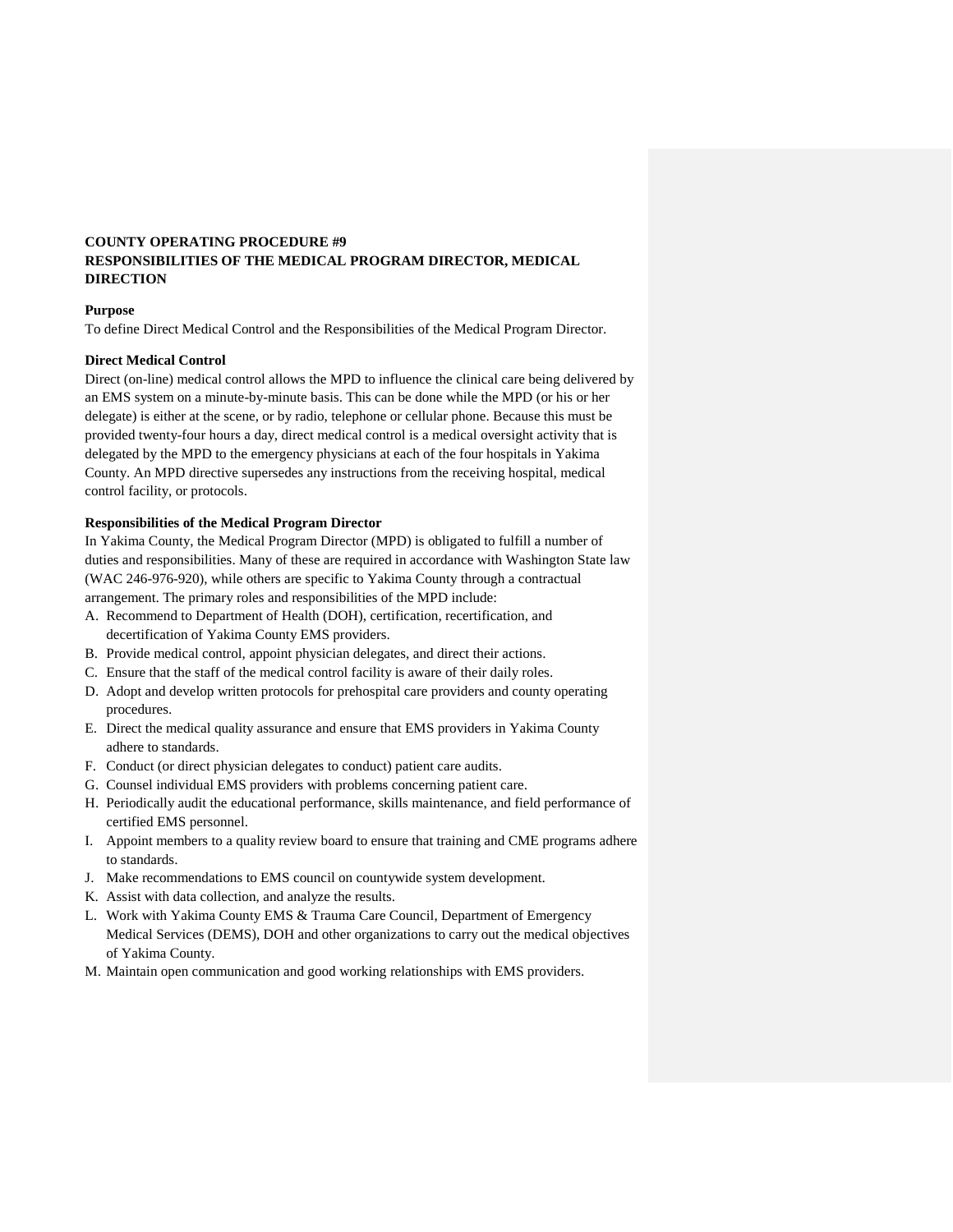## **COUNTY OPERATING PROCEDURE #10 PANDEMIC/VIRAL RESPIRATORY DISEASE PANDEMIC (PAN FLU)/EBOLA**

#### **Purpose**

- A. To provide a guideline for emergency medical services in the event of a local pandemic outbreak as recommended by the Washington State Department of Health EMS & Trauma Division.
- B. A pandemic for the purposes of this protocol will be defined as an epidemic of infectious disease that spreads through populations across a large region; for instance a continent, or even worldwide. And has the following characteristics:
	- 1. Emergence of a disease new to a population
	- 2. Agents infect humans, causing serious illness.
	- 3. Agents spread easily and sustainably among humans.

## **Guidelines – Viral Respiratory Disease Pandemic (PAN FLU)**

- A. If a pandemic is declared by one or more of the listed agencies then the following guidelines shall be implemented:
	- 1. Centers for Disease Control, or
	- 2. Washington State Department of Health
	- 3. Yakima County Health District or
	- 4. The Medical Control Officer
- B. Declaration of localized (Yakima County) pandemic alert:
	- 1. 911 Operations / Dispatch shall issue daily alerts to all agencies in Yakima County via the Daily Status report on the declaration of a pandemic.
		- a. This shall be a non-responsive transmission
		- b. Question callers regarding fever, cough, rhinorrhea, headache and myalgias
		- c. Question callers regarding travel outside the States, or contact with persons that have traveled outside the States.
	- 2. And shall notify EMS agencies dispatched to priority calls of flu like symptoms.
- C. All EMS agencies shall locally appoint an Infection Control Officer to establish a decontamination and health care screening site(s) to clear employees prior to entering the work site and the start of each shift.
	- 1. The established Infection Control Officer for each EMS agency shall be responsible for the following:
		- a. Situation Reports
			- i. The Infection Control Officer (ICO) will provide situation reports to responders within their agencies.
		- b. Shift briefings will include:
			- i. Status of outbreak including last 24-hour activity
			- ii. Hospital status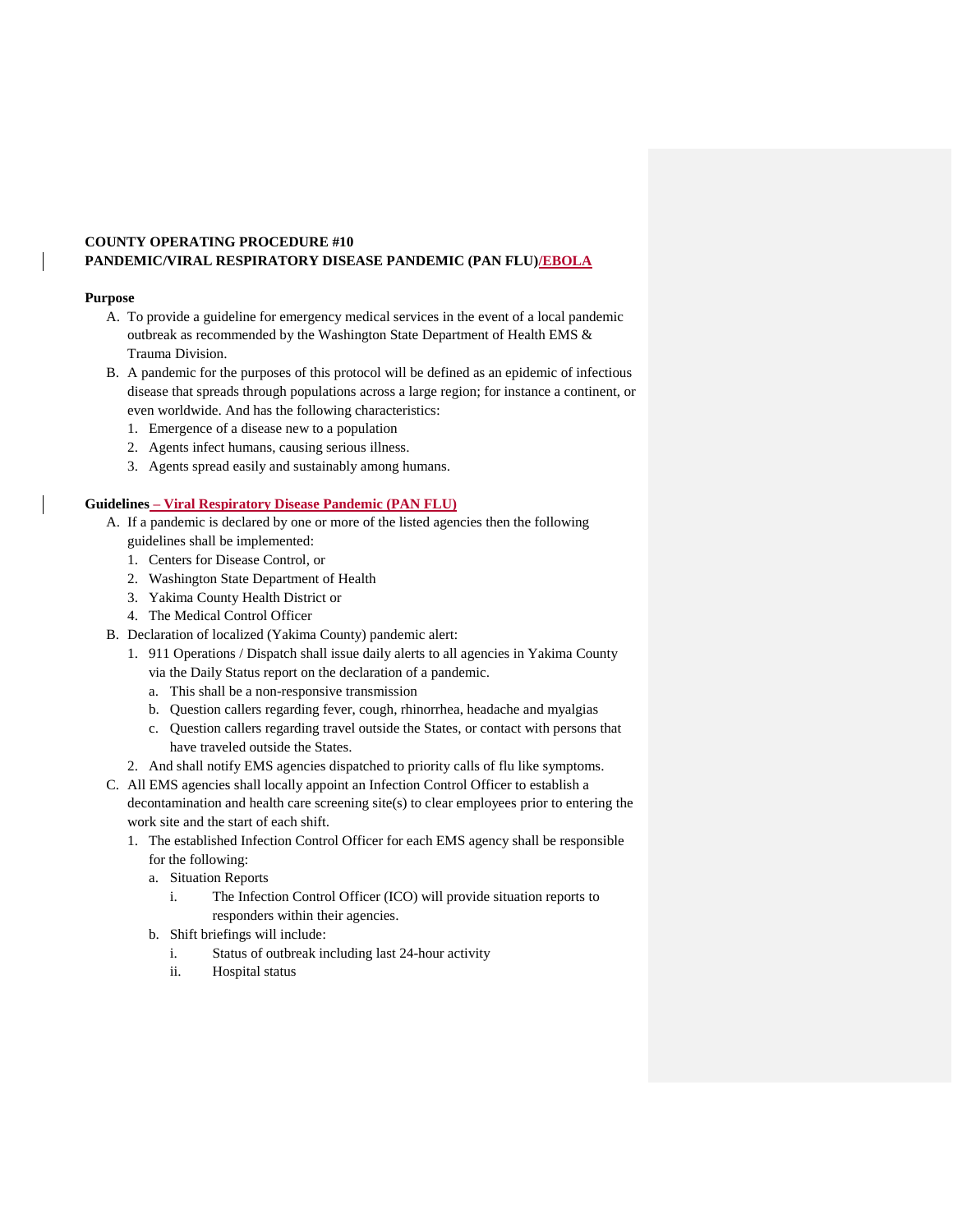- iii. PPE, Infection Control
- iv. Status of EMS Pandemic SOP
- c. Print copies of "Preparing for Pandemic Influenza Packet [http://www.doh.wa.gov/YouandYourFamily/IllnessandDisease/Flu/Pandemicflu.a](http://www.doh.wa.gov/YouandYourFamily/IllnessandDisease/Flu/Pandemicflu.aspx)
	- [spx](http://www.doh.wa.gov/YouandYourFamily/IllnessandDisease/Flu/Pandemicflu.aspx)
- D. EMS provider Requirements for all EMS responses:
	- 1. Refer to Medical Patient Assessment Protocol
- E. Flu like symptoms shall be defined as any patient presenting with any of the following:
	- 1. High fever
	- 2. Body aches
	- 3. Headaches
	- 4. Coughing
	- 5. Sore throat
	- 6. Diarrhea
	- 7. Vomiting
	- 8. Fatigue and chills
- F. EMS provider requirements for contacting patients with flu like symptoms once pandemic has been issued shall follow enhanced PPE guidelines above the standard precautions of patient care.
	- 1. All Patient Contact
		- a. Standard universal precautions or PPE including: gloves, NIOSH approved N-95 mask, and eye protection.
	- 2. Patients with respiratory/GI symptoms
		- a. PPE outlined above, plus: disposable gown/overalls and shoe covers; cover patient with surgical face mask.
- G. Patient Care and Transport to ED (Respiratory Distress (Flu Like) Symptoms)
	- 1. PPE
	- 2. Assess Patient for Priority Symptoms
		- a. Chief Complaint
		- b. Vital Signs (including check for orthostatic changes and temperature)
		- c. Medical History and Travel History
	- 3. Allow patient to achieve position of comfort
	- 4. EMT Cover patient with surgical facemask, or administer O2 via facemask, to reduce aerosolized virus
	- 5. AEMT& EMT-P EKG, IV TKO (if patient is dehydrated provide fluid challenge based on shock guidelines)
	- 6. Proper cooling techniques based on temperature
	- 7. Provide "Infection Control Guidance for Families"
	- 8. Use proper patient isolation techniques:
		- a. Close off ambulance driver's compartment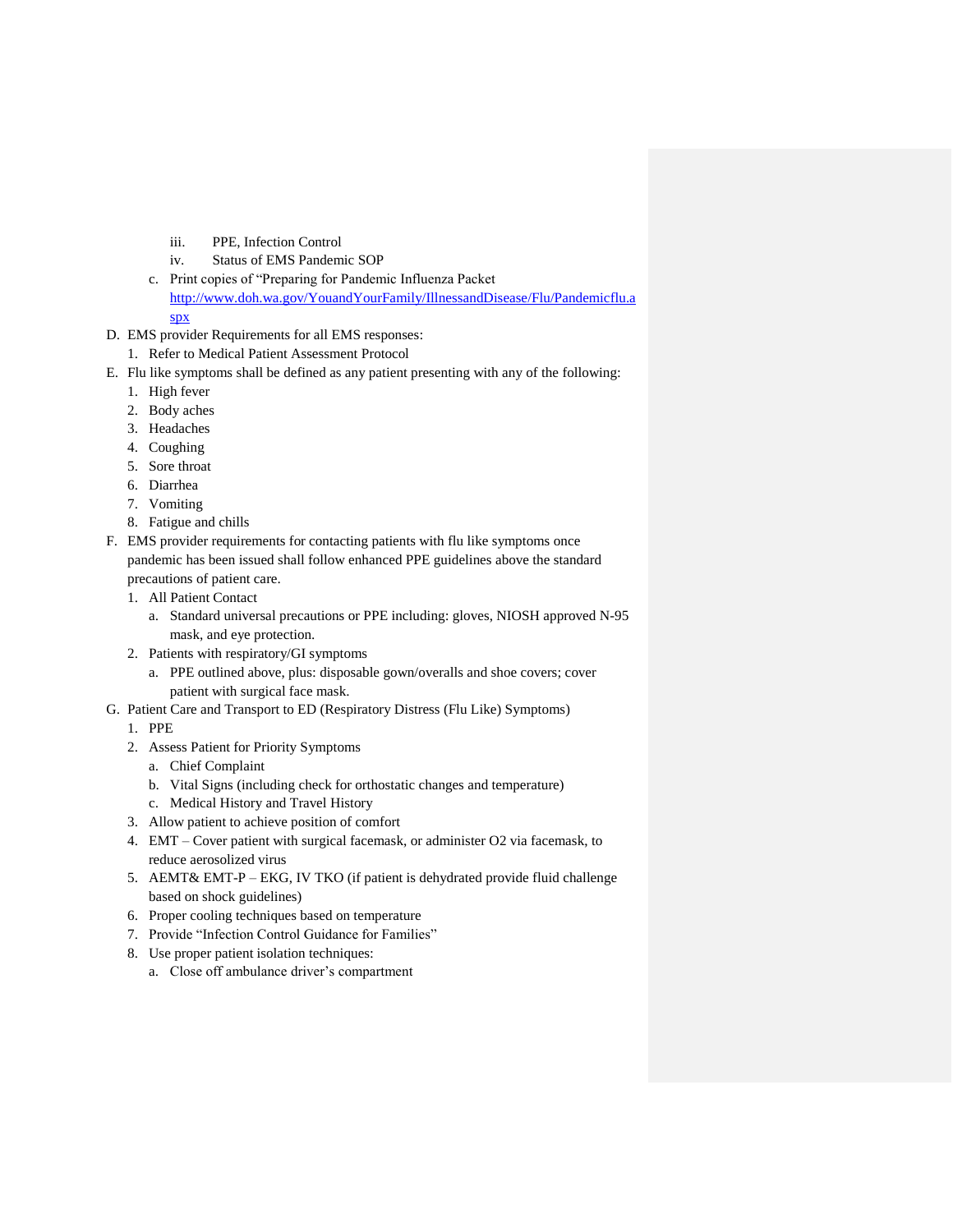- b. Drape patient allowing airway control
- 9. Early EMS Report to receiving facility
- H. Care and No Transport:
	- 1. Provide a hand out explaining the demand of limited resources and decision of no transport.
	- 2. Provide "Preparing for Pandemic Influenza Packet" <http://www.doh.wa.gov/YouandYourFamily/IllnessandDisease/Flu/Pandemicflu.aspx> and explain contents and use.
		- a. Advise to call 9-1-1 should priority symptoms occur
		- b. Advise Home Health Care of patient condition and location for in home support and care.

## **Guidelines – EBOLA**

| A. If there is an Ebola patient declared by one or more of the listed agencies, then the |  |  |  |  |  |
|------------------------------------------------------------------------------------------|--|--|--|--|--|
| following guidelines shall be implemented:                                               |  |  |  |  |  |

- 911 Operations
- 2. Local Fire Department
- 3. Ambulance Company
- 4. The Medical Control Officer for each agency/department
- B. Declaration of localized (Yakima County) Ebola patient alert:
	- 1. 911 access Patients with Ebola symptoms will be asked if they have been in West Africa within the past 21 days or had contact with someone who has (effective week).
		- a. Dispatch will dispatch/relay information to responding units indicating the patient meets Ebola criteria and insure units responding confirm receipt of this information.
- C. All EMS agencies shall appoint an Infection Control Officer locally to establish a decontamination and health care screening site(s) to clear employees prior to entering the work site and the start of each shift.
	- The established Infection Control Office for each EMS agency shall be responsible for the following:
		- a. Ensuring all personnel are trained in **donning and doffing** of proper PPE.
- b. Transport units are equipped with proper supplies for the personnel and the unit. D. EMS provider requirements for all EMS responses:
	- 1. Refer to Medical Patient Assessment Protocol
- E. Ebola like symptoms shall be defined as any patient presenting with any of the following symptoms:
	- 1. Fever
	- 2. Severe headache
	- 3. Muscle pain
	- 4. Weakness
	- 5. Fatigue
	- 6. Diarrhea
	- **Vomiting**
	- 8. Abdominal (stomach) pain
- **Formatted:** Numbered + Level: 1 + Numbering Style: A, B, C, ... + Start at:  $1 +$  Alignment: Left + Aligned at:  $0.25$ " Indent at: 0.5"
- **Formatted:** Numbered + Level: 1 + Numbering Style: 1, 2, 3, ... + Start at:  $1 +$  Alignment: Left + Aligned at:  $0.5" +$ Indent at: 0.75"
- **Formatted:** Line spacing: single, Numbered + Level: 1 + Numbering Style: A, B, C, … + Start at: 1 + Alignment: Left + Aligned at: 0.25" + Indent at: 0.5" **Formatted:** Line spacing: single

**Formatted:** Line spacing: single, Numbered + Level: 2 + Numbering Style: a, b, c, … + Start at: 1 + Alignment: Left + Aligned at: 0.75" + Indent at: 1"

**Formatted:** Line spacing: single, Numbered + Level: 1 + Numbering Style: A, B, C, … + Start at: 1 + Alignment: Left + Aligned at: 0.25" + Indent at: 0.5"

**Formatted:** Line spacing: single, Numbered + Level: 1 + Numbering Style: 1, 2, 3, … + Start at: 1 + Alignment: Left + Aligned at: 0.5" + Indent at: 0.75"

**Formatted:** Line spacing: single, Numbered + Level: 1 + Numbering Style: a, b, c, … + Start at: 1 + Alignment: Left + Aligned at: 0.75" + Indent at: 1"

**Formatted:** Line spacing: single, Numbered + Level: 1 + Numbering Style: A, B, C, … + Start at: 1 + Alignment: Left + Aligned at: 0.25" + Indent at: 0.5"

**Formatted:** Line spacing: single, Numbered + Level: 1 + Numbering Style: 1, 2, 3, … + Start at: 1 + Alignment: Left + Aligned at: 0.5" + Indent at: 0.75"

**Formatted:** Space Before: 0 pt, After: 0 pt, Line spacing: single, Pattern: Clear

**Formatted:** Font: (Default) Times New Roman, 12 pt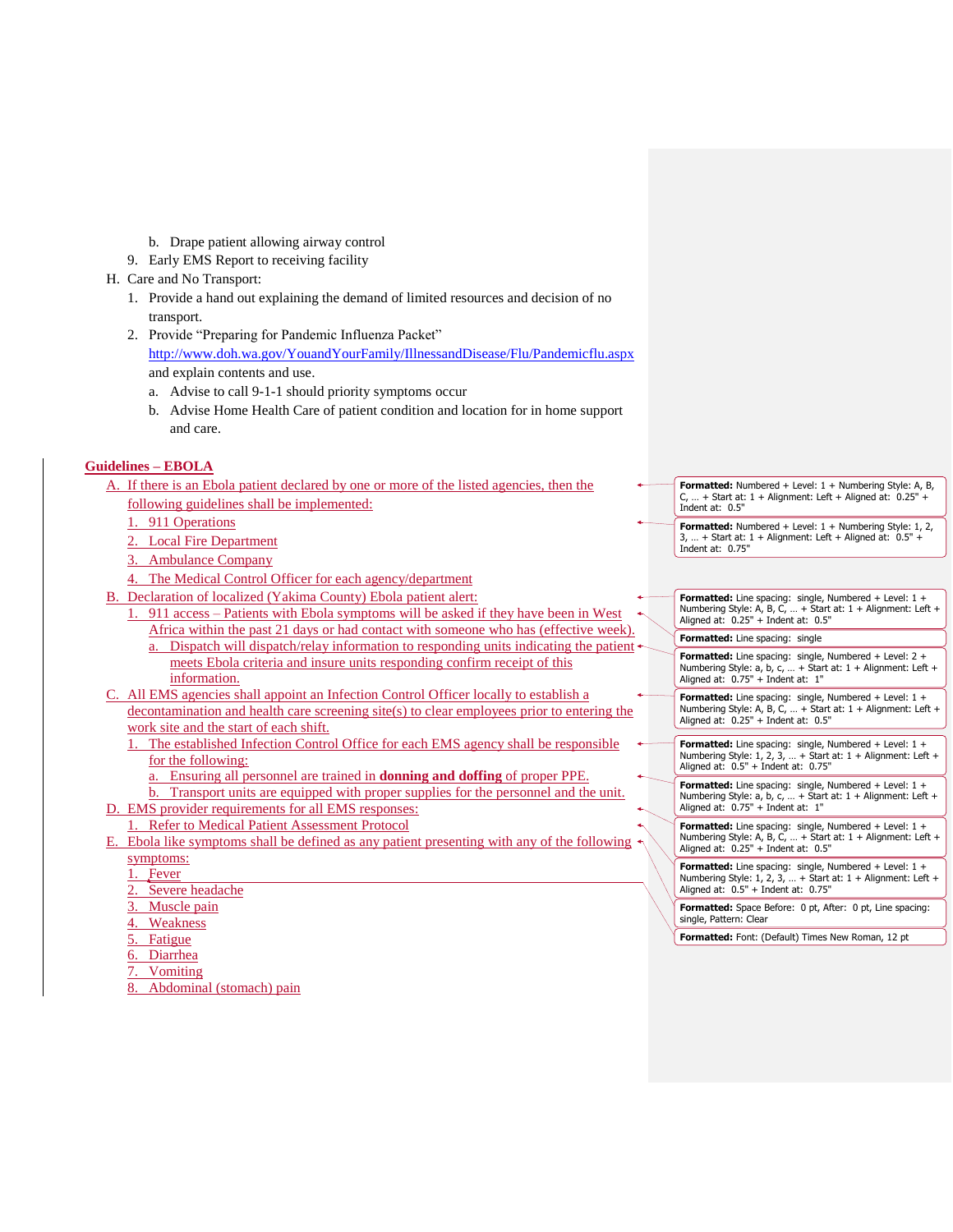## 9. Unexplained hemorrhage (bleeding or bruising)

|  | $\mu$ and $\mu$ and $\mu$ and $\mu$ and $\mu$ and $\mu$                                                                                                                           |                                                                                                                                   |
|--|-----------------------------------------------------------------------------------------------------------------------------------------------------------------------------------|-----------------------------------------------------------------------------------------------------------------------------------|
|  | EMS provider requirements for contacting a patient with Ebola like symptoms and who<br>meets the criteria of a possible Ebola patient, shall follow enhanced PPE guidelines above | Formatted: Space Before: 0 pt, After: 0 pt, Line spacing:<br>single                                                               |
|  | the standard precautions of patient care.                                                                                                                                         |                                                                                                                                   |
|  | 1. All Patient Contact                                                                                                                                                            | Formatted: Space Before: 0 pt, After: 0 pt, Line spacing:                                                                         |
|  | a. Standard universal precautions or PPE including: gloves, NIOSH approved N-95                                                                                                   | single, Numbered + Level: $1 +$ Numbering Style: 1, 2, 3,  +<br>Start at: $1 +$ Alignment: Left + Aligned at: $0.5"$ + Indent at: |
|  | mask, and eye protection.                                                                                                                                                         | 0.75"                                                                                                                             |
|  | 2. Patients with respiratory/GI symptoms:                                                                                                                                         |                                                                                                                                   |
|  | a. PPE outlined above, plus: disposable gown/overalls and shoe covers.                                                                                                            |                                                                                                                                   |
|  | 3. Members will cross check each other for complete coverage and respiratory                                                                                                      |                                                                                                                                   |
|  | protection prior to entering the immediate area or building where the patient is                                                                                                  |                                                                                                                                   |
|  | located.                                                                                                                                                                          |                                                                                                                                   |
|  | Direct contact with patient should be limited to the primary transport agency. Non-                                                                                               |                                                                                                                                   |
|  | transport or volunteer EMS agencies should restrict entry or exit from home until                                                                                                 |                                                                                                                                   |
|  | primary transport agency arrives to take over. Contact with patient should be limited                                                                                             |                                                                                                                                   |
|  | to primary care provider in the field. Primary contact/support volunteer should don                                                                                               |                                                                                                                                   |
|  | appropriate PPE before any contact.                                                                                                                                               |                                                                                                                                   |
|  | Patient Care and Transport to ED with Ebola like symptoms who meets the high-risk                                                                                                 |                                                                                                                                   |
|  | criteria of the possible Ebola patient, the following procedures shall be followed:                                                                                               | Formatted: Font: (Default) Times New Roman, 12 pt                                                                                 |
|  | a. The crew will exit the area.                                                                                                                                                   | Formatted: Line spacing: single, Numbered + Level: $1 +$                                                                          |
|  | b. The crew will decon if any body fluid contact.                                                                                                                                 | Numbering Style: a, b, c,  + Start at: 1 + Alignment: Left +<br>Aligned at: 0.75" + Indent at: 1"                                 |
|  | c. Dispatch will be notified that you have contacted an Ebola patient and the Yakima                                                                                              |                                                                                                                                   |
|  | County Health District will be notified at (509) 249-6541 or 1-800-535-5016 ext                                                                                                   |                                                                                                                                   |
|  | 541.                                                                                                                                                                              |                                                                                                                                   |
|  | The crew will don appropriate PPE.                                                                                                                                                | Formatted: Line spacing: single, Numbered + Level: $1 +$                                                                          |
|  | Assess the patient for Priority Symptoms                                                                                                                                          | Numbering Style: i, ii, iii,  + Start at: 1 + Alignment: Left +<br>Aligned at: 1" + Indent at: 1.25"                              |
|  | <b>Chief Complaint</b><br>i.                                                                                                                                                      | Formatted: Line spacing: single, Numbered + Level: $1 +$                                                                          |
|  | ii. Medical History and Travel History                                                                                                                                            | Numbering Style: a, b, c,  + Start at: 1 + Alignment: Left +                                                                      |
|  | iii. Allow the patient to achieve a position of comfort                                                                                                                           | Aligned at: 0.75" + Indent at: 1"                                                                                                 |
|  | e. Patient care and contact will be limited to that which is necessary. IV therapy will                                                                                           | <b>Formatted:</b> Line spacing: single, Numbered + Level: $1 +$                                                                   |
|  | only be initiated if the IV Technician, AEMT or Paramedic determines the patient                                                                                                  | Numbering Style: i, ii, iii,  + Start at: 1 + Alignment: Left +<br>Aligned at: 1" + Indent at: 1.25"                              |
|  | needs timely IV fluids or medications deliver intravenously.                                                                                                                      | Formatted: Line spacing: single, Numbered + Level: $1 +$                                                                          |
|  | f. Provide the patient's family and/or friends with the Ebola Newsletter from                                                                                                     | Numbering Style: a, b, c,  + Start at: 1 + Alignment: Left +                                                                      |
|  | <b>Washington State DOH</b> at                                                                                                                                                    | Aligned at: 0.75" + Indent at: 1"                                                                                                 |
|  | www.doh.wa.gov/YouandYourFamily/IllnessandDisease/Ebola/Newsletterarticle                                                                                                         |                                                                                                                                   |
|  | g. Use proper patient isolation techniques:                                                                                                                                       |                                                                                                                                   |
|  | i. Close off ambulance driver's compartment                                                                                                                                       | Formatted: Line spacing: single, Numbered + Level: $1 +$<br>Numbering Style: i, ii, iii,  + Start at: 1 + Alignment: Left +       |
|  | ii. Drape patient allowing airway control                                                                                                                                         | Aligned at: 1" + Indent at: 1.25"                                                                                                 |
|  | h. Early EMS report to receiving facility                                                                                                                                         | Formatted: Line spacing: single, Numbered + Level: $1 +$                                                                          |
|  | Care and No Transport                                                                                                                                                             | Numbering Style: a, b, c,  + Start at: 1 + Alignment: Left +                                                                      |
|  | Notify the Yakima County Health District at (509) 249-6541 or 1-800-535-<br>i.                                                                                                    | Aligned at: 0.75" + Indent at: 1"                                                                                                 |
|  | 5016 ext 541 that the patient does not want transport.                                                                                                                            | Formatted: Line spacing: single, Numbered + Level: $1 +$<br>Numbering Style: i, ii, iii,  + Start at: 1 + Alignment: Left +       |
|  |                                                                                                                                                                                   | Aligned at: 1" + Indent at: 1.25"                                                                                                 |
|  |                                                                                                                                                                                   |                                                                                                                                   |

**Formatted:** Indent: Left: 1", Line spacing: single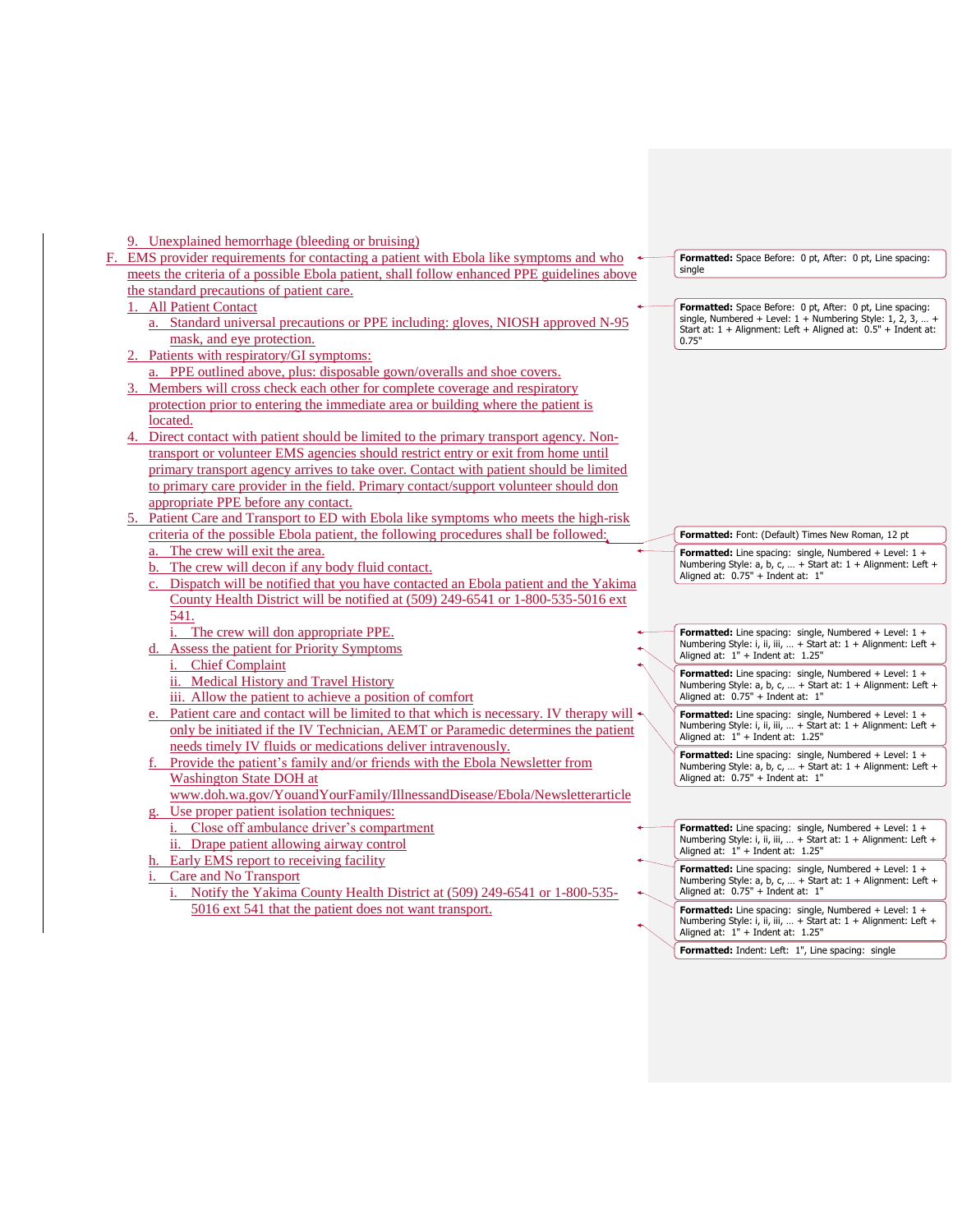## **COUNTY OPERATING PROCEDURE #11 PRE-HOSPITAL TO HOSPITAL COMMUNICATIONS**

#### **Purpose**

The primary purposes for prehospital-to-hospital communications are to notify the hospital of information concerning the patient they are about to receive; to obtain verbal orders or advice on treatment or problem occurring in the field (on-line medical control); and to activate the trauma system in cases of major trauma.

#### **Guideline**

- A. Prehospital-to-hospital communications may be conducted via radio frequency (HEAR frequency), through the use of standard telephone lines, or by cellular phone.
- B. Requests to speak to a physician should be preceded by agency and unit identification, and a brief description of the incident (e.g., "We are at the scene of a cardiac arrest and would like to speak with a physician.").
- C. Once contact has been made with the emergency physician, provide a brief description of the situation and the nature of the request. Repeat all verbal orders back to the physician.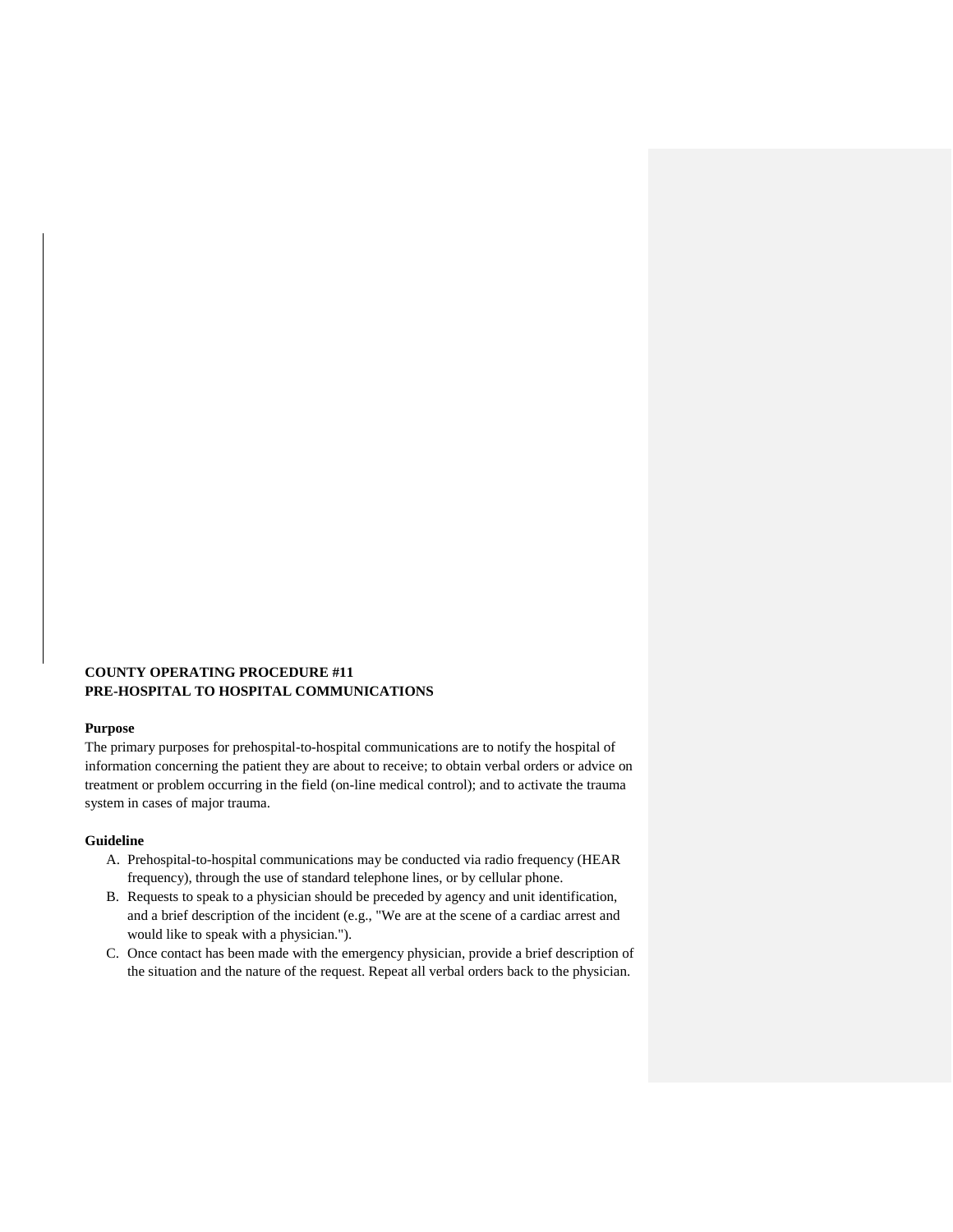- D. Only a physician or nurse may receive reports from prehospital care providers. A nurse may relay a physician's orders, but may not provide orders to prehospital personnel.
- E. For incidents of a more sensitive nature in which a patient's name must be transmitted, or situations involving some type of dispute in the field, communications should be done via standard telephone or cellular phone.

## **COUNTY OPERATING PROCEDURE #12 PROVIDER ORIENTATION AND SKILLS CHECKLIST**

#### **Purpose**

A. Orientation procedures for new ALS and ILS pre-hospital providers to Yakima County.

## **ALS Pre-hospital Providers**

- A. The following forms must be completed to receive certification in Yakima County:
	- 1. The *Yakima County Paramedic Data* sheet.
	- 2. The appropriate *Washington State Application* form. These forms may be downloaded from the Washington State DOH website at the following address http://www.doh.wa.gov/LicensesPermitsandCertificates/ProfessionsNewReneworUpdate/Em ergencyMedicalServicesEMSProvider/ApplicationsandForms.aspx
		- a. Have your supervisor or employer sign the application.
		- b. If you are already Washington State certified and only adding an agency/county or changing agencies/counties, then you may complete the *Personal Status Change application on-line at:* <https://fortress.wa.gov/doh/emsonline/EMSLogon.aspx>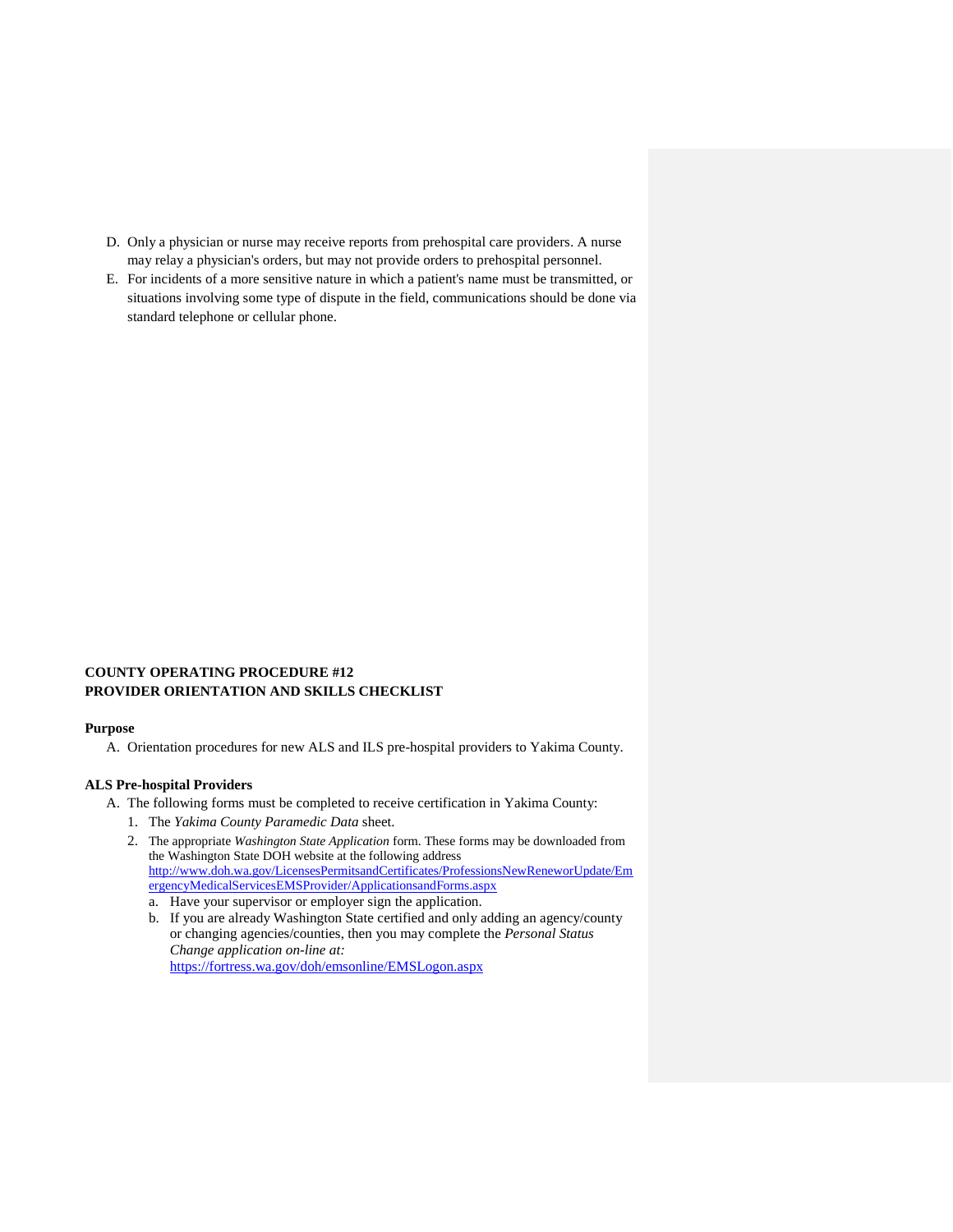- B. The following attachments are needed to process your initial, upgrade or reciprocity application: two copies each of your driver's license (or photo ID), National Registry card and certificate, Letter of Completion or Certificate from college, PHTLS certification or equivalentACLS card and PALS or APLS card.
	- 1. You may contact the Department of EMS (966-5175) approximately six weeks after submitting your application, and inquire as to the status of your certification (it takes DOH approximately  $6 - 8$  weeks to process an initial, upgrade or reciprocity application).
- C. Once you have submitted the above, you may begin your orientation hours on a medic unit with an verified FTO (with a minimum of County FTO requirements) county certified paramedic:
	- 1. A minimum of 240 hours on a primary-response advanced life support (ALS) ambulance or aid unit with a currently certified paramedic, who is at a minimum in their second certification cycle and who is considered by the agency to be a Field Training Officer (FTO).
		- a. Documented proof of completion of hours must be submitted.
	- 2. During the orientation period, primary care of non-critical patients may be taken as long as C.1. is met and your FTO is present in the back of the unit.
	- 3. During the orientation period, the paramedic may work with a non-paramedic on interfacility transports not requiring ALS therapy.
- E. During the orientation period the Yakima County Paramedic Orientation Check List (or agency paramedic orientation check list, as long as it has been submitted for review and approved by YCDEMS) must be completed and signed by your Field Training Officer.
	- 1. The completed checklist must be turned in to the DEMS for your orientation period to be considered complete.
	- 2. Your Field Training Officer may request additional hours of orientation in 72 or 96 hour increments. This extension request must be agreed upon and approved by the Medical Program Director and may be submitted to the DEMS.
- F. An appointment must be scheduled with the Medical Program Director on his next office day by all new paramedic providers to Yakima County.
- G. Contact the Department of EMS (966-5175) and schedule an appointment to take the ALS Protocol Written and Practical Exam. This should be done as soon as possible and before the end of your orientation period.
	- 1. A score of 80% or better is required on the written exam (corrected to 100% by the paramedic using a copy of the protocols) and a passing performance must be obtained on the practical exam.
	- 2. The paramedic must continue orientation until such time as both exams can be successfully completed.
		- a. Your agency will be informed of your pass/fail status after each exam attempt.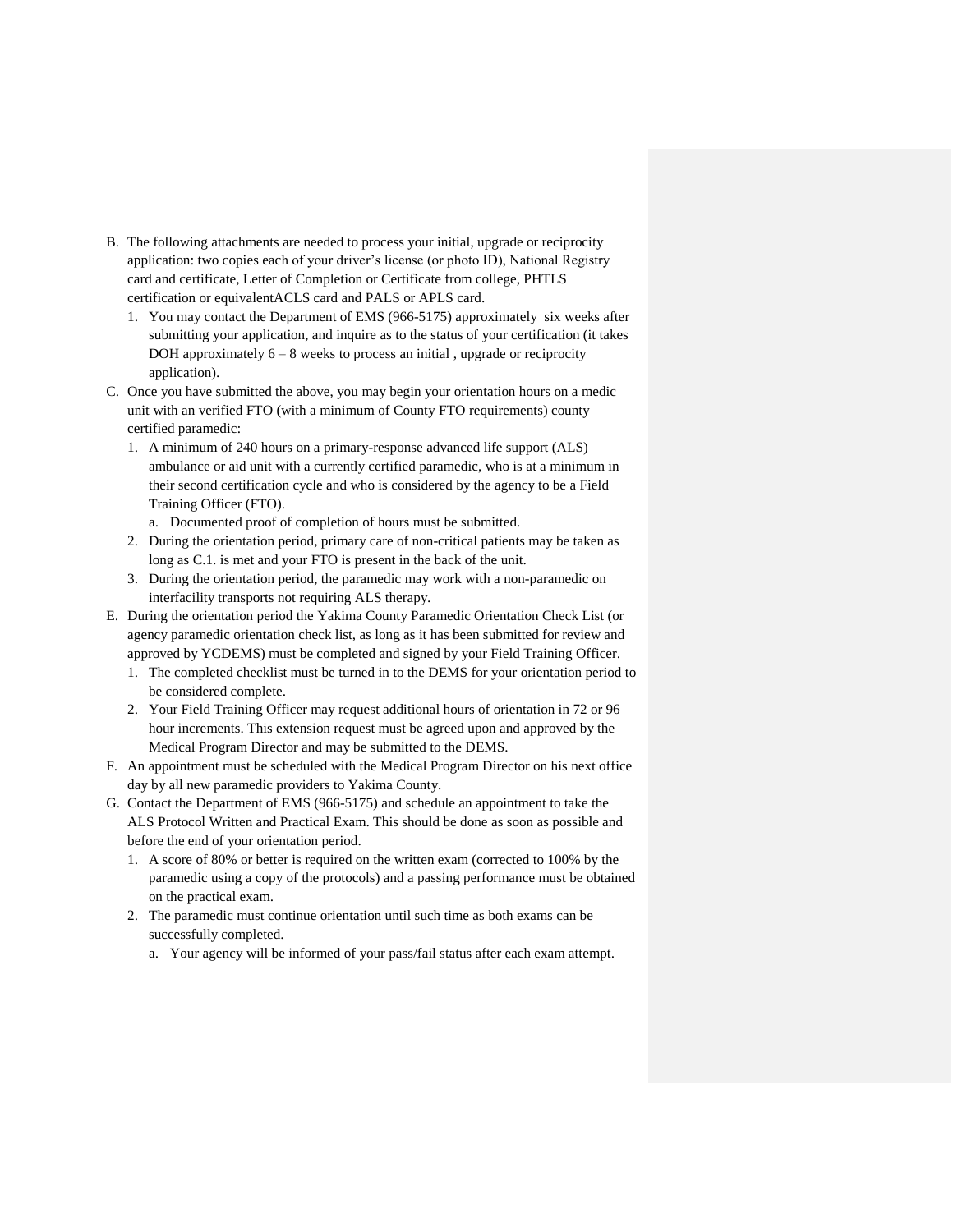- b. The medical program director reserves the right to deny an application after three failed attempts at exam completion.
- H. The need to demonstrate proficiency in practical skills (e.g., venipuncture, tracheal intubation, Vidacare™ EZ-IO™ infusion, etc.) shall be at the discretion of the MPD.
- I. After completion of the orientation hours, should the Yakima County MPD determine that the paramedic is not ready to work in the field with a non-paramedic partner or other paramedic completing orientation, the MPD may extend the orientation period.
	- 1. The paramedic's employer will be notified, in writing, of the extension of the orientation period, and the reasons for the extension.
	- 2. At the completion of the extended orientation period, the paramedic shall be reevaluated by the MPD.
- J. The paramedic shall demonstrate a working knowledge in daily operations, within the Yakima County EMS system.
	- 1. The paramedic will demonstrate a thorough knowledge of the geographic area in his/her primary response area.
	- 2. The paramedic will meet and/or be introduced by his/her FTO to key participants in the system (i.e., fire chiefs and/or officers, physicians, nurses, nursing homes). The purpose of this will be the furthering of better working relations during emergency situations.
- K. FormerYakima County paramedic providers returning to the Yakima area, who wish to not complete the orientation process must have:
	- 1. Been a full time primary 911 responder elsewhere
	- 2. Been gone 3 years or less
	- 3. Pass the Yakima County Protocol Exam
- L. If a former Yakima County paramedic has been gone more than 3 years, then the entire orientation process must be completed.
- M. Contact the EMS Office, by email [\(diane.koch@co.yakima.wa.us\)](mailto:diane.koch@co.yakima.wa.us) to receive the Paramedic Information Sheet and the Paramedic Skills Sheet by email.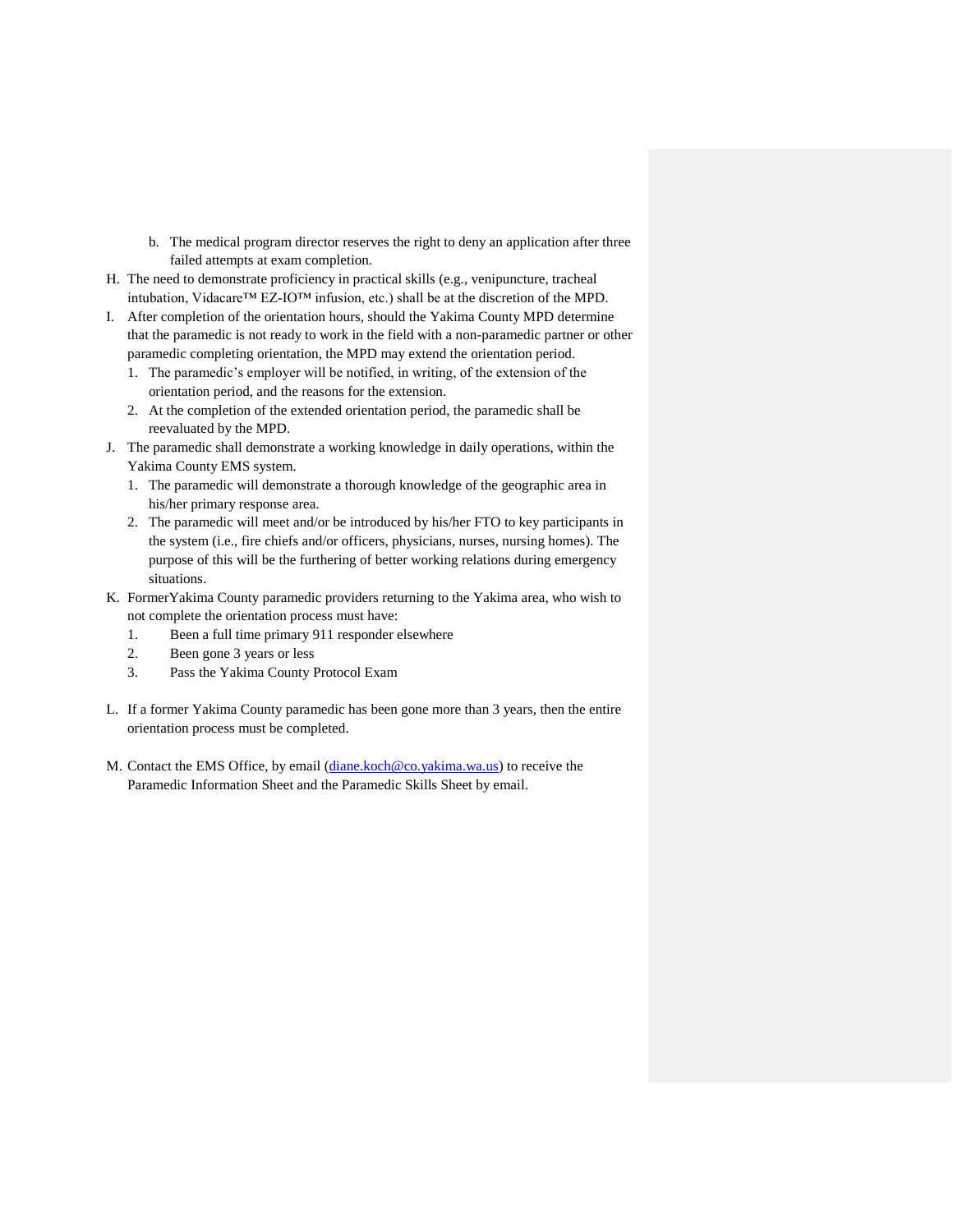

# **PARAMEDIC DATA SHEET**

| <b>PERSONAL</b>                                               |                      |                 |            |                         |
|---------------------------------------------------------------|----------------------|-----------------|------------|-------------------------|
| First Name:                                                   |                      | Middle Initial: | Last Name: |                         |
|                                                               |                      |                 |            |                         |
| Home Address:                                                 |                      |                 | City/State | Zip Code:               |
|                                                               |                      |                 |            |                         |
| Home Phone:                                                   | <b>EMS Employer:</b> |                 |            | Agency Code:            |
|                                                               |                      |                 |            |                         |
| Social Security Number:                                       | DOH Registry Number: |                 |            | Date of Birth:          |
|                                                               |                      |                 |            |                         |
| Paramedic Training Received at (name of school, city, state): |                      |                 |            | <b>Graduation Date:</b> |
|                                                               |                      |                 |            |                         |

## **AFFIDAVIT (please read before signing)**

I, the undersigned, certify that I have read and understand the Yakima County Medical Program Director Protocols and agree to abide by it. I also certify that I have received a copy of the Yakima County Protocols. I further understand that I must practice in accordance with the Yakima County Prehospital Care Protocols, Yakima County Operating Procedures (COP) and Guidelines (COG), and the South Central Region Patient Care Procedures (PCP). I also agree to maintain all continuing education and skill maintenance requirements as dictated by Washington State and the Yakima County Medical Program Director.

\_\_\_\_\_\_\_\_\_\_\_\_\_\_\_\_\_\_\_\_\_\_\_\_\_\_\_\_\_\_\_\_\_\_\_\_\_\_\_\_\_\_ \_\_\_\_\_\_\_\_\_\_\_\_\_\_\_\_\_\_\_ *Paramedic Date*

| <b>Office Use Only</b>                        |                                                                          |
|-----------------------------------------------|--------------------------------------------------------------------------|
| 2 Copies of National Registry                 | 2 Copies of ACLS Card                                                    |
| 2 Copies of PALS Card                         | 2 Copies of Trauma Training                                              |
| 2 Copies of Photo ID                          | 2 Copies of Letter of Completion or<br>Certificate from Paramedic School |
| Protocol Exam Score:                          | 12-Lead EKG Score:                                                       |
| Appointment with Medical Program Director on: |                                                                          |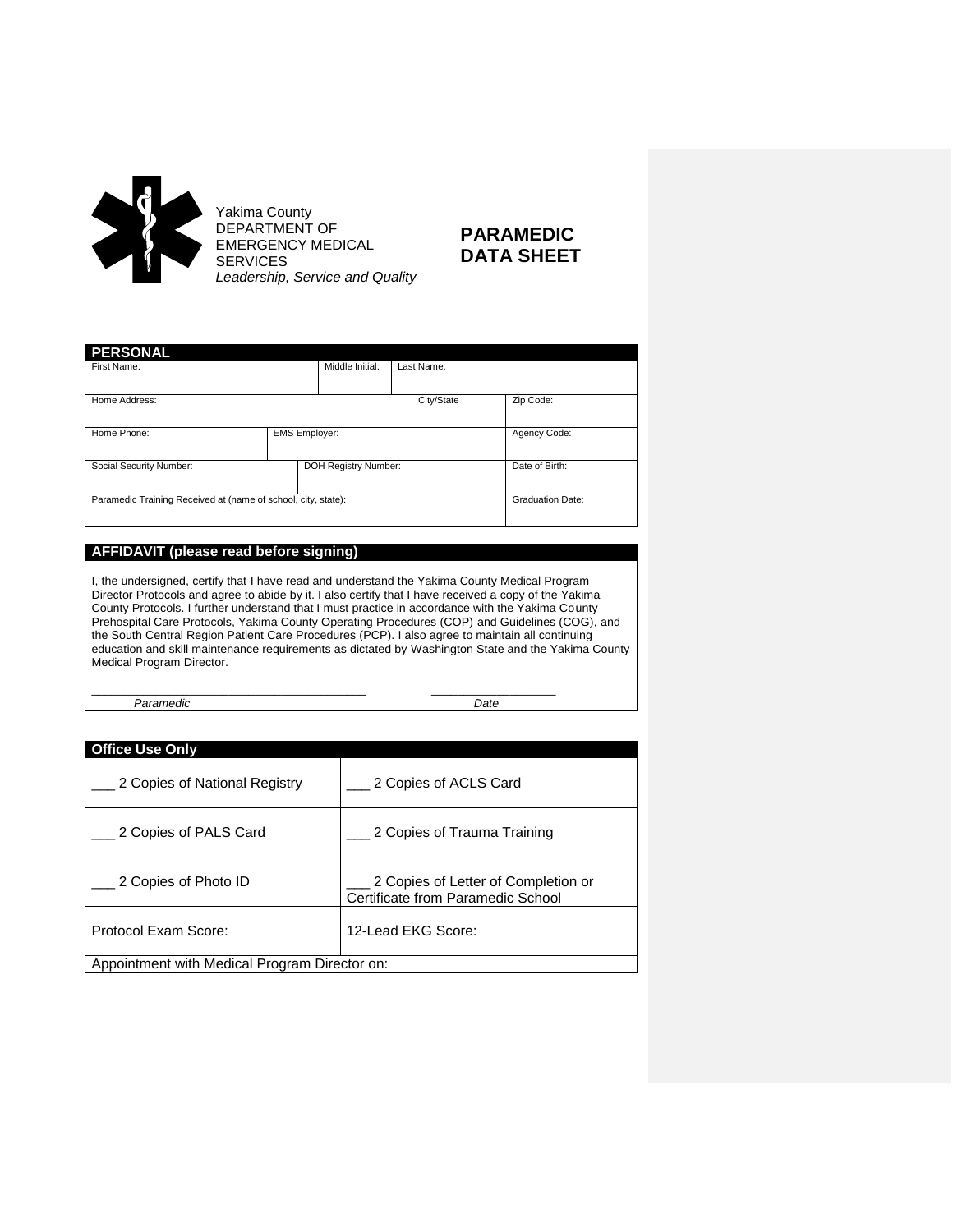#### **PARAMEDIC ORIENTATION CHECK LIST**

Name: \_\_\_\_\_\_\_\_\_\_\_\_\_\_\_\_\_\_\_\_\_\_\_\_\_\_\_\_\_\_ Date Certified: \_\_\_\_\_\_\_\_\_\_\_\_\_\_\_\_\_\_\_

Each of the following skills and procedures must be performed in the field during the orientation period. After completion of each procedure, the checklist will need to be initialed by the paramedic's field training officer, or supervisor. If the paramedic is unable to perform some of these skills during orientation, he/she must be prepared to demonstrate and/or discuss these with the Medical Program Director (MPD) or Field Training Officer. Items listed under "Patient Care Skills" may not be signed off as "discussion" only, but must be witnessed during the orientation. Orientation extensions may be necessary to complete all patient care skills. Make sure that each skill is initialed, dated and if not done on a patient, write either "demonstrated or discussed".

|                | <b>PATIENT CARE SKILLS</b>                       | <b>INITIALS</b> | <b>DATE</b> |
|----------------|--------------------------------------------------|-----------------|-------------|
| $\mathbf{1}$ . | Endotracheal intubation/ventilation              |                 |             |
| 2.             | King Airway Intubation                           |                 |             |
| 3.             | Peripheral venipuncture                          |                 |             |
| 4.             | Perform and read a 12-lead EKG                   |                 |             |
| 5.             | Use of cardiac monitor/arrhythmia recognition    |                 |             |
| 6.             | Defibrillation and/or synchronized cardioversion |                 |             |
| 7.             | Use of intravenous medications                   |                 |             |
| 8.             | Mix and administer IV drip medications           |                 |             |
| 9.             | Management of intravenous lines                  |                 |             |
| 10.            | Management of cardiac arrest (non-traumatic)     |                 |             |
| 11.            | Management of a critical trauma patient          |                 |             |
| 12.            | <b>Traction splint</b>                           |                 |             |
| 13.            | Long backboard and C-spine precautions           |                 |             |
| 14.            | Simple splinting                                 |                 |             |
| 15.            | Management of a critical medical patient         |                 |             |

#### **SECONDARY PATIENT CARE SKILLS**

The following skills and procedures may not be easily obtained during the orientation period. Therefore, these items may be demonstrated and/or discussed with the Medical Program Director (MPD) or Field Training Officer. Make sure that each skill is initialed, dated and if not done on a patient, write either "demonstrated or discussed". These skills and procedures should be initialed if the opportunity for performance arises.

|                                  | <b>Skill or Procedure</b>                                                                                                                                              | <b>INITIALS</b> | <b>DATE</b> |
|----------------------------------|------------------------------------------------------------------------------------------------------------------------------------------------------------------------|-----------------|-------------|
| $\mathbf{1}$ .<br>2.<br>3.<br>4. | External jugular cannulation<br>Cricothyroidotomy (surgical & needle)<br>Needle thoracostomy/chest decompression<br>Triage (more than 3 patients)                      |                 |             |
| 5.<br>6.<br>7.<br>8.             | Management of upper airway obstruction<br>C-PAP (Continuous Positive Airway Pressure)<br>Intraosseous infusion, using the Vida Care™ EZ-IO™<br>External cardiac pacing |                 |             |
|                                  | <b>RADIO COMMUNICATIONS</b>                                                                                                                                            | <b>INITIALS</b> | <b>DATE</b> |
| 1.<br>2.<br>3.                   | Use of mobile/portable radios<br>Use of the H.E.A.R. frequency<br>Use of the cellular phone                                                                            |                 |             |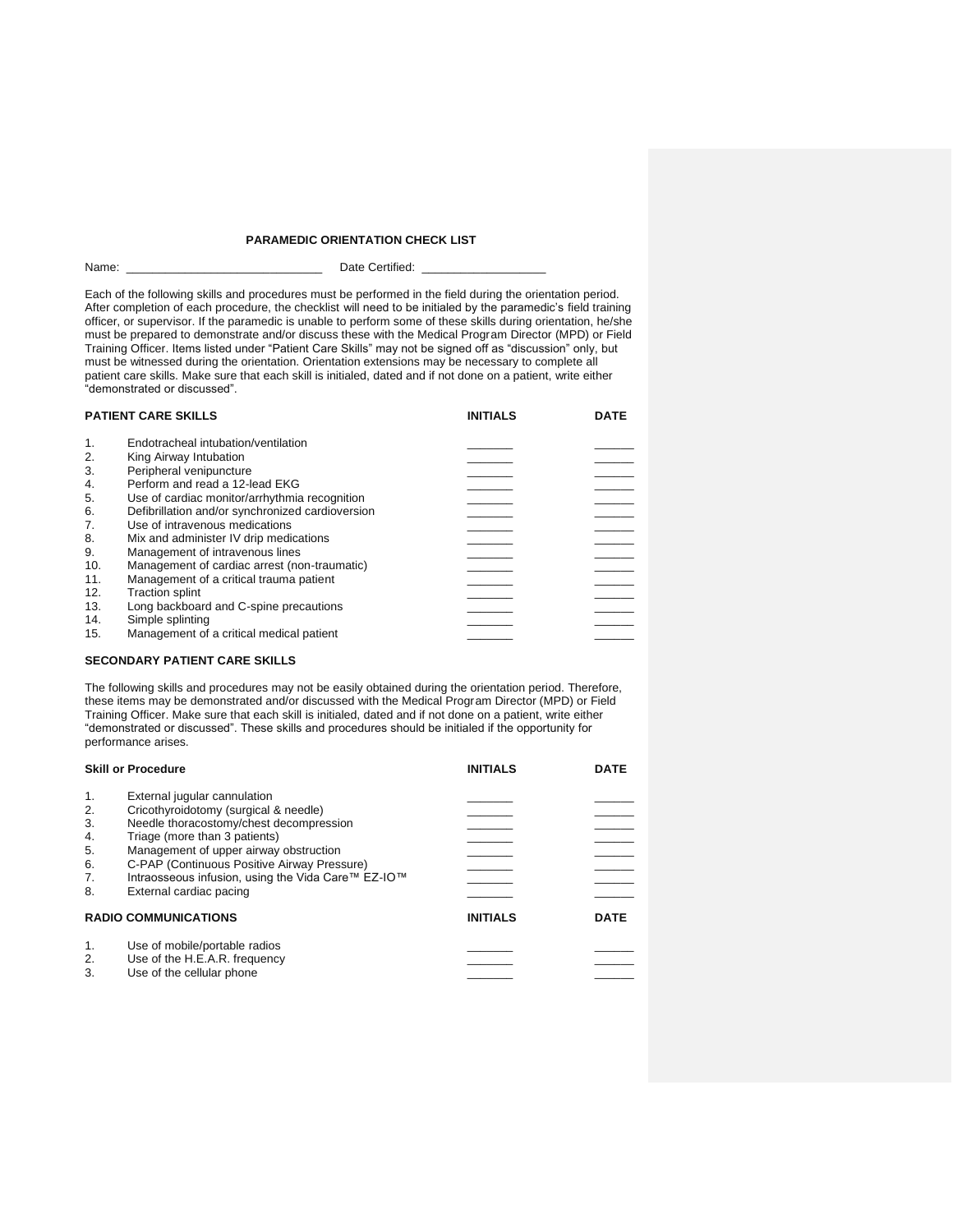|    | Provides appropriate ambulance-to-hospital radio |  |
|----|--------------------------------------------------|--|
| 5. | communications<br>Use of the OSCCR frequency     |  |
|    |                                                  |  |

#### **KNOWLEDGE REQUIREMENTS**

During orientation, the paramedic must be able to demonstrate the following knowledge requirements to the Medical Program Director, Field Training Officer or EMS Manager.

|    | Knowledge of the Local EMS System                                                                                                                                               | <b>INITIALS</b> | <b>DATE</b> |
|----|---------------------------------------------------------------------------------------------------------------------------------------------------------------------------------|-----------------|-------------|
| 1. | Demonstrates basic knowledge of the local tiered-<br>response system, city/county fire departments,<br>and their level of training.                                             |                 |             |
| 2. | Has reviewed and understands the Yakima County<br>Prehospital Care Protocols.                                                                                                   |                 |             |
| 3. | Demonstrates knowledge of the Medical Control<br>Facility and its responsibilities.                                                                                             |                 |             |
| 4. | Demonstrates knowledge of the responsibilities of<br>the Medical Program Director.                                                                                              |                 |             |
| 5. | Demonstrates knowledge of the Yakima County<br>EMS & Trauma Care Council and its role in the<br>system.                                                                         |                 |             |
| 6. | Demonstrates knowledge of the Yakima County<br>Department of EMS and its role in the system.                                                                                    |                 |             |
| 7. | Demonstrates knowledge of the Washington<br>State Trauma Triage Procedures and policies<br>on trauma system activation.                                                         |                 |             |
| 8. | Has reviewed and understands the Yakima County<br>County Operating Procedures and Guidelines, and<br>South Central Region EMS & Trauma Care Council<br>Patient Care Procedures. |                 |             |
|    | <b>Continuing Medical Education</b>                                                                                                                                             | <b>INITIALS</b> | <b>DATE</b> |
| 1. | Demonstrates a thorough knowledge of continuing<br>education/skill maintenance requirements for<br>paramedics.                                                                  |                 |             |
| 2. | Demonstrates knowledge of Washington State<br>and Yakima County recertification requirements.                                                                                   |                 |             |
| 3. | Demonstrates knowledge of National Registry CME<br>and re-registration requirements.                                                                                            |                 |             |
| 4. | During orientation, has attended at least 2 monthly<br>audits (if scheduled) with the physician advisor or<br>MPD.                                                              |                 |             |

I, the undersigned, certify that the above named paramedic has worked a total of \_\_\_\_\_\_\_\_ hours on an ALS unit in accordance with the Yakima County Prehospital Care Protocol requirements. This, from the period beginning on:

\_\_\_\_\_\_ through \_\_\_\_\_\_. \_\_\_\_\_\_\_\_\_\_\_\_\_\_\_\_\_\_\_\_\_\_\_\_\_\_\_\_\_\_\_\_\_\_\_\_\_ \_\_\_\_\_\_\_\_\_\_\_\_ Supervisor Signature

**Remember this checklist must be turned into the Yakima County EMS office in order for your orientation period to be considered complete. Make sure the entire checklist has been completed and signed.**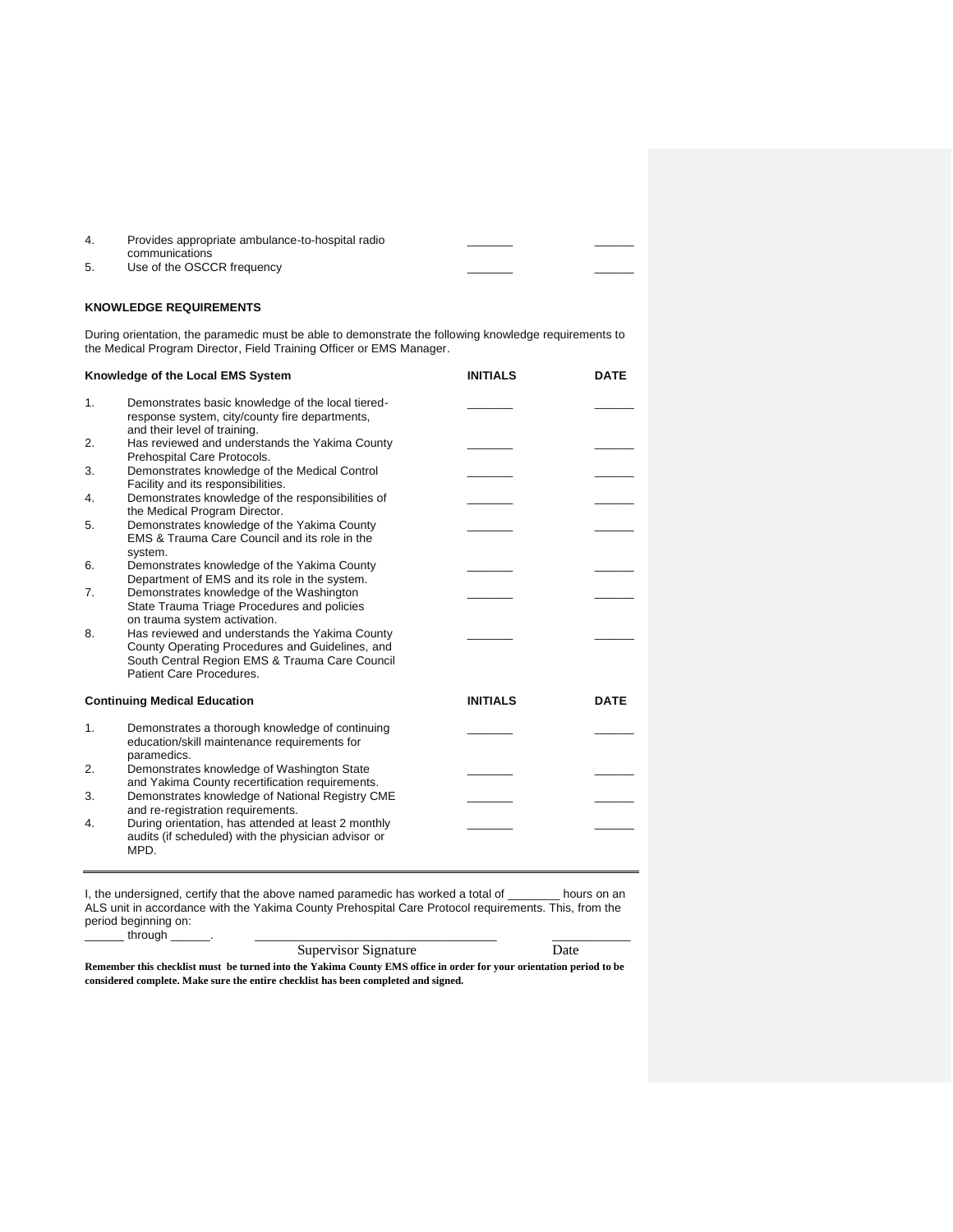#### **AEMT Pre-hospital Providers**

- A. The following forms must be completed to receive certification in Yakima County:
	- 1. The *Yakima County AEMT Data* sheet.
	- 2. The appropriate *Washington State Application* form. These forms may be downloaded from the Washington State DOH website at the following address http://www.doh.wa.gov/LicensesPermitsandCertificates/ProfessionsNewReneworUpdate/Em ergencyMedicalServicesEMSProvider/ApplicationsandForms.aspx a. Have your supervisor or employer sign the application.
- B. The following attachments are needed to process your application: two copies each of your driver's license (or photo ID), National Registry card, and certificate (if available), Certificate of Course Completion and for out-of-state providers a copy of curriculum.
	- 1. You may contact the Department of EMS (966-5175) approximately six weeks after submitting your application, and inquire as to the status of your certification (it takes DOH approximately  $6 - 8$  weeks to process an initial or upgrade application).
- C. Once you have submitted all the documents listed above (B.) you may begin your orientation hours:
	- 1. A minimum of 120 hours on a primary-response intermediate life support ambulance or aid unit with a currently certified partner at the AEMT level or above, who is not in the process of completing orientation, or has completed the orientation requirements within the last six months.
		- a. Documented proof of completion of hours must be submitted.
	- 2. During the orientation period, primary care of non-critical patients may be taken as long as C.1. is met.
- D. During the orientation period the *Yakima County AEMT Orientation Check List*(or agency AEMT orientation check list, as long as it has been submitted for review and approved by YCDEMS) must be completed and signed by your supervisor, employer or field training officer.
	- 1. The completed checklist must be turned in to the DEMS for your orientation period to be considered complete.
- E. Contact the Department of EMS (966-5175) and schedule an appointment to take the AEMT Protocol Exam. This should be done as soon as possible and before the end of your orientation period.
	- 1. A score of 80% or better is required on the exam (corrected to 100% by the AEMT using a copy of the protocols)
	- 2. The AEMT must continue orientation until such time as the written exam can be successfully completed.
		- a. Your agency will be informed of your pass/fail status, after each exam attempt.
		- b. The medical program director reserves to the right to deny an application after three failed attempts at the examination.
- F. The need to demonstrate proficiency in practical skills (e.g., venipuncture, and IO, etc.) shall be at the discretion of the MPD.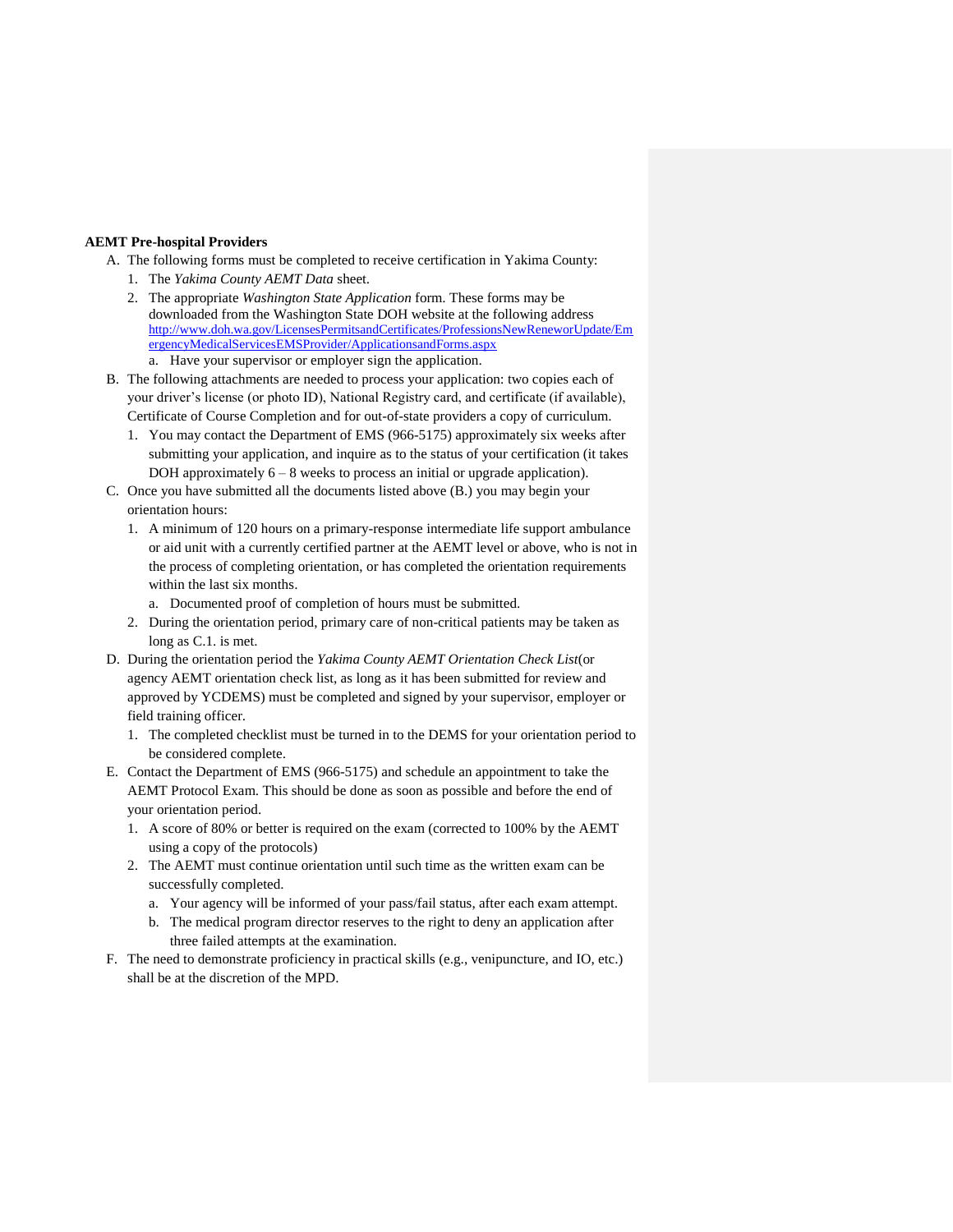- G. After completion of the orientation hours, should the Yakima County MPD determine that the AEMT is not ready to work in the field with a non-AEMT partner or other AEMT completing orientation, the MPD may extend the orientation period.
	- 1. The AEMT technician's employer will be notified, in writing, of the extension of the orientation period, and the reasons for the extension.
	- 2. At the completion of the extended orientation period, the AEMT shall be reevaluated by the MPD.
- H. The AEMT shall demonstrate a working knowledge in daily operations, within the Yakima County EMS system.
	- 1. The AEMT will demonstrate a thorough knowledge of the geographic area in his/her primary response area.
	- 2. The AEMT will meet and/or be introduced by his/her agency to key participants in the system (i.e., fire chiefs and/or officers, physicians, nurses, nursing homes). The purpose of this will be the furthering of better working relations during emergency situations.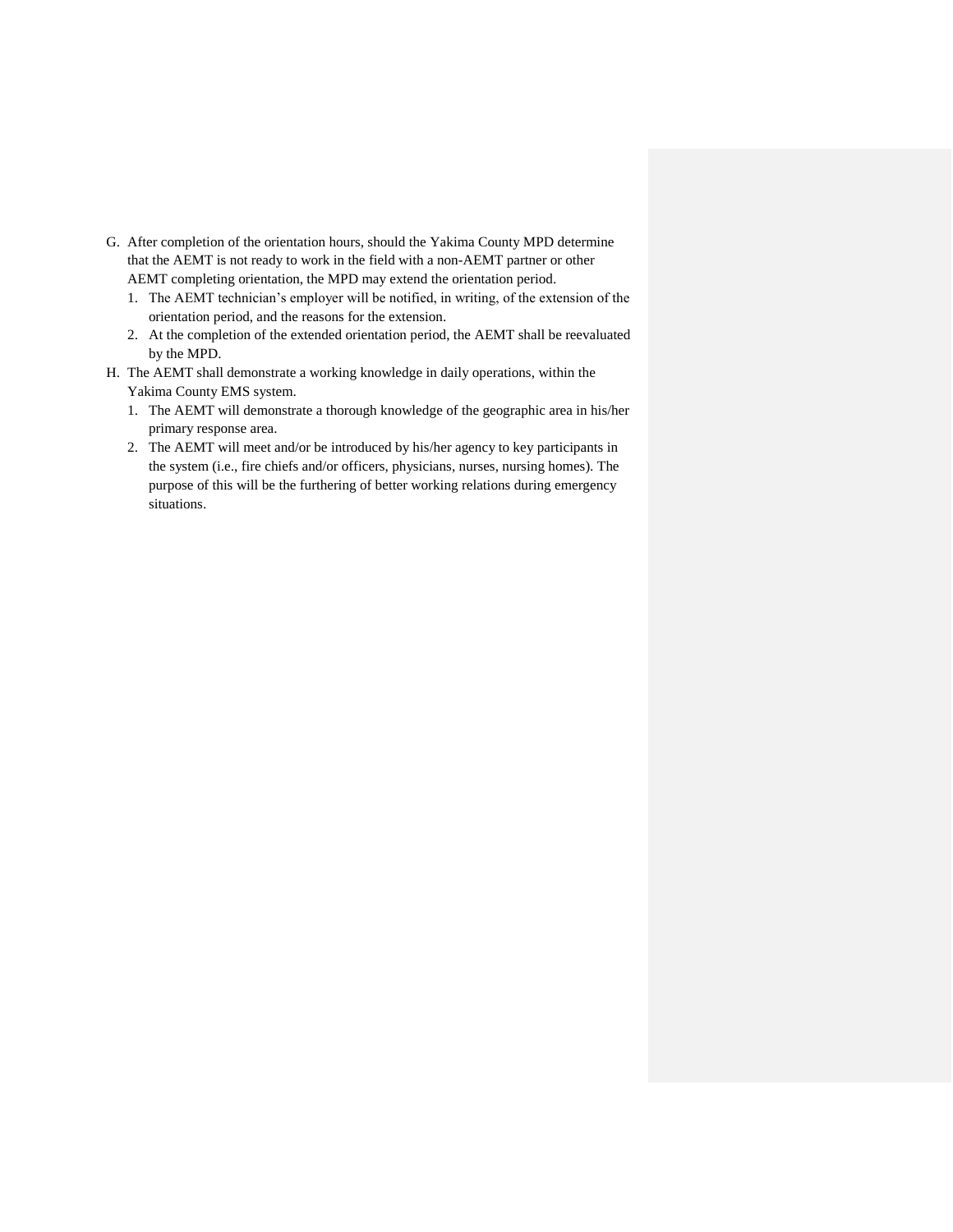

Yakima County DEPARTMENT OF EMERGENCY MEDICAL SERVICES *Leadership, Service and Quality* **AEMT DATA SHEET**

| <b>PERSONAL</b>                                                           |                      |                 |                |              |                         |
|---------------------------------------------------------------------------|----------------------|-----------------|----------------|--------------|-------------------------|
| First Name:                                                               |                      | Middle Initial: |                | Last Name:   |                         |
| Home Address:                                                             |                      |                 |                | City/State   | Zip Code:               |
| Home Phone:                                                               | <b>EMS Employer:</b> |                 |                | Agency Code: |                         |
| DOH Registry Number:<br>Social Security Number:                           |                      |                 | Date of Birth: |              |                         |
| ILS Technician Training Received at (name of school, agency city, state): |                      |                 |                |              | <b>Graduation Date:</b> |

## **AFFIDAVIT (please read before signing)**

I, the undersigned, certify that I have read and understand the Yakima County Medical Program Director Protocols and agree to abide by it. I also certify that I have received a copy of the Yakima County Protocols. I further understand that I must practice in accordance with the Yakima County Prehospital Care Protocols, Yakima County Operating Procedures (COP) and Guidelines (COG), and the South Central Region Patient Care Procedures (PCP). I also agree to maintain all continuing education and skill maintenance requirements as dictated by Washington State and the Yakima County Medical Program Director.

*ILS Technician Date*

\_\_\_\_\_\_\_\_\_\_\_\_\_\_\_\_\_\_\_\_\_\_\_\_\_\_\_\_\_\_\_\_\_\_\_\_\_\_\_\_\_\_ \_\_\_\_\_\_\_\_\_\_\_\_\_\_\_\_\_\_\_

| <b>Office Use Only</b>                                       |                                                      |
|--------------------------------------------------------------|------------------------------------------------------|
| 2 Copies of National Registry (if<br>available)              | 2 Copies of Course Completion                        |
| 2 Copies of Current ILS<br>Certification Card (if available) | 2 Copies of Curriculum for Out-Of-State<br>Providers |
| 2 Copies of Photo ID                                         | Protocol Exam Score:                                 |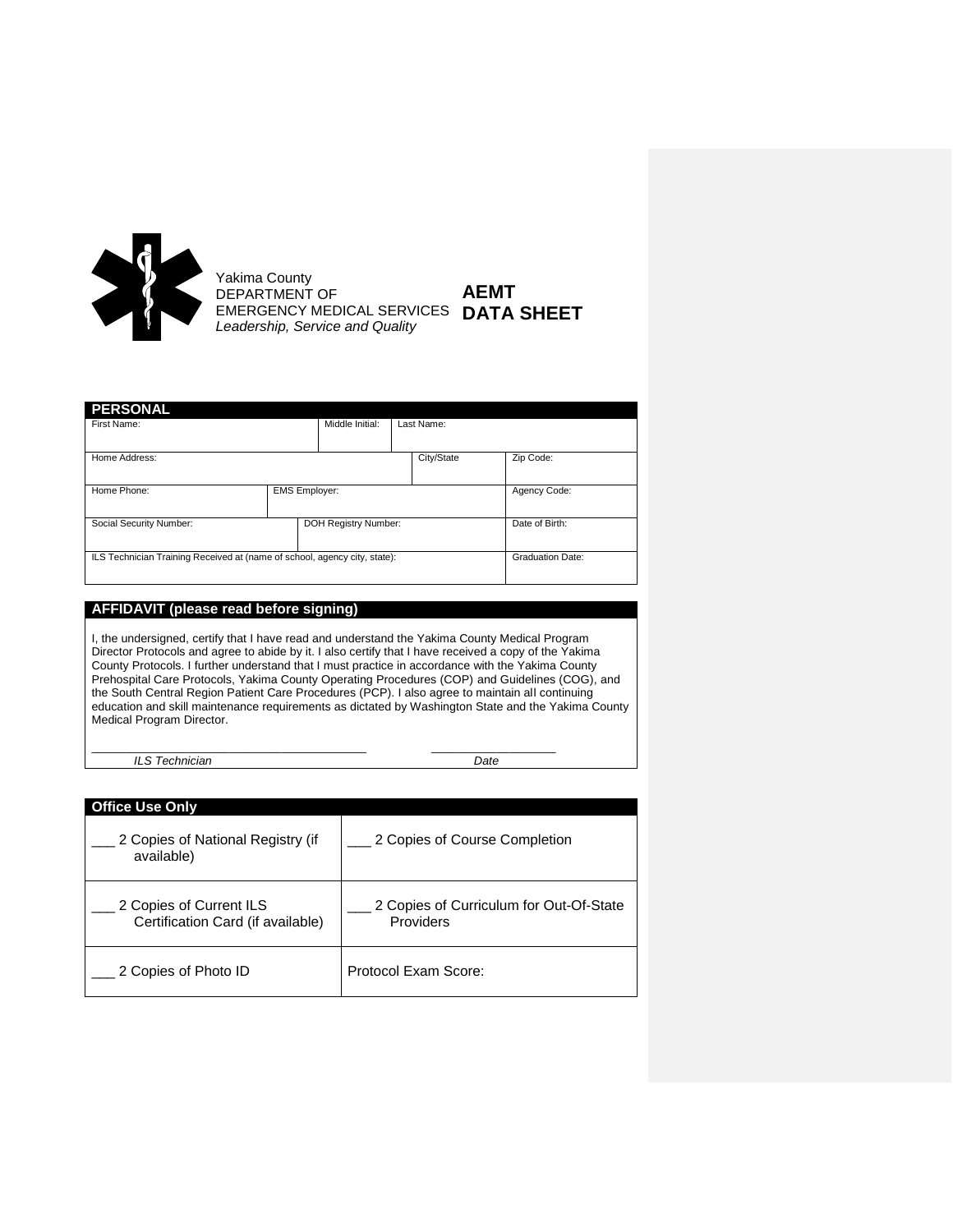#### **AEMT ORIENTATION CHECK LIST**

|  | Name: |  |
|--|-------|--|
|  |       |  |

Date Certified:

Each of the following skills and procedures must be performed in the field during the orientation period. After completion of each procedure, the checklist will need to be initialed by the AEMT's training officer, supervisor, or paramedic partner. If the AEMT technician is unable to perform some of these skills during supervisor, or paramedic partner. If the AEMT technician is unable to perform some of these skills during orientation, he/she must be prepared to demonstrate and/or discuss these with the Medical Program Director (MPD) or designee or supervisor or AEMT/ALS partner. Make sure that each skill is initialed, dated, and if not done on a patient, write either "demonstrated or discussed." Items listed under "Patient Care Skills" must be performed during orientation and may not be signed off as "discussed" only.

| <b>PATIENT CARE SKILLS</b>                   |                                                                                                                                                                                                                                                    | <b>INITIALS</b> | <b>DATE</b> |
|----------------------------------------------|----------------------------------------------------------------------------------------------------------------------------------------------------------------------------------------------------------------------------------------------------|-----------------|-------------|
| 1.<br>2.<br>3.<br>4.<br>5.<br>6.<br>7.<br>8. | King Airway<br>Peripheral venipuncture<br>Defibrillation<br>Use of intravenous medications<br>Management of intravenous lines<br>Management of cardiac arrest (non-traumatic)<br>Management of a critical trauma patient<br><b>Traction splint</b> |                 | $\sim$      |
| 9.<br>10.<br>11.<br>12.                      | Long backboard and C-spine precautions<br>Simple splinting<br>Intraosseous infusion, using the Vidacare™ EZ-IO™<br>Management of a critical medical patient                                                                                        |                 |             |
|                                              | <b>RADIO COMMUNICATIONS</b>                                                                                                                                                                                                                        | <b>INITIALS</b> | <b>DATE</b> |
| 1.<br>2.<br>3.<br>4.                         | Use of mobile/portable radios<br>Use of the H.E.A.R. frequency<br>Use of the cellular phone<br>Provides appropriate ambulance-to-hospital radio<br>Communications                                                                                  |                 |             |
| 5.                                           | Use of the OSCCR frequency                                                                                                                                                                                                                         |                 |             |

#### **KNOWLEDGE REQUIREMENTS**

During orientation, the ILS technician must be able to demonstrate the following knowledge requirements to the Medical Program Director, agency supervisor, or EMS Manager.

| Knowledge of the Local EMS System |                                                                                                                                     | <b>INITIALS</b> | <b>DATE</b> |
|-----------------------------------|-------------------------------------------------------------------------------------------------------------------------------------|-----------------|-------------|
| 1.                                | Demonstrates basic knowledge of the local tiered-<br>response system, city/county fire departments,<br>and their level of training. |                 |             |
| 2.                                | Has reviewed and understands the Yakima County<br>Prehospital Care Protocols.                                                       |                 |             |
| 3.                                | Demonstrates knowledge of the Medical Control<br>Facility and its responsibilities.                                                 |                 |             |
| 4.                                | Demonstrates knowledge of the responsibilities of<br>the Medical Program Director.                                                  |                 |             |
| 5.                                | Demonstrates knowledge of the Yakima County<br>EMS & Trauma Care Council and its role in the system.                                |                 |             |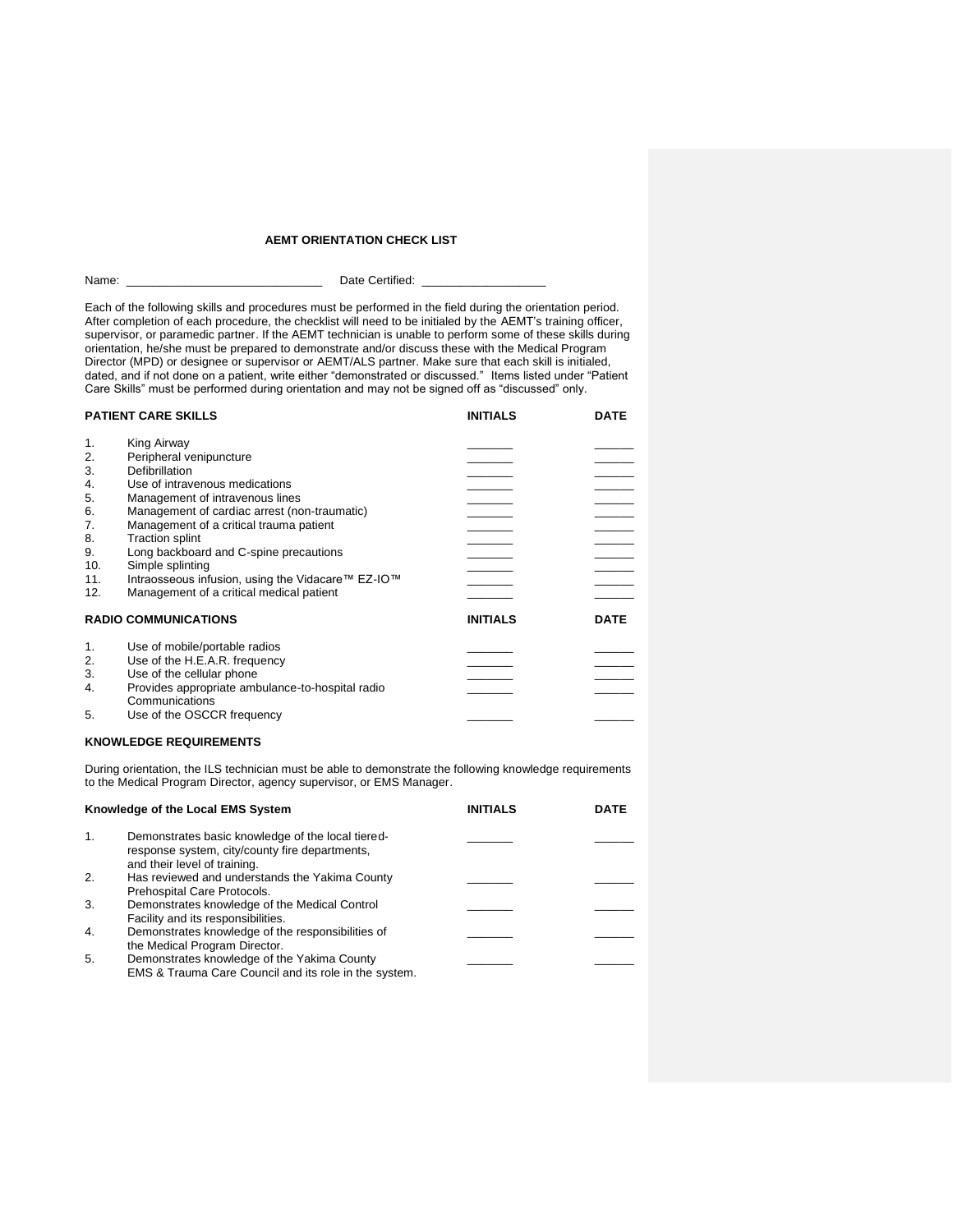|                | Knowledge of the Local EMS System continued                                                                                                                                                                     | <b>INITIALS</b> | DATE        |
|----------------|-----------------------------------------------------------------------------------------------------------------------------------------------------------------------------------------------------------------|-----------------|-------------|
| 6.             | Demonstrates knowledge of the Yakima County<br>Department of EMS and its role in the system.                                                                                                                    |                 |             |
| 7 <sub>1</sub> | Demonstrates knowledge of the Washington<br>State Trauma Triage Procedures and policies                                                                                                                         |                 |             |
| 8.             | on trauma system activation.<br>Has reviewed and understands the Yakima County<br>County Operating Procedures and Guidelines, and<br>South Central Region EMS & Trauma Care Council<br>Patient Care Procedures. |                 |             |
|                | <b>Continuing Medical Education</b>                                                                                                                                                                             | <b>INITIALS</b> | <b>DATE</b> |
| 1.             | Demonstrates a thorough knowledge of continuing<br>education/skill maintenance requirements for<br>AFMT.                                                                                                        |                 |             |
| 2.             | Demonstrates knowledge of Washington State<br>and Yakima County recertification requirements.                                                                                                                   |                 |             |

I, the undersigned, certify that the above named AEMT has worked a total of \_\_\_\_\_\_\_\_ hours on an ALS and/or ILS unit in accordance with the Yakima County Prehospital Care Protocol requirements. This, from the period beginning on: \_\_\_\_\_\_ through \_\_\_\_\_\_. \_\_\_\_\_\_\_\_\_\_\_\_\_\_\_\_\_\_\_\_\_\_\_\_\_\_\_\_\_\_\_\_\_\_\_\_\_ \_\_\_\_\_\_\_\_\_\_\_\_

| Supervisor Signature | Date |
|----------------------|------|
|----------------------|------|

**Remember this checklist must be turned into the Yakima County EMS office in order for your orientation period to be considered complete. Make sure the entire checklist has been completed and signed.**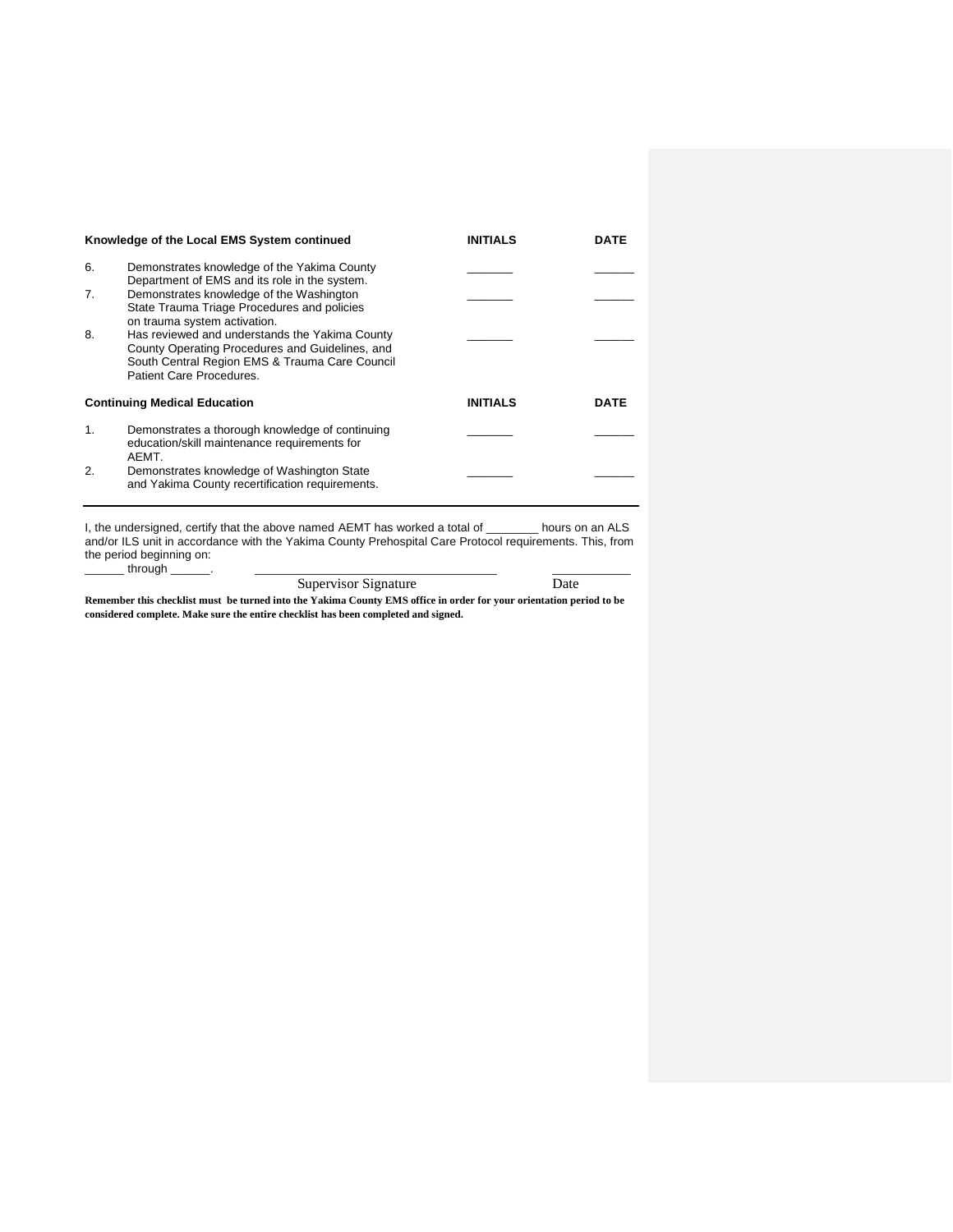## **COUNTY OPERATING PROCEDURE #13 DESTINATION OF PATIENT WITHOUT HOSPITAL PREFERENCE**

#### **Purpose**

To implement destination policies and procedures for non-traumatic and minor trauma patients without hospital preference, in accordance with South Central Region EMS & Trauma Care Council, Patient Care Procedure #3 Triage and Transport.

#### **Procedure**

- A. For incidents occurring in Upper Yakima County (and those that are closer to the Yakima area than the hospitals in Lower Yakima County), patients without hospital preference shall be transported to the hospital designated that day as the Medical Control Facility (MCF).
- B. For incidents occurring in Lower Yakima County, patients without hospital preference shall be transported to the closest hospital facility.
- C. If there is a potential that transportation to the closest facility would be inappropriate due to the patient's condition, then contact the MCF for advice. The on-duty emergency physician at the MCF shall determine the most appropriate hospital destination.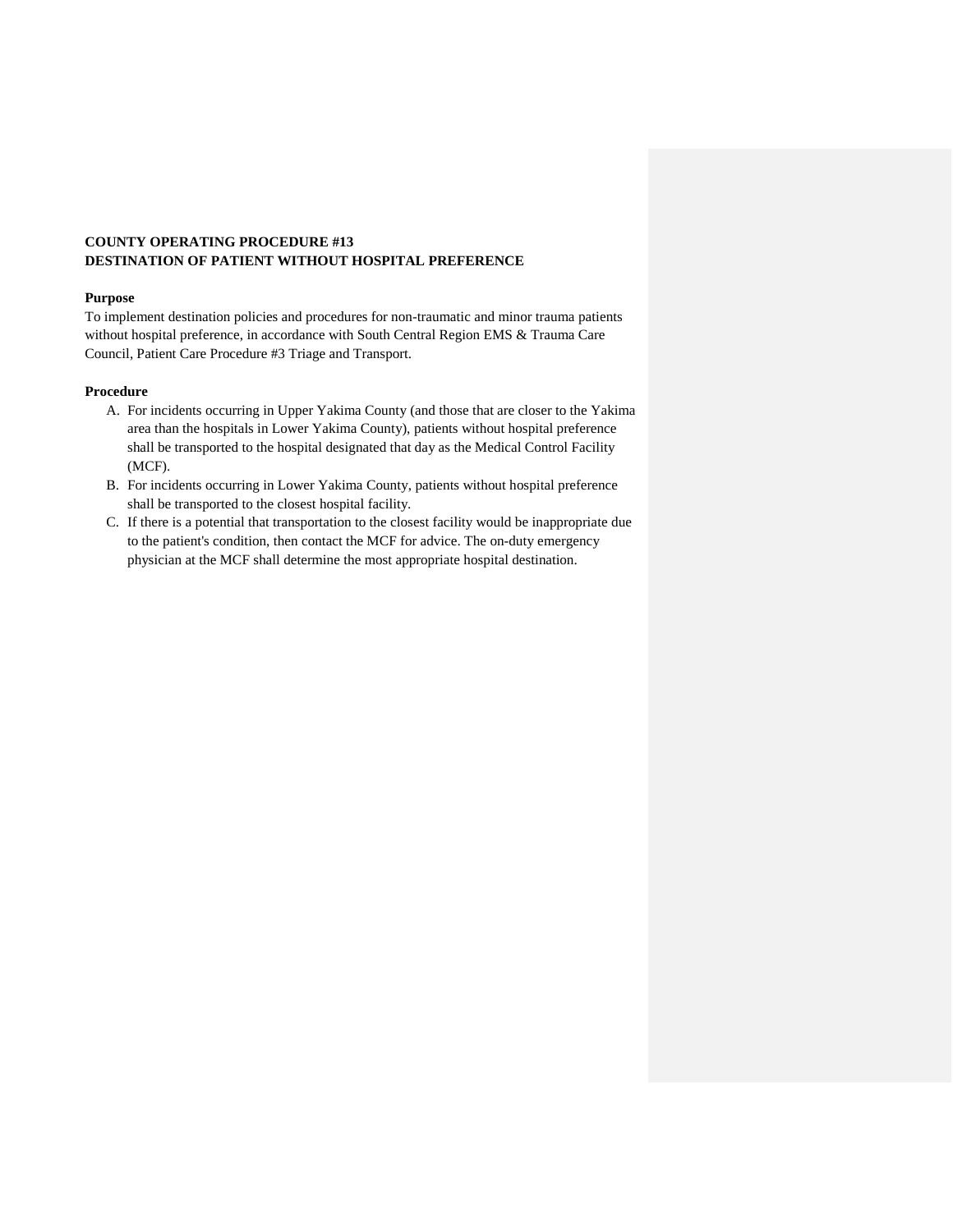## **COUNTY OPERATING PROCEDURE #14 QUALITY IMPROVEMENT/ASSURANCE PROGRAM**

#### **Purpose**

To establish a Quality Improvement/Assurance Program and Committee as directed by State law.

## **Meetings**

A. The Committee shall meet no less than 4 times per year, but may meet more often as necessary.

## **Members**

- A. All individual members must be approved by the Washington State DOH.
- B. The following agencies and/or groups will be represented on the Committee:
	- 1. ALS agencies
	- 2. Medical Program Director
	- 3. Department of EMS.
	- 4. Emergency Department Staff (RN, Physician)
	- 5. Yakima County FireRepresentative
	- 6. City Fire Department Representative
- C. Each member will be allowed an alternate, who may also attend any or all meetings.

## **Data Collection**

- A. The medical program director requests the following cases be automatically forwarded to the QI Committee
	- 1. Cardiac Arrest, including STEMI or NSTEMI
	- 2. CVA Patient
	- 3. Mass casualty incidents
	- 4. Helicopter response to any victim
	- 5. Transported by an Aid Vehicle, whether for a rendezvous or all the way to the emergency department.
	- 6. Critical trauma patients on-scene greater than 20 minutes.

## **Submitting a Request for Review**

- A. A QI form may be found on-line at www.yakimacountyems.com and may be submitted to any of the following representatives:
	- 1. Candace Hamilton at [candace.hamilton@co.yakima.wa.us](mailto:candace.hamilton@co.yakima.wa.us)
	- 2. Juan Acosta at [juan.acosta@co.yakima.wa.us](mailto:juan.acosta@co.yakima.wa.us)
	- 3. Diane Koch at [diane.koch@co.yakima.wa.us](file://///ems-nas/Share/EMS/MPD/PROTOCOL/County%20Operating%20Procedures%20Manual/2014/diane.koch@co.yakima.wa.us)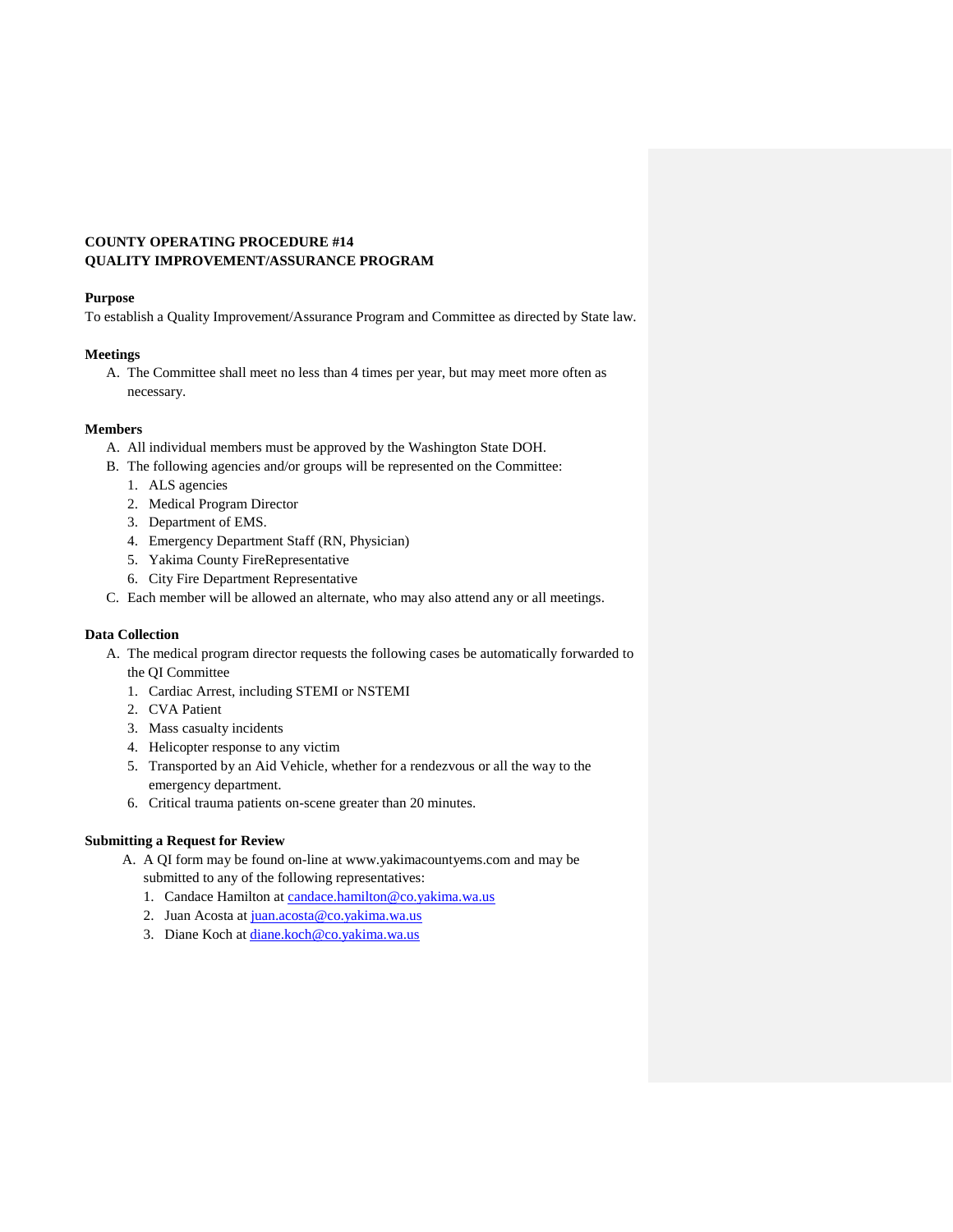- B. It is recommended that the provider, physician, nurse, community member or other person(s) with the concern, or who is requesting that the review be conducted- submit the QI Request Form themselves.
- C. Questions regarding where a QI review is at in the process may be made at any time. Please contact the EMS Office at 966-5175 for more information on a case.
- D. Random case reviews will be conducted quarterly with all Yakima County EMS and Fire agencies. Contact will be made by Diane Koch, EMS Administrative Assistant and MPD representative.
- E. Expect at least a two-month period of time to pass prior to hearing back on a case that you have submitted as each is handled individually and at times may take an extended period of time to do the following:
	- 1. Issue requests for more information from individual providers.
	- 2. Issue request for more information to the pertinent hospital medical records department.
	- 3. Receive responses from individual providers.
	- 4. Evaluate responses and medical incident reports.
	- 5. Decide on a course of action.
	- 6. Execute course of action, if any.
	- 7. Respond to person(s), agency requesting review.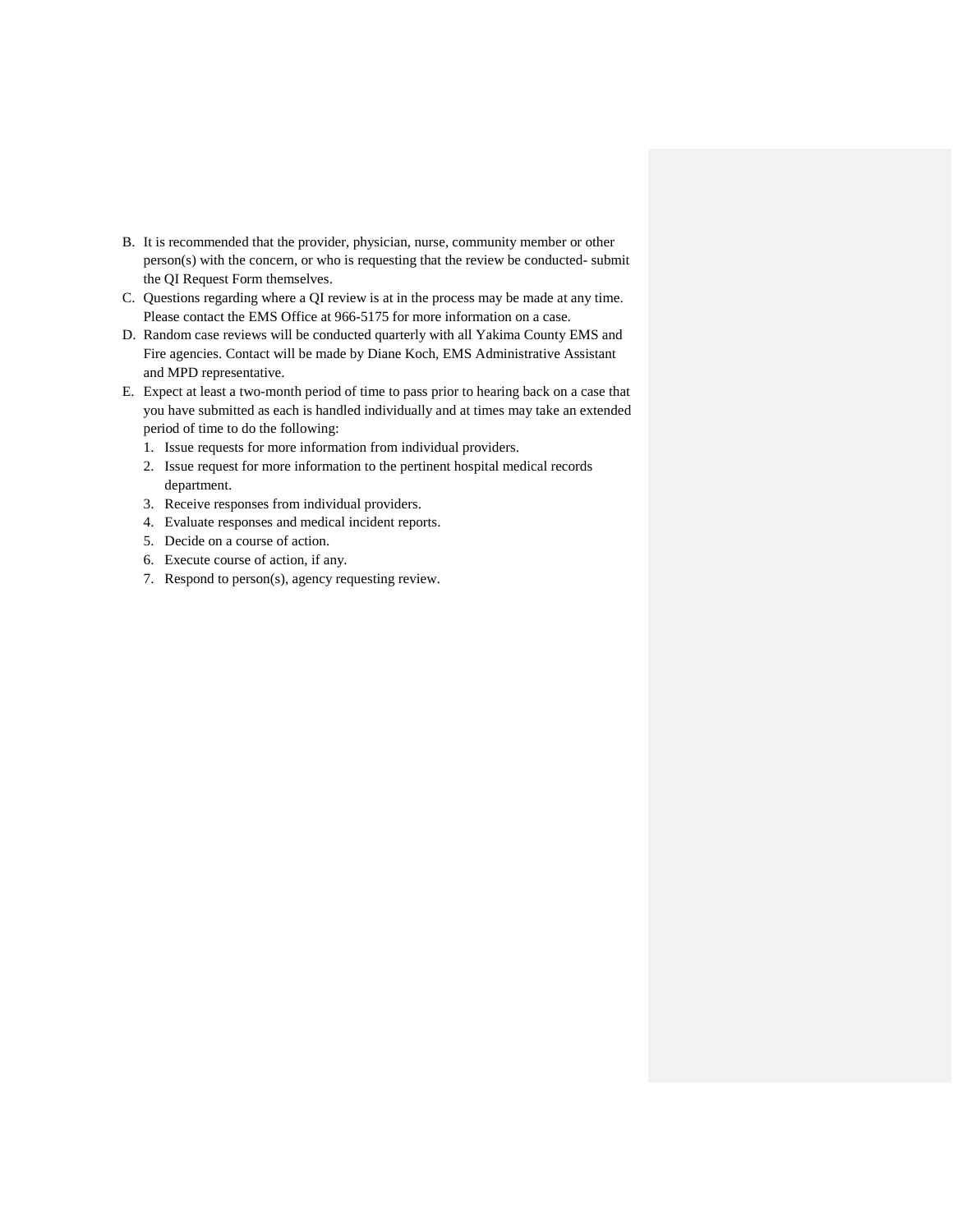## **COUNTY OPERATING PROCEDURE #15 TRIAGE AND TRANSPORT**

#### **Purpose**

- A. To implement local policies and procedures for patients who meet the criteria for trauma system activation, cardiac criteria, or stroke criteria as described in the State of Washington Prehospital Triage (Destination) Procedures.
- B. To ensure
	- 1. Patients are transported to the most appropriate hospital facility in accordance with South Central Region EMS & Trauma Care Council, Patient Care Procedure #3 & #15, Triage and Transport, and any other applicable local, state and Region requirements.
	- 2. Hospital preparedness when receiving a trauma alert, stroke alert, or ACS patient.

## **Trauma System Activation Procedures**

- A. Upon receipt of a potential trauma call, the applicable dispatch center will advise responding fire department units of which medical facility is serving as Medical Control for the day. In addition, alerting the responding units of the ETA of the closest, available air medical transport agency is appropriate in many critical trauma cases, if paramedic response is greater than 20 minutes.
- B. The first certified EMS provider (or agency) to determine that a patient meets the trauma triage criteria (TTC), in accordance with the *Field Triage Decision Scheme: The National Trauma Triage Protocol* (see attached), shall contact the Trauma Center, as soon as possible, and provide the following information:
	- 1. Identification of EMS agency.
	- 2. Approximate Patient(s) age
	- 3. Mechanism (cause) of the injury.
	- 4. Trauma triage criteria (qualifying factor(s))
	- 5. Number of patients (if more than one)
	- 6. This must be done immediately upon determining the patient's condition and via the H.E.A.R. frequency, cellular phone, or through the applicable dispatch center.
- C. Radio contact with Medical Control will be preceded with the phrase: "This is a trauma alert."
- D. While en route to the hospital, the transporting agency should provide a patient status report, via radio or other means, to the receiving facility. This report should include:
	- 1. Identification of EMS agency.
	- 2. Patient(s) age.
	- 3. Mechanism (cause) of the injury.
	- 4. Chief complaint/description of injuries.
	- 5. GCS (PRIOR TO INTUBATION and/or SEDATION)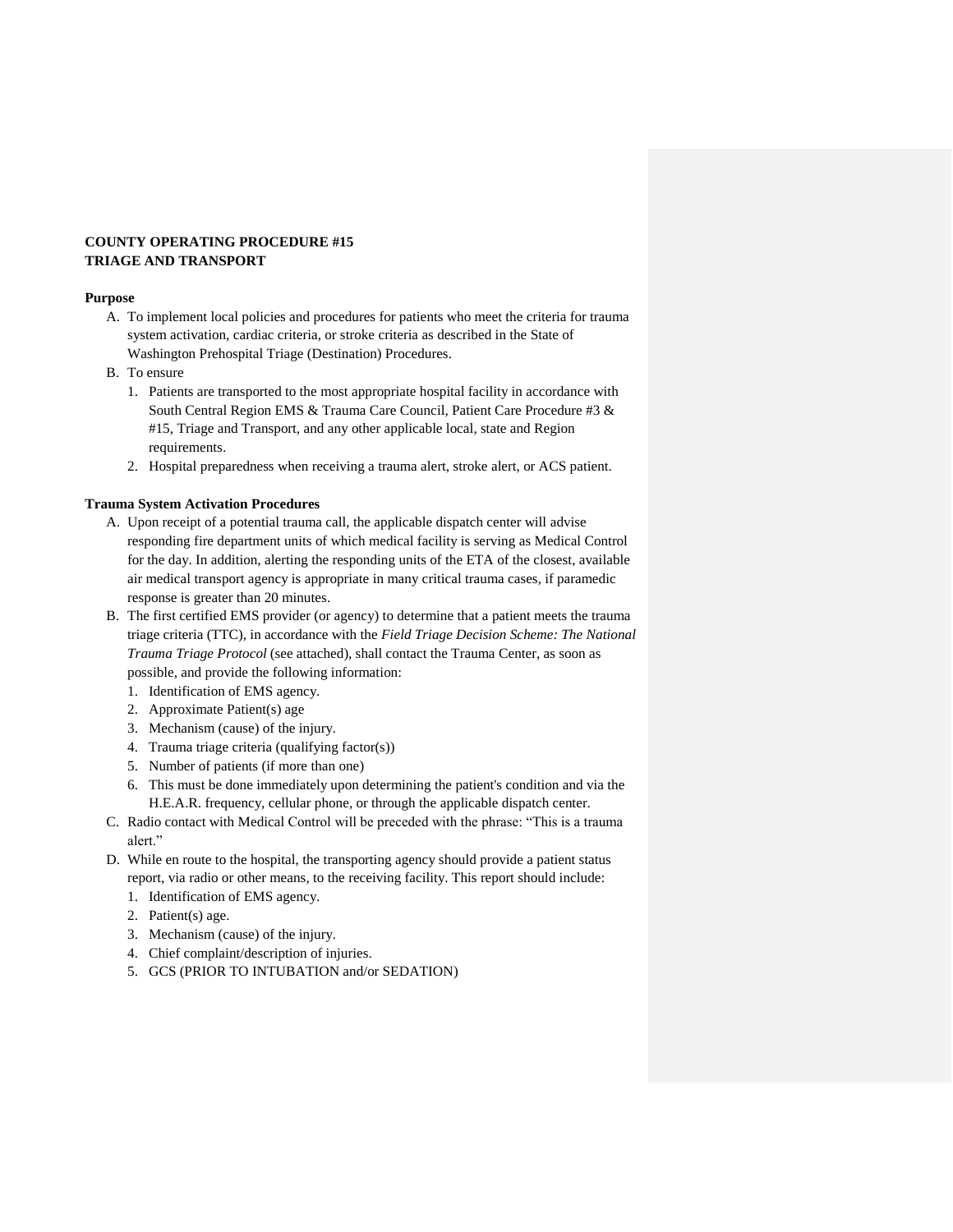- 6. Vital signs.
- 7. Number of patients (if more than one).
- 8. Co-morbid factors.
- E. The Incident Commander should inform the arriving transporting units of the identified medical control center.
- F. If contact with medical control is impossible due to the incident location or other problems, the first EMS agency to determine that a patient meets the TTC may transmit patient information to the applicable dispatch center, who should notify medical control.
- G. In the event of a mass casualty incident, see COP MCI.

#### **Trauma Patient Destination Guidelines**

- A. Patients who meet trauma system activation criteria should be transported to the Medical Control Center of the day, in Yakima County.
- B. If a patient meeting trauma activation criteria, or patient's guardian, requests transport to a facility other than the Medical Control center, that is a lower level trauma hospital, inform the patient/guardian of the potential consequences, obtain signature on appropriate form and transport as requested.
- C. Yakima Valley Memorial Hospital (YVMH) and Yakima Regional Medical and Cardiac Center (YRMC) shall rotate Medical Control for the day on an every-other-day basis at 0700 hours.
- D. The highest level trauma facility may divert the patient(s) to the next closest designated trauma facility in the event there is a lack of resources to care for the patient.
- E. In the event that the incident is gang related, and safety concerns are raised regarding the destination of a patient, contact Medical Control for direction.
- F. In areas of Yakima County where transport time from the scene to Yakima would be 30 minutes or less, despite the proximity to Sunnyside Community Hospital or Toppenish Community Hospital, for the conditions described below, patient destination should be as follows:
	- 1. Pregnant patients—YVMH
	- 2. Pediatric patients known or estimated to be less than 15 years of age—YVMH
- G. Consider ambulance rendezvous where ambulance arrival times may be delayed.

#### **Stroke System Activation Procedures**

- A. Upon receipt of a potential stroke call, the first arriving agency will determine the following in accordance with the *State of Washington Prehospital Stroke Triage*  Destination Procedure (see attached):
	- 1. Facial Droop: Ask the patient to show his or her teeth or smile.
	- 2. Arm Drift: Ask the patient to close his or her eyes and extend both arms straight out for 10 seconds. The palms should be up, thumbs pointing out.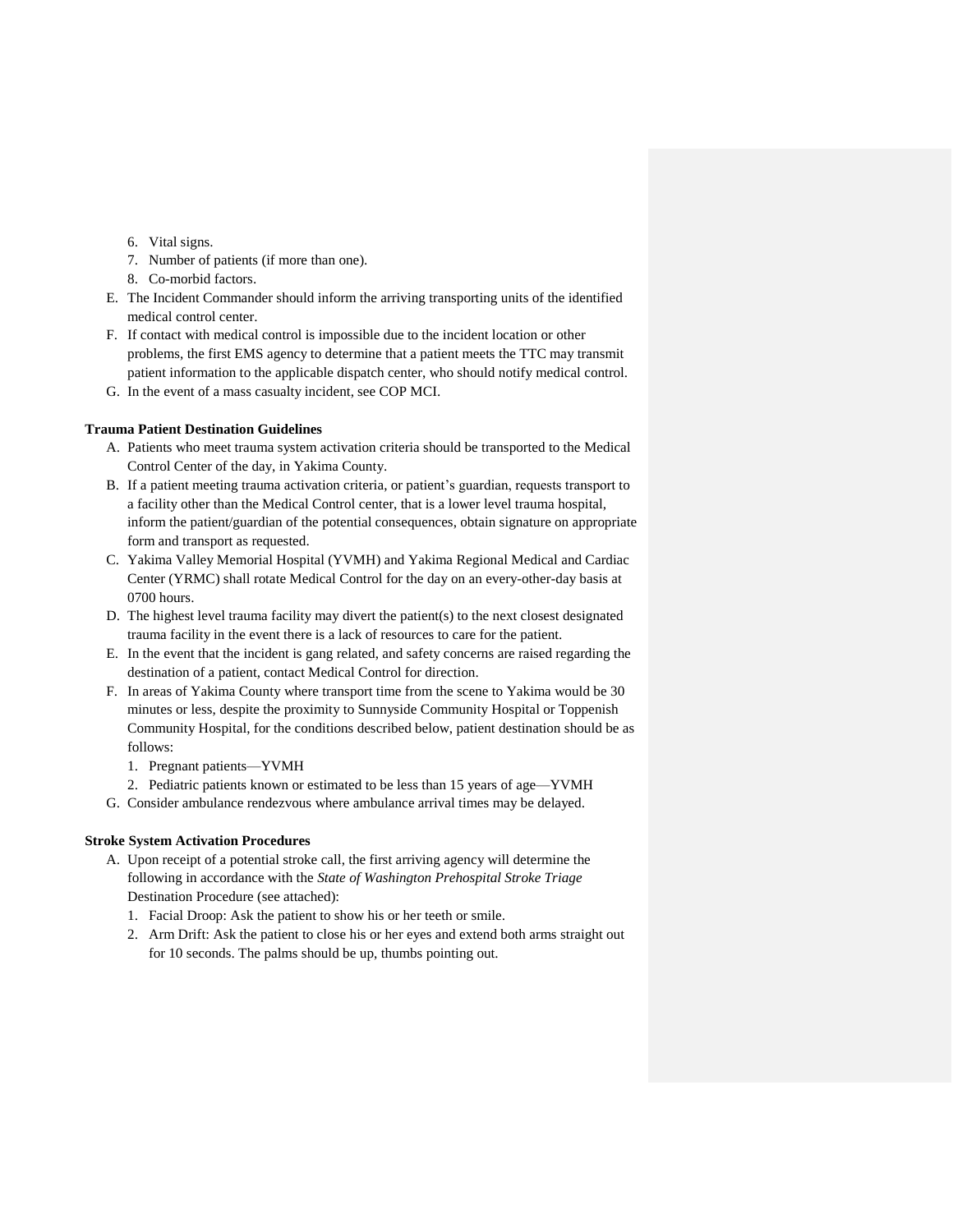- 3. Speech: Ask the patient to repeat a simple phrase such as "Firefighters are my friends".
- 4. Time: Ask the patient, family or bystanders the last time the patient was seen normal.
- B. If "yes" to any one sign above see recommendations listed under (V. Stroke patient Destination Guidelines) with attention to "Additional Destination Considerations" – which is located on the *State of WA Prehospital Stroke Triage Destination procedure*.
- C. It is recommended that early notification be made to the appropriate receiving facility to include information listed under "A".

#### **Stroke Patient Destination Guidelines**

- A. Transport the patient to the nearest Level I, II, or III Stroke Center.
- B. If the nearest center is a Level III, and there's a Level I or II available with no more than 15 minutes increase in transport time, to the nearest Level I or II Stroke Center.
- C. Assess availability of air medical transport if it can help get the patient to a Stroke Center within the window of time for intervention.
- D. If unable to manage airway, consider rendezvous with a medic unit or intermediate, stop at nearest facility capable of definitive airway management.
- E. If there are two or more Stroke Centers of the same level to choose from within the transport timeframe, patient preference, insurance, physician practice patterns, and local rotation agreements may be considered.
- E. In the event that a hemorrhagic stroke (intracranial bleeding) is suspected, and one of the following exists: BP >180; unresponsive or becomes unresponsive; gut feeling of provider. I is then recommended that the patient be transported to the Trauma Center within 30 minutes transport time via ground or air medical transport.
- F. Consider ambulance rendezvous or air medical transport, where ambulance arrival and/or transport times may cause delays.

## **Cardiac System Activation Procedures**

- A. A patient meeting criteria listed under the *State of WA Prehospital Cardiac Triage Destination Procedure* listed under "Assess Applicability for Triage" should be transported and triaged according to the following local guidelines:
- B. Upon receipt of an acute coronary syndrome patient , the first arriving agency should determine the following in accordance with the *State of Washington Prehospital Cardiac Triage Destination Procedure* (see attached):
	- 1. Post cardiac arrest with ROSC, -or-
	- 2. Age >21, with symptoms lasting more than 10 minutes but less than 12 hours suspected to be caused by coronary artery disease.